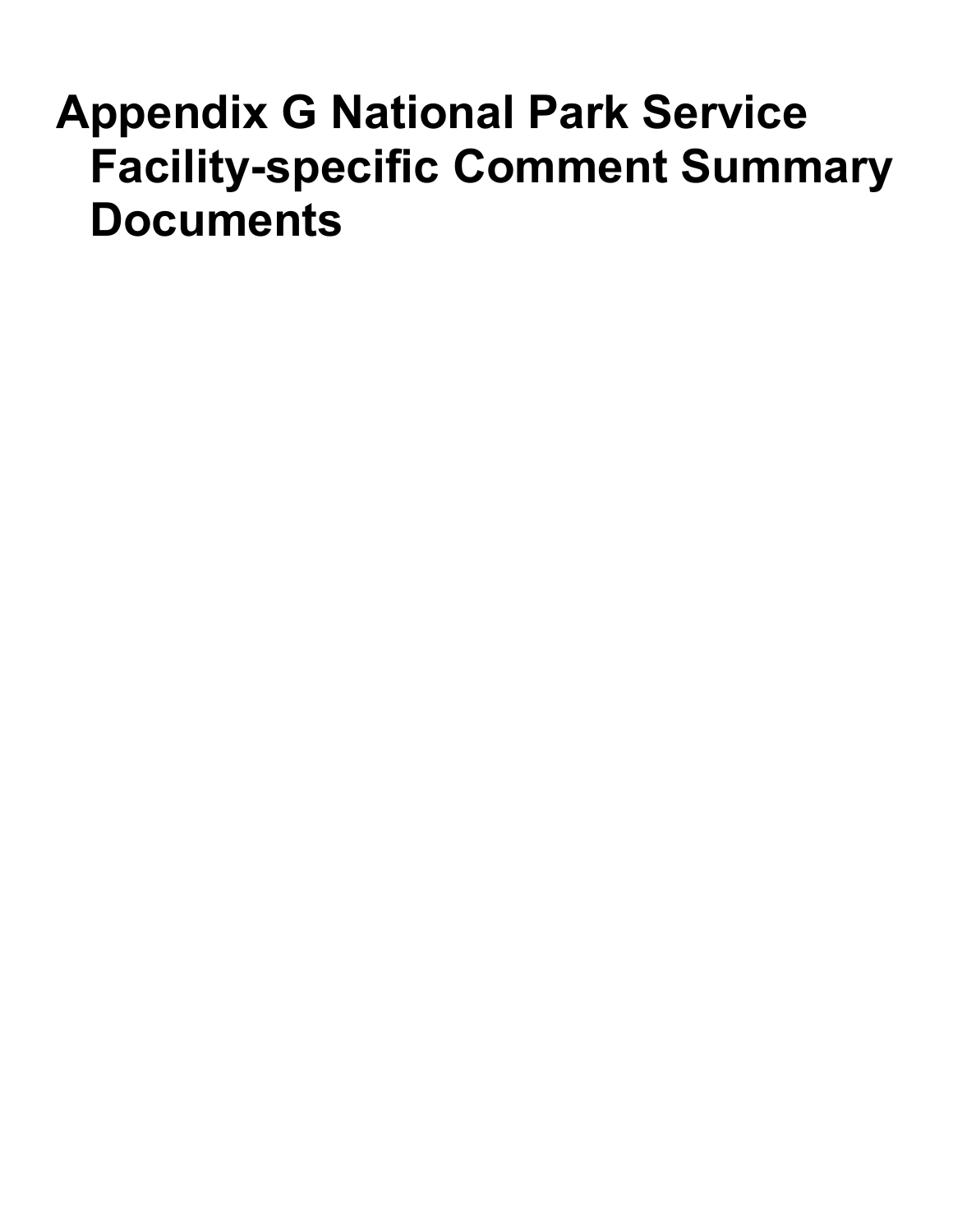## **(From Don Shepherd)**

# **ARD comments on the Northwest Pulp & Paper Association REGIONAL HAZE RULE FOUR-FACTORANALYSIS FOR FOUR OREGON PULP AND PAPER MILLS June 2020 Report**

All4 prepared a report for the Northwest Pulp & Paper Association (NWPPA) and concluded that no additional controls were cost-effective for any pollutant at any of the mills it evaluated. We have several concerns with this report as it pertains to NO<sub>X</sub> controls and have noted our concerns in the following excerpts from the All4 report.

# **NO<sup>X</sup> Economic Impacts**

## LNB and FGR for Boiler NO<sub>X</sub> Control

The capital cost of implementing LNB and FGR to reduce  $NO<sub>X</sub>$  from each gas-fired industrial boiler without LNB is based on the document titled "Emission Control Study – Technology Cost Estimates" by BE&K Engineering for the American Forest and Paper Association (AF&PA), September 2001. Section 4.4 presents the costs associated with installing LNB, FGR, and a new fan on a 120,000 pounds of steam per hour (approximately 150 million British thermal units per hour [MMBtu/hr] heat input) natural gas-fired boiler. The direct capital cost (equipment and installation) was scaled from 2001 dollars to 2019 dollars using the CEPCI. The base capital cost was also scaled to each mill's boiler using an engineering cost scaling factor of 0.6 and the ratio of each mill's boiler heat input to the boiler heat input evaluated in the BE&K report. Table 2-4 summarizes the capital cost, annual cost, and cost effectiveness of implementing this control technology for the industrial boilers that do not already have LNB.

The effectiveness of installing LNB and FGR on each boiler is unknown and will depend on the current  $NO<sub>x</sub>$  emission rate. Where current  $NO<sub>x</sub>$  concentration data was not available, a  $64\%$  NO<sub>X</sub> reduction was assumed based on a comparison of AP-42 natural gas boiler pre-NSPS uncontrolled and LNB/FGR emission factors. Where current  $NO<sub>X</sub>$  concentration data were available and higher than 50 ppm, a control efficiency was calculated based on a reduction to 50 ppm.

#### SNCR for Boiler  $NO<sub>X</sub>$  Control

The cost of installing and operating an SNCR system on the natural gas-fired boilers was estimated using U.S. EPA's "Air Pollution Control Cost Estimation Spreadsheet for Selective Non-Catalytic Reduction (SNCR)" (June 2019) that reflects calculation methodologies presented in the U.S. EPA's Air Pollution Control Cost Manual, Section 4, Chapter 1. The spreadsheet estimates capital and annualized costs of installing and operating an SNCR based on site-specific data entered, such as boiler design and operating data. As the cost algorithms were developed based on project costs for large coal-fired utility boilers, they likely underestimate costs for smaller industrial boilers as costs for large utility boilers where this technology is routinely installed may not scale to smaller, variable load industrial boilers. The equipment cost was scaled to 2019 dollars using the CEPCI.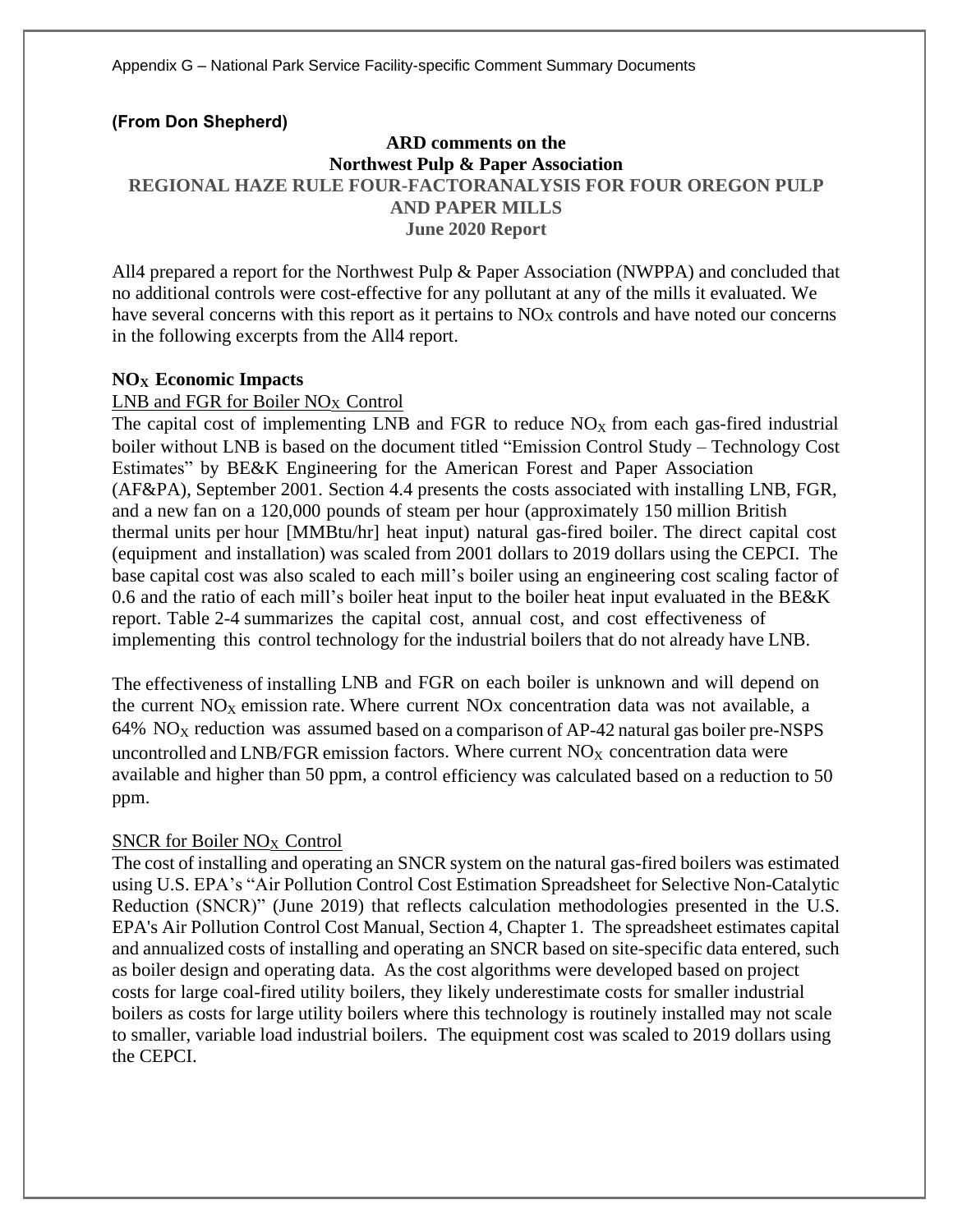The U.S. EPA's cost manual allows a retrofit factor of greater than one where justification is provided. A retrofit factor of 1.5 was applied to account for the need to add multiple levels of injectors and perform additional tuning of the system across loads. The OAQPS Cost Manual (Section 4, Chapter 1) indicates that difficult installation conditions are often encountered for small boilers, and the boilers evaluated in this report are much smaller than coal-fired utility boilers.

SNCR control efficiencies vary widely, but urea-based systems typically achieve reductions from 37 to 60 percent on industrial boilers, according to the OAQPS Control Cost Manual. However, operating constraints on temperature, load, reaction time, and mixing often lead to less effective results when using SNCR in practice. Our analyses assume that SNCR would achieve 45% control on the boilers because pulp and paper mill boilers are subject to regular load swings. This control efficiency is supported by the range provided in the OAQPS Cost Manual and information publicly available from vendors. A formal engineering analysis would be required to ultimately determine if SNCR would be effective on the boilers. This type of analysis would include obtaining temperature and flow data, developing a model of each boiler using computational fluid dynamics, determining residence time and degree of mixing, determining placement of injectors, and testing.

# SCR for Boiler NO<sub>X</sub> Control

The cost of installing and operating SCR system on each of the boilers was estimated using U.S. EPA's "Air Pollution Control Cost Estimation Spreadsheet for Selective Catalytic Reduction (SCR)" (June 2019) that reflects calculation methodologies presented in the U.S. EPA's Air Pollution Control Cost Manual, Section 4, Chapter 2. The spreadsheet estimates capital and annualized costs of installing and operating an SCR system based on site specific data entered, such as boiler design and operating data. As the cost algorithms were developed based on project costs for large coal-fired utility boilers, they likely underestimate costs for smaller industrial boilers as costs for large utility boilers where this technology is routinely installed may not scale to smaller, variable load industrial boilers.

The U.S. EPA's cost manual allows a retrofit factor of greater than one where justification is provided. A retrofit factor of 1.5 was applied since the EPA cost equations were developed based on utility boiler applications and to account for space constraints, additional ductwork, installation of a small duct burner to reheat the exhaust gas to the required temperature range, and the likelihood of needing a new ID fan to account for increased pressure drop. The equipment cost was scaled to 2019 dollars using the CEPCI. We assumed the SCR would achieve 90% control with installation of a duct burner to reheat the stack gas to 650 °F.

#### **NPS Air Resources Division (ARD) Comments**

#### **Technical Feasibility of SCR on Wood-fired Boilers**

The excerpt below is from the New Hampshire draft Regional Haze SIP:

**Burgess BioPower**: The biomass unit at this facility was subject to NNSR for NOx at the time of their initial permitting; hence, the NO<sub>x</sub> limit was established as the LAER<sup>1</sup> based

<sup>&</sup>lt;sup>1</sup> A June 2018 review of the USEPA RBLC for biomass fired boilers greater than or equal to 250 MMBtu/hr indicates that 0.060 lb/MMBtu remains as LAER for NOx. While two recent determinations for similar facilities in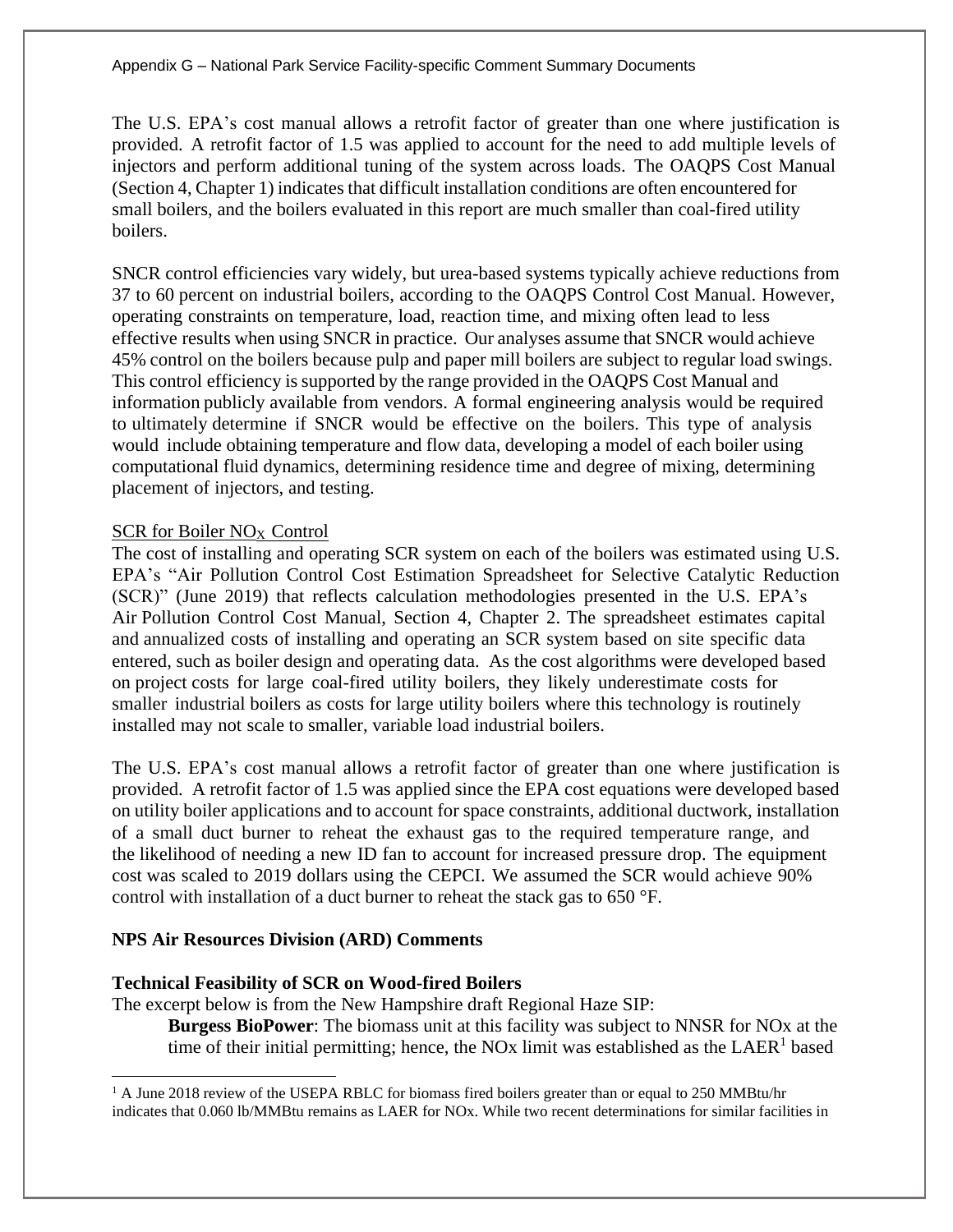limit. The NOx limit currently contained in the PSD/NNSR Permit TP-0054 is 0.060 lbs NOx/MMBtu on a 30-day rolling average, based on the use of SCR technology. Burgess BioPower uses clean wood as their fuel during normal operations and ULSD during plant startups. Both fuels are inherently very low in sulfur. The Burgess BioPower facility was also subject to PSD review for  $SO<sub>2</sub>$  at the time of its initial permitting in 2010; hence, the SO<sub>2</sub> limit in their current PSD/NNSR Permit TP-0052 of 0.012 lbs. SO<sub>2</sub>/MMBtu was established as a BACT based limit. A June 2018 review of the USEPA RBLC for biomass fired EGUs greater than or equal to 25 MW indicates that low sulfur fuels remains the SO<sup>2</sup> BACT. Sorbent injection was installed for acid gas control but is not used to control SO<sub>2</sub> emissions because the emissions from burning wood are inherently very low (typically around  $0.001$  lbs  $SO<sub>2</sub>/MMBtu$ ). Monitoring data at the facility has shown that operation of the sorbent injection is not necessary to comply with the emission limit for SO2. For this reason, NHDES has determined that the current limits for the above facilities represent the "most effective use of control technologies" for NOx and SO2. Low-sulfur fuels and SCR are required by TP-0054 during year-round operations.

#### **Retrofit Factor**

All4 assumed a retrofit factor of 1.5 for every paper mill boiler it evaluated in Oregon, with this rationale:

The U.S. EPA's cost manual allows a retrofit factor of greater than one where justification is provided. A retrofit factor of 1.5 was applied since the EPA cost equations were developed based on utility boiler applications and to account for space constraints, additional ductwork, installation of a small duct burner to reheat the exhaust gas to the required temperature range, and the likelihood of needing a new ID fan to account for increased pressure drop. The equipment cost was scaled to 2019 dollars using the CEPCI. We assumed the SCR would achieve 90% control with installation of a duct burner to reheat the stack gas to 650 °F.

When a retrofit factor greater than 1.0 is entered into the "Data Inputs" spreadsheet in EPA Control Cost Manual (CCM) workbooks, this notice appears: "\* NOTE: You must document why a retrofit factor of  $(0.1.0)$  is appropriate for the proposed project." The EPA Control Cost Manual (CCM) addresses "Retrofit Cost Considerations" in section 2.6.4.2 and recommends that site-specific retrofit factors (greater than the 1.0 default value) should be based upon a thorough and well-documented analysis of the individual factors involved in a project. For example, the methods outlined by William Vatavuk on pages 59-62 in his book Estimating Costs of Air Pollution Control be followed. That process involves estimating and assigning a retrofit factor to each major element of a project and from that deriving an overall retrofit factor. In the absence of such a proper analysis, assume a retrofit factor  $= 1.0$ , which represents a 30% increase above costs for a "greenfield" project. The All4 blanket application of the maximum retrofit factor falls short of the justification and documentation required by the CCM and EPA policy.

Vermont established emission rates as low as 0.030 lb/MMBtu on a 12-month rolling period, NHDES understands that these rates have yet to be confirmed. The associated short term limits for these two facilities are 0.060 lb/MMBtu.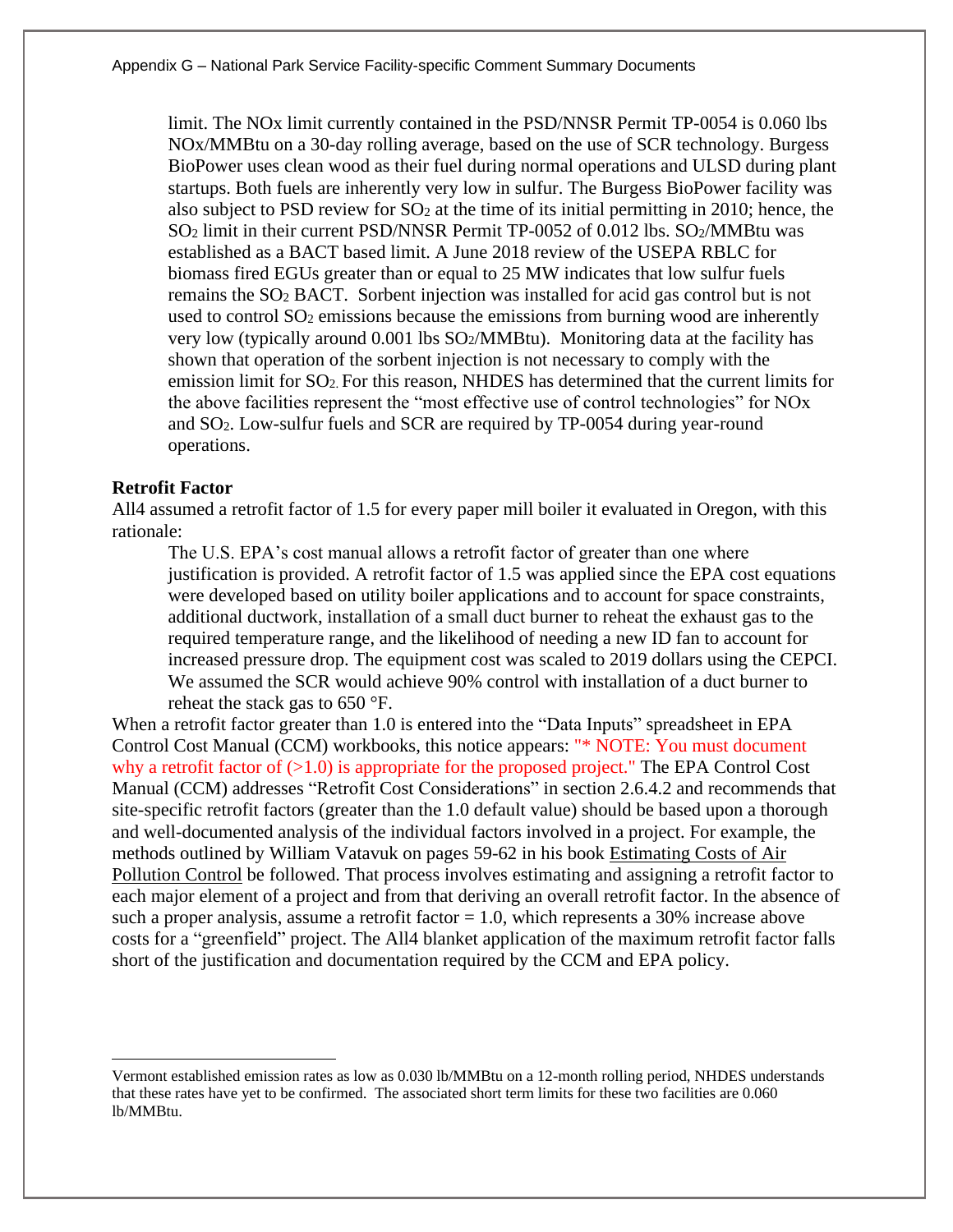## **Interest Rate**

All4 used a 4.75% interest rate instead of the current bank prime rate = 3.25% as recommended by the CCM.

# **Operating Costs**

All4 overestimated the operating costs of SCR (and SNCR) when it substituted values for "Total operating time for the SCR (top)" and "Total NOx removed per year" for the values calculated by the CCM "Design Parameters" spreadsheets. We participated in the EPA work group that developed the CCM workbooks for NO<sup>X</sup> (and SO2) controls and can advise that it is not appropriate to alter values in the "Design Parameters" spreadsheet because these values should, instead, be generated from the "Data Inputs" spreadsheet and the algorithms that operate on them according to the methods and equations described in the CCM.

The "Total operating time for the SCR  $(t_{op})$ " parameter is not meant to be the actual operating time for the control device, which All4 entered directly into the "Design Parameters" spreadsheet. Instead, it represents a method to adjust capacity utilization to actual (or permitted) utilization based upon a fraction (Total System Capacity Factor (CF<sub>total</sub>)) applied to the maximum capacity. (The spreadsheet assumes that the boiler is operating at maximum capacity for the hours calculated by top.) All4 compounded its error by also overriding the calculation of Total NOx removed per year to reflect percent removed from the PSEL or actual conditions instead of percent removed from the emissions that would have resulted from All4's hours of operation.

The basic parameters (on the "Data Inputs" spreadsheet) that define emissions and control costs are:

- maximum heat input rate (QB)
- higher heating value (HHV) of the fuel
- estimated actual annual fuel consumption
- net plant heat input rate (NPHR)
- Number of days the SCR (or SNCR) operates (tscr or tsncr)
- Number of days the boiler operates  $(t<sub>plant</sub>)$
- Inlet NOx Emissions (NO<sub>Xin</sub>) to SCR (or SNCR)
- Outlet NOx Emissions (NO<sub>Xout</sub>) from SCR (or SNCR)

All but "estimated actual annual fuel consumption" are essentially fixed by the boiler, fuel, and control device characteristics. The "Number of days the SCR operates (tSCR)" typically equals "Number of days the boiler operates (tplant)."<sup>2</sup> We adjusted "estimated actual annual fuel consumption" to yield the uncontrolled emissions specified by All4.

All4 also overestimated reagent costs by more than an order of magnitude with no justification, and included costs for reheating the SCR inlet gas stream with no explanation of how this cost was derived. (All4's fuel cost is higher than the current EIA estimate.)

All4 included property taxes in several analyses. It is our understanding that Oregon allows exemptions from property taxes for air pollution control equipment.

<sup>&</sup>lt;sup>2</sup> In March 2021, EPA revised the SNCR workbook to include an entry for the "Number of days the boiler operates (tplant)." Until that revision, the SNCR workbook assumed 365 days of plant operation.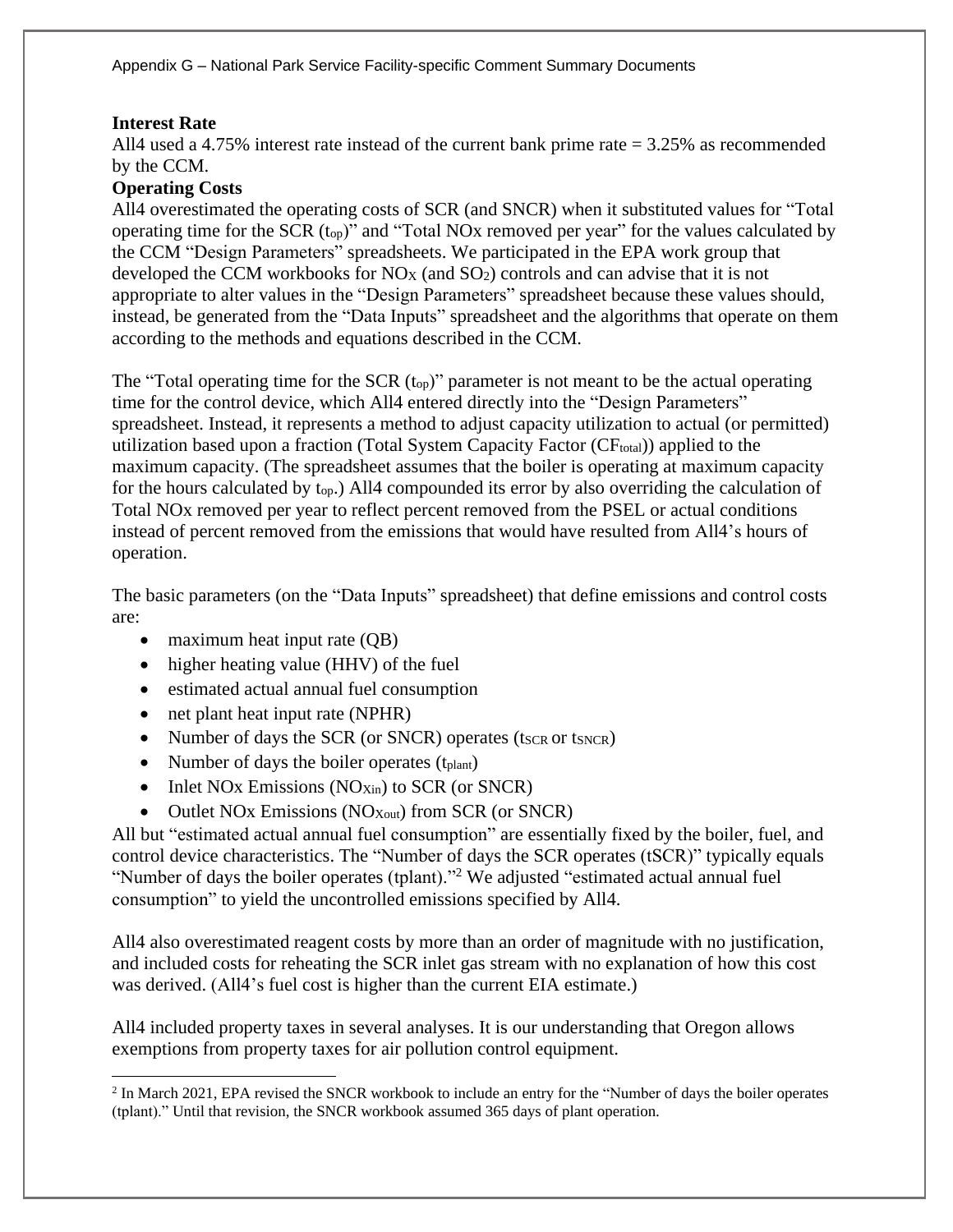We are using the SCR and SNCR workbooks developed by EPA for its CCM to address the problems described above and will be sending them to OR DEQ soon. We will show that the costs of achieving significant  $NO<sub>X</sub>$  reductions at Oregon's pulp  $\&$  paper mills are significantly lower than submitted by the NWPPA.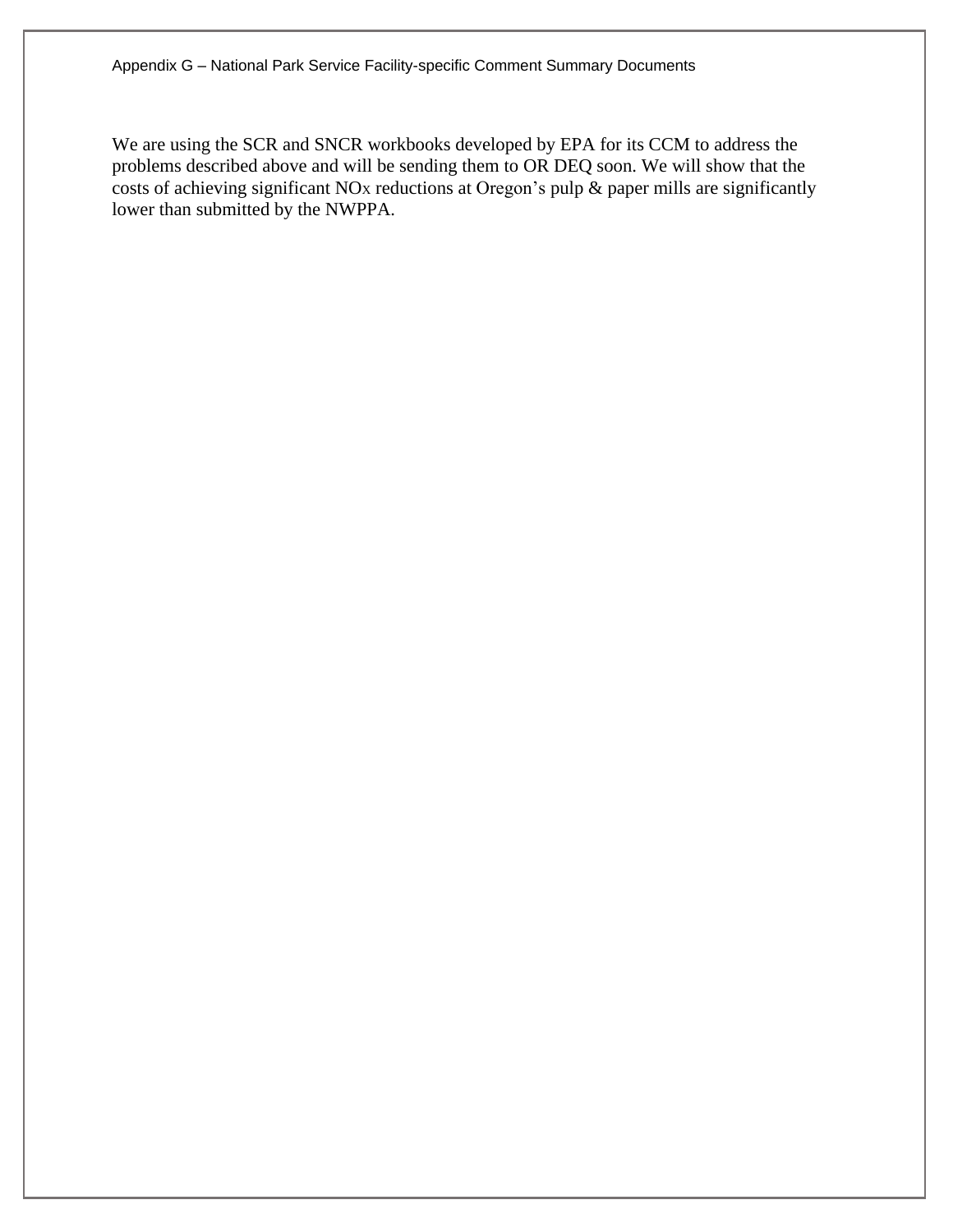# **Georgia-Pacific Toledo LLC July 30, 2021**

#### **Excerpts from the company submittal dated June 2020**

#### **Power Boilers**

The Georgia-Pacific-Toledo (GPT) Mill is permitted to fire fuel oil in the No. 1 Power Boiler, but only fires natural gas, resulting in lower  $PM_{10}$  and  $SO_2$  emissions. The Mill is permitted to fire hog fuel and old corrugated container (OCC) rejects in the No. 4 Power Boiler, but only fires natural gas, resulting in lower  $NO<sub>X</sub>$ ,  $PM<sub>10</sub>$ , and  $SO<sub>2</sub>$  emissions.

#### PM<sup>10</sup> Emissions

The four boilers at the GP Toledo Mill burn only natural gas and have minimal PM<sub>10</sub> emissions. No PM<sup>10</sup> controls beyond burning natural gas are feasible for these boilers.

## $NO<sub>x</sub>$  Economic Impacts

The GP Toledo No. 5 Power Boiler already uses LNB and FGR to reduce  $NO<sub>X</sub>$  emissions.

## **Lime Kiln**

PM<sub>10</sub> Emissions GP Toledo utilizes wet scrubbers for PM control on its lime kilns.

#### SO<sup>2</sup> Emissions

The lime kilns provide inherent control of  $SO<sub>2</sub>$  through absorption of sulfur by the calcium in the kiln. The mill fires natural gas as the primary fuel in its lime kilns, which minimizes  $SO<sub>2</sub>$ emissions, particularly during startup and shutdown. The lime kilns are equipped with wet scrubbers, primarily for reduction of PM and TRS emissions. Actual lime kiln SO<sub>2</sub> emissions at the GP Toledo mill are less than  $1$  tpy, so no additional  $SO<sub>2</sub>$  controls are necessary for these kilns.

# **PAPER MACHINES AND PULP DRYERS**

Paper machines and pulp dryers consist of the wet end and the dry end and the combined equipment can be the length of a football field and have many different exhaust points through roof vents or building exhausts. On the wet end, pulp is combined with additives and diluted with water at the head box, applied to the former or wire, where it forms a sheet as the water drains, and then travels to the press and dryer sections (dry end) to remove the remaining water. The paper machines at GP Toledo are steam heated and do not have emissions of  $NO<sub>X</sub>$  or  $SO<sub>2</sub>$ .

# **OR DEQ**

In a letter dated January 21, 2021, DEQ notified Georgia Pacific of its preliminary determination that their Toledo facility would likely be required to install control devices on several of its emissions units, as shown in Table 3-46. Cost effectiveness of adding a baghouse to EU-118 may be revised after the results of upcoming source testing.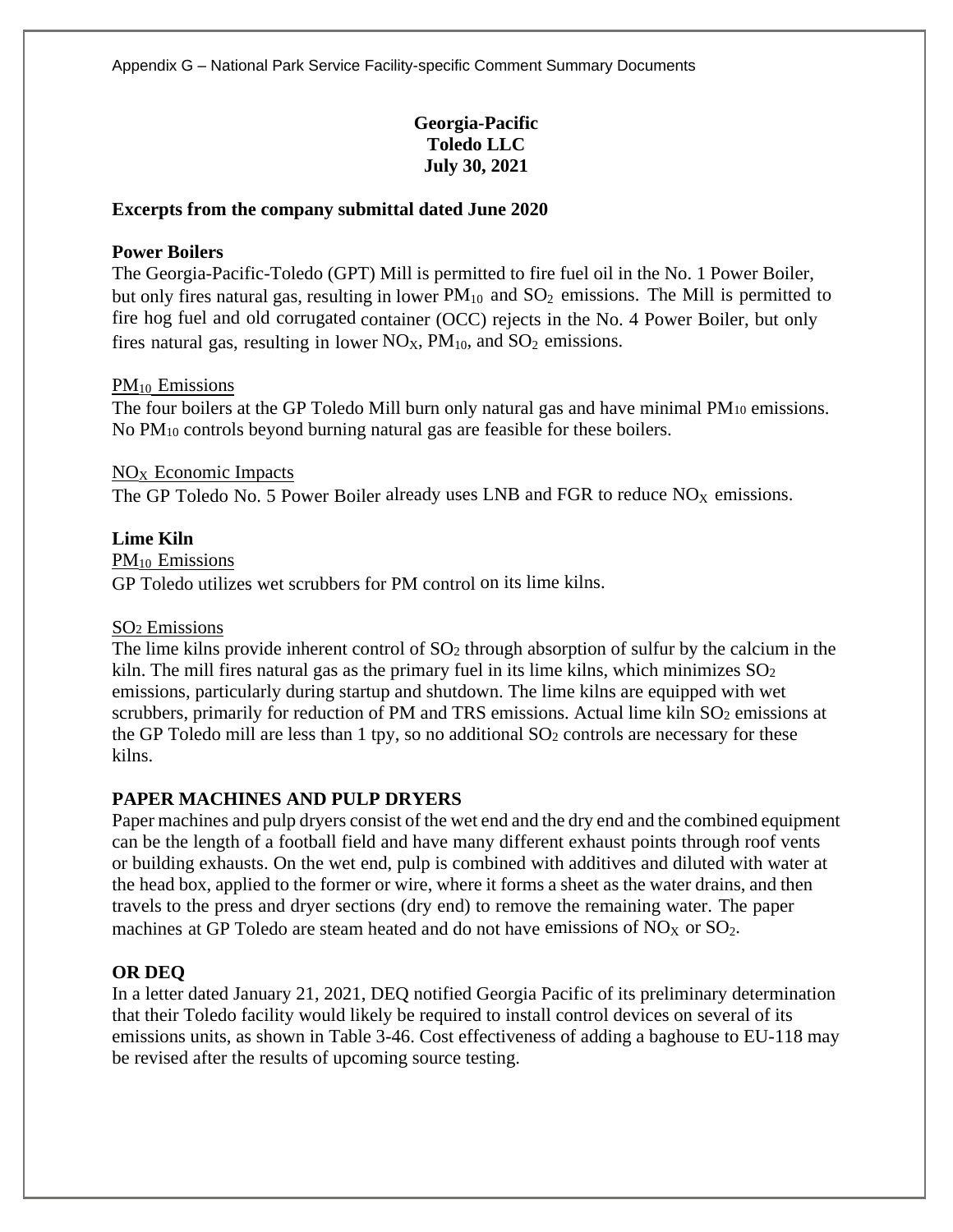|                       | <b>Control</b>  | <b>Target</b>    |
|-----------------------|-----------------|------------------|
| <b>Emissions Unit</b> | <b>Device</b>   | <b>Pollutant</b> |
| EU-118 Hardwood Chip  |                 |                  |
| handling              | <b>Baghouse</b> | $PM_{10}$        |
| EU-1 Lime Kiln        | <b>LNB</b>      | NO <sub>x</sub>  |
| EU-2 Lime Kilns       | <b>LNB</b>      | NO <sub>x</sub>  |
| EU-3 Lime Kiln        | <b>LNB</b>      | NO <sub>x</sub>  |
| EU-11 No. 4 Boiler    | <b>SCR</b>      | NO <sub>x</sub>  |
| EU-13 No. 1 Boiler    | <b>SCR</b>      | NO <sub>x</sub>  |
| EU-18 No. 3 Boiler    | <b>SNCR</b>     | NO <sub>x</sub>  |

# **ARD Comments**

GP and its consultant (All4) have overestimated capital and operating costs of applying SCR to the Power Boiler and the Package Boiler. All4 overestimated capital costs when it assumed a retrofit factor of 1.5 without the justification and documentation required by the CCM and EPA policy.

All4 also overestimated the operating costs of SCR when it substituted values for "Total operating time for the SCR (top)" and "Total NOx removed per year" for the values calculated by the CCM "Design Parameters" spreadsheets. For example, for the Power Boiler #3 (PSEL), All4's workbook correctly calculated the Total System Capacity Factor = 0.984 but over-rode that result by entering 8760 hours for Total operating time for the SCR instead of the value of 8620 hours that would have been calculated by the spreadsheet. All4 then allowed the workbook to calculate annual operating costs as if the SCR were operating at maximum capacity 8760 hours instead of 8620 hours. All4 compounded its error by also over-riding the calculation of Total NOx removed per year to reflect 90% removed from the PSEL (90% \* 107.6 tpy) instead of 90% removed from the emissions (98.4 tpy) that would have resulted from All4's 8760 hours of operation (90% \* 98.4 tpy). Instead, we adjusted "estimated actual annual fuel consumption" to yield the uncontrolled emissions specified by All4.

All4's resulting Total Annual Cost of \$1.3 million for the Power Boiler #3 contains several overestimated cost components. The capital cost was escalated by 50% due to the application of an unjustified retrofit factor. (All4 also used a 4.75% interest rate instead of the current bank prime rate  $= 3.25\%$  as recommended by the CCM.) Operating costs were overestimated due to overriding of the "Total operating time" parameter. All4 also overestimated reagent costs by more than an order of magnitude with no justification, and included costs for reheating the SCR inlet gas stream with no explanation of how this cost was derived. (All4's fuel cost of \$5.00/mmBtu exceeds the approximately \$4.00/mmBtu Oregon industrial price for natural gas according to the EIA.<sup>3</sup>) Instead of All4's estimated cost-effectiveness =  $$13,579/t$ on, we estimate a Total Annual Cost of  $$1.2$  million  $= $12.446/$ ton for addition of SCR to remove 97 ton/yr of NOX. (Even though there was no justification provided for the reheat fuel use rate, we accepted All4's estimate to estimate reheat cost—please see the attached workbooks.) The cost effectiveness of adding SCR for Power Boiler #3 also exceeds the OR DEQ threshold under

<sup>&</sup>lt;sup>3</sup> [Oregon Natural Gas Industrial Price \(Dollars per Thousand Cubic Feet\) \(eia.gov\)](https://www.eia.gov/dnav/ng/hist/n3035or3m.htm)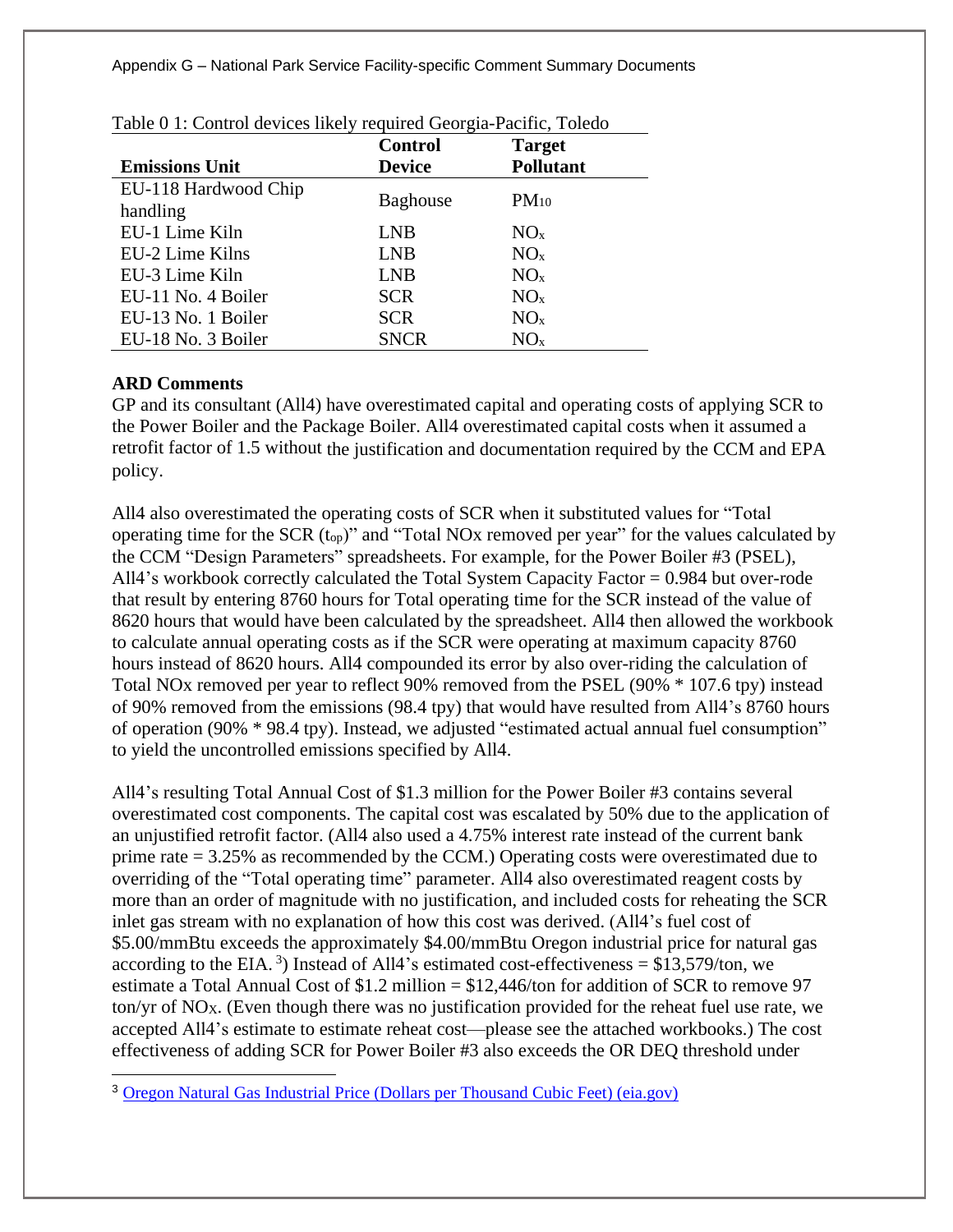actual conditions, but that result is highly dependent upon the cost of reheating the SCR inlet gas stream and should be verified.

The same issues apply to Power Boiler #1 and the Hogged Fuel Boiler #4. We applied the SCR CCM workbook to these boilers for both the PSEL and actual conditions and the costeffectiveness of adding SCR fall below the OR DEQ threshold of \$10,000/ton for Power Boiler #1 and the Hogged Fuel Boiler #4.

| <b>SCR</b>                  | Company/Consultant Estimates              |           |                   |                      | NPS Air Resources Division Estimates |         |
|-----------------------------|-------------------------------------------|-----------|-------------------|----------------------|--------------------------------------|---------|
| Unit                        | #3 Pwr Blr (actuals)<br>#3 Pwr Blr (PSEL) |           | #3 Pwr Blr (PSEL) | #3 Pwr Blr (actuals) |                                      |         |
| <b>Emissions Reduction</b>  |                                           |           |                   |                      |                                      |         |
| (tpy)                       |                                           | 97        |                   | 68                   | 97                                   | 68      |
|                             |                                           |           |                   |                      |                                      |         |
| <b>Total Annual Cost</b>    |                                           | 1.314.983 |                   | 1.296.647            | 1,203,346                            | 916,698 |
|                             |                                           |           |                   |                      |                                      |         |
| Cost-Effectiveness (\$/ton) |                                           | 13.579    |                   | 19.057               | 12.446                               | 13.465  |

| <b>SCR</b>                 |            | Company/Consultant Estimates | NPS ARD Estimates |                        |  |
|----------------------------|------------|------------------------------|-------------------|------------------------|--|
|                            | #1 Pwr Blr |                              | $#1$ Pwr Blr      |                        |  |
| Unit                       | (PSEL)     | $#1$ Pwr Blr (actuals)       | (PSEL)            | $#1$ Pwr Blr (actuals) |  |
| <b>Emissions Reduction</b> |            |                              |                   |                        |  |
| (tpy)                      | 201        | 135                          | 200               | 135                    |  |
|                            |            |                              |                   |                        |  |
| <b>Total Annual Cost</b>   | 1,736,111  | 1,713,128                    | 1,279,086         | 949.489                |  |
| Cost-Effectiveness         |            |                              |                   |                        |  |
| (\$/ton)                   | 8,623      | 12,681                       | 6.386             | 7.014                  |  |

| <b>SCR</b>               |                 | <b>Company/Consultant Estimates</b> |                 | <b>NPS Air Resources Division Estimates</b> |
|--------------------------|-----------------|-------------------------------------|-----------------|---------------------------------------------|
|                          | #4 Hog Fuel Blr | #4 Hog Fuel Blr                     | #4 Hog Fuel Blr | #4 Hog Fuel Blr                             |
| Unit                     | (PSEL)          | (actuals)                           | (PSEL)          | (actuals)                                   |
| Emissions                |                 |                                     |                 |                                             |
| Reduction (tpy)          | 197             | 190                                 | 197             | 190                                         |
| Retrofit factor          | 1.5             | 1.5                                 |                 |                                             |
|                          |                 |                                     |                 |                                             |
| <b>Total Annual Cost</b> | 2,175,317       | 2,307,306                           | 1,429,189       | 1,023,762                                   |
| Cost-Effectiveness       |                 |                                     |                 |                                             |
| $(\frac{\sqrt{2}}{\pi})$ | 11.067          | 12.173                              | 7.262           | 5.374                                       |

# Power Boiler #3 SNCR

Because OR DEQ proposed that SNCR be applied to Power Boiler #3 instead of SCR, we evaluated both the PSEL and actual emissions scenarios for this boiler. All4 overestimated costs for the following reasons:

- A retrofit factor of 1.5 was applied with no justification.
- The interest rate was too high (4.75% versus 3.25%).
- The \$5.00/mmBtu fuel cost was not justified (versus the approximately \$4.00/mmBtu current industrial cost of natural gas in Oregon according to the EIA).
- All actual operating costs were overestimated because All4 overrode/overestimated the "Total operating time for the SNCR" parameter (8531 hrs versus 5902 hrs).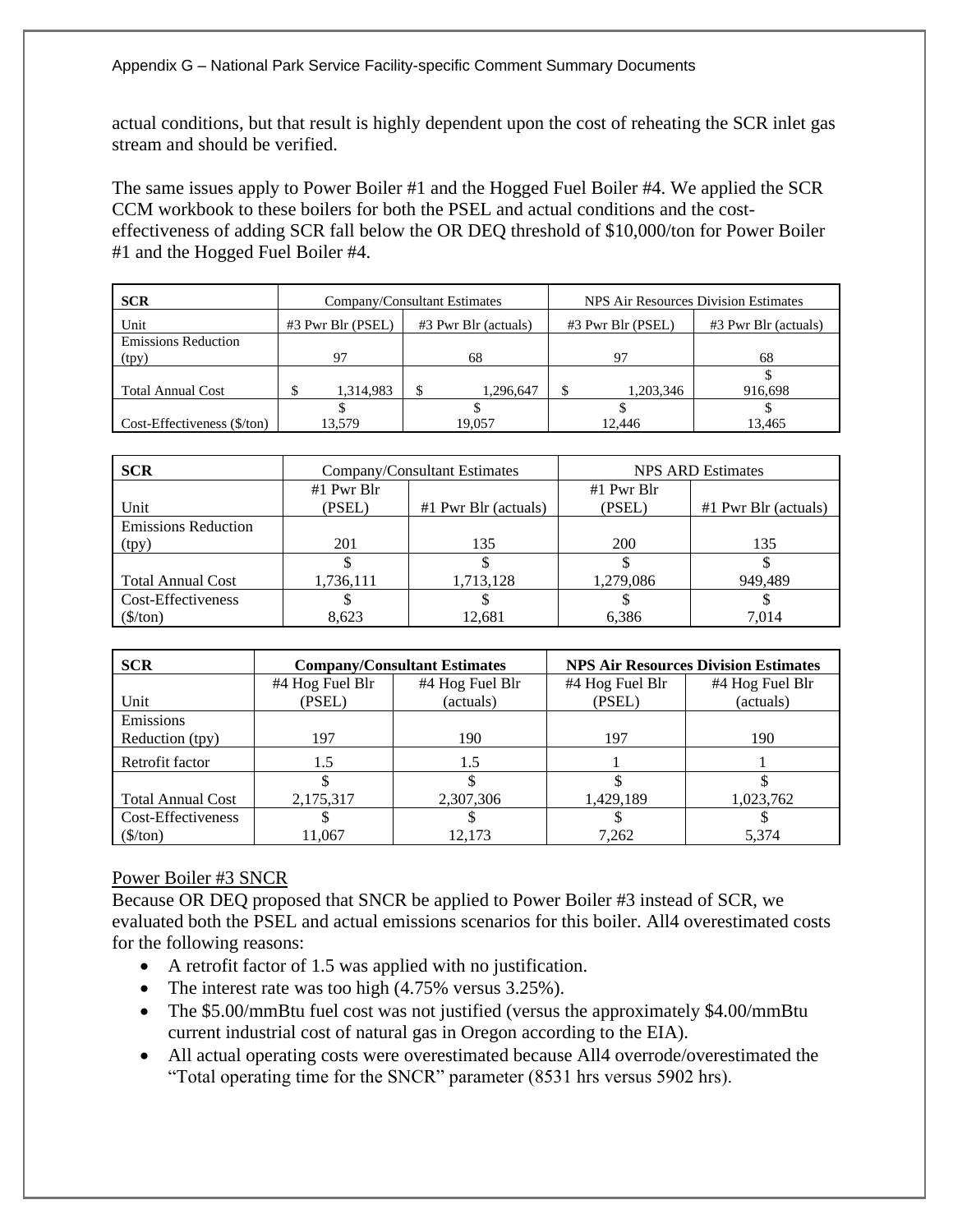| <b>SNCR</b>                 | Company/Consultant Estimates |                                           |  |         | NPS Air Resources Division Estimates |         |                      |
|-----------------------------|------------------------------|-------------------------------------------|--|---------|--------------------------------------|---------|----------------------|
| Unit                        |                              | #3 Pwr Blr (PSEL)<br>#3 Pwr Blr (actuals) |  |         | #3 Pwr Blr (PSEL)                    |         | #3 Pwr Blr (actuals) |
| Emissions Reduction (tpy)   |                              | 48                                        |  | 34      |                                      | 48      | 34                   |
| <b>Total Annual Cost</b>    |                              | 414.919                                   |  | 412.543 |                                      | 307,576 | 259,637              |
| Cost-Effectiveness (\$/ton) |                              | 8.569                                     |  | 12.126  |                                      | 6.362   | 7.607                |

Our corrected estimates are shown below.

# **Results & Conclusions**

- Addition of SCR to Power Boilers #1 and Hogged Fuel Boiler #4 is much less expensive than estimated by Georgia-Pacific and its cost-effectiveness would not exceed the OR DEQ threshold under PSEL operating conditions.
- Addition of SCR to Power Boiler #1 and Hogged Fuel Boiler #4 is much less expensive than estimated by Georgia-Pacific and its cost-effectiveness would not exceed the OR DEQ threshold under actual operating conditions.
- Addition of SCR to Power Boiler #3 is much less expensive than estimated by Georgia-Pacific and its cost-effectiveness relative to the OR DEQ threshold under PSEL and actual operating conditions is highly dependent upon costs to reheat the SCR inlet gas stream; this should be investigated further.
- Addition of SCR to these three boilers could reduce NO<sub>X</sub> emissions by 494 tons/yr under PSEL conditions or 393 tons/yr under actual conditions.
- Addition of SNCR to Power Boiler #3 is much less expensive than estimated by Georgia-Pacific and its cost-effectiveness would not exceed the OR DEQ threshold under PSEL or actual operating conditions.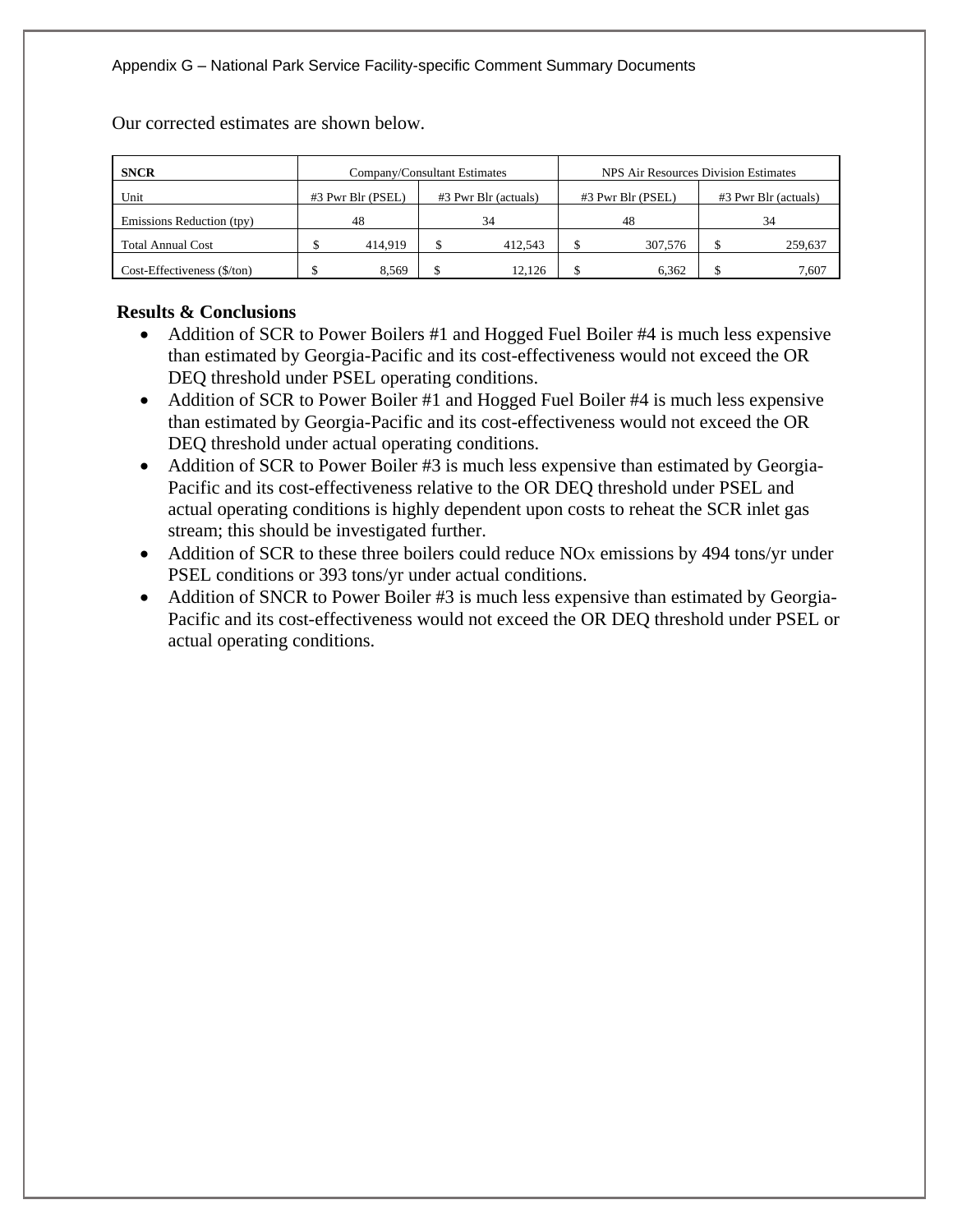# **Georgia Pacific Wauna Mill July 1, 2021**

## **Excerpts from the company submittal dated June 2020**

## **Power Boilers**

# **SO2 Emissions**

The GP Wauna Fluidized Bed Boiler already has limestone addition to the fluidized bed. No further SO2 emissions controls are feasible for the GP boilers that burn only natural gas.

## **PM10 Emissions**

The Power Boiler at the GP Wauna Mill burns only natural gas and has minimal  $PM_{10}$ emissions. No  $PM_{10}$  controls beyond burning natural gas are feasible for this boiler. The GP Wauna Mill's biomass-fired Fluidized Bed Boiler is controlled by a fabric filter, is subject to a filterable PM emission limit of 0.01 grain per dry standard cubic foot (gr/dscf), and complies with both New Source Performance Standards (NSPS, Subpart Db) and Boiler MACT. Based on a review of similar units in the RBLC, this unit is already well controlled for  $PM_{10}$ .

## **PM<sup>10</sup> Economic Impacts**

For purposes of this report, and because the  $PM_{10}$  PSEL for the GP Wauna Fluidized Bed Boiler is 62.4 tpy, a cursory evaluation of whether adding a polishing WESP to that unit to reduce PM<sub>10</sub> emissions further would be cost effective was performed. Based on U.S. EPA's fact sheet for WESPs, in 2002 dollars, the capital cost ranges from \$40 to \$200 per standard cubic foot per minute (scfm) exhaust flow rate and the annual cost ranges from \$12 to \$46 per scfm. Based on the low end of these ranges and a flow rate of 55,000 scfm, a polishing WESP would require an investment of at least \$2.2 million in capital cost and \$660,000 per year in annual cost. While achieving an additional 99% reduction of  $PM_{10}$  emissions from the outlet stream of an already well controlled source utilizing a baghouse is highly unlikely, even if a polishing WESP achieved a 99 percent reduction in the  $62.4$ -tpy  $PM_{10}$  PSEL, the approximate cost would be \$10,684/ton of PM10 removed, which is not cost effective.

# **SO<sup>2</sup> Economic Impacts**

The capital cost for a system to inject milled trona prior to the fabric filter on the GP Wauna Fluidized Bed Boiler was estimated using an April 2017 Sargent and Lundy report prepared under a U.S. EPA contract. Industry standard labor, chemical, and utility costs were used to estimate the annual cost of operating the system. The Sargent and Lundy report indicates that 90% SO2 control can be achieved when injecting trona prior to a fabric filter.

#### **Recovery Furnace**

The Georgia Pacific (GP) Wauna Mill is permitted to fire fuel oil in the recovery furnace, but only fires natural gas as auxiliary fuel, resulting in lower  $PM_{10}$  and  $SO_2$  emissions.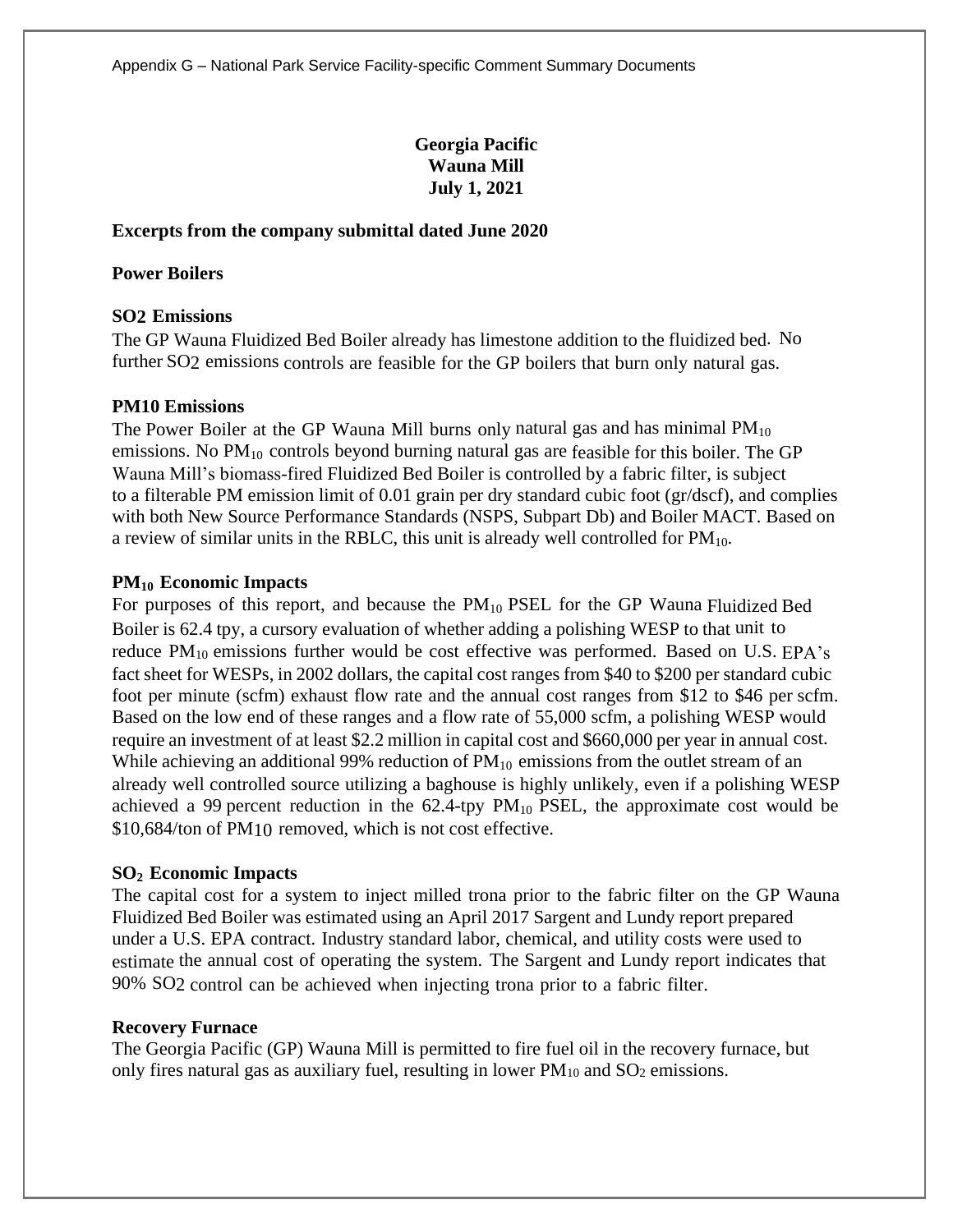# **Lime Kiln**

The Georgia Pacific (GP) Wauna Mill is permitted to fire fuel oil in the lime kiln, but only fires natural gas as auxiliary fuel, resulting in lower  $PM_{10}$  and  $SO_2$  emissions.

# **PM10 Emissions**

GP Wauna utilizes wet scrubbers for PM control on its lime kiln. An ESP prior to the wet scrubber would provide additional  $PM_{10}$  control and is considered technically feasible.

# **SO<sup>2</sup> Emissions**

The lime kiln provides inherent control of  $SO_2$  through absorption of sulfur by the calcium in the kiln. The mill fires natural gas as the primary fuel in its lime kiln, which minimizes  $SO_2$ emissions, particularly during startup and shutdown. The portion of the  $SO<sub>2</sub> PSEL$  assigned to the lime kiln at GP Wauna is less than 5 tpy, so no additional  $SO_2$  controls are necessary for this kiln.

# **Towel & Tissue Machines**

GP Wauna's towel and tissue machines include fuel burning sources and wet controls to limit PM<sub>10</sub> emissions. Tissue machines are configured differently than traditional paper machines and pulp dryers and their PM emissions are higher in most cases. GP Wauna has performed an evaluation of whether additional controls are feasible and is submitting the evaluation as an attachment to their cover letter transmitting this report.

# **OR DEQ**

In a letter dated January 21, 2021, DEQ notified Georgia Pacific of its preliminary determination that their Wauna facility would likely be required to install control devices on several of its emissions units, as shown in Table 3-44, including Low NO<sup>x</sup> Burners and SCR. Discussions with the facility are ongoing.

| <b>Emissions Unit</b>              |            | <b>Control Device Target Pollutant</b> |
|------------------------------------|------------|----------------------------------------|
| Paper Machine 1: Yankee Burner LNB |            | NO <sub>x</sub>                        |
| Paper Machine 2: Yankee Burner LNB |            | NO <sub>x</sub>                        |
| Paper Machine 5: Yankee Burner LNB |            | NO <sub>x</sub>                        |
| 21 - Lime Kiln                     | <b>LNB</b> | NO <sub>x</sub>                        |
| Paper Machine 6: TAD1 Burners      | <b>LNB</b> | NO <sub>x</sub>                        |
| Paper Machine 7: TAD1 Burners      | <b>LNB</b> | NO <sub>x</sub>                        |
| Paper Machine 6: TAD2 Burners      | <b>LNB</b> | NO <sub>x</sub>                        |
| Paper Machine 7: TAD2 Burners      | <b>LNB</b> | NO <sub>x</sub>                        |
| 33 - Power Boiler                  | SCR        | NO <sub>x</sub>                        |

Table 0 2: Control devices likely required Georgia Pacific – Wauna Mill.

# **ARD Comments**

GP and its consultant (All4) have overestimated capital and operating costs of applying SCR to the Power Boiler and the Fluidized Bed Boiler. All4 overestimated capital costs when it assumed a retrofit factor of 1.5 without the justification and documentation required by the CCM and EPA policy.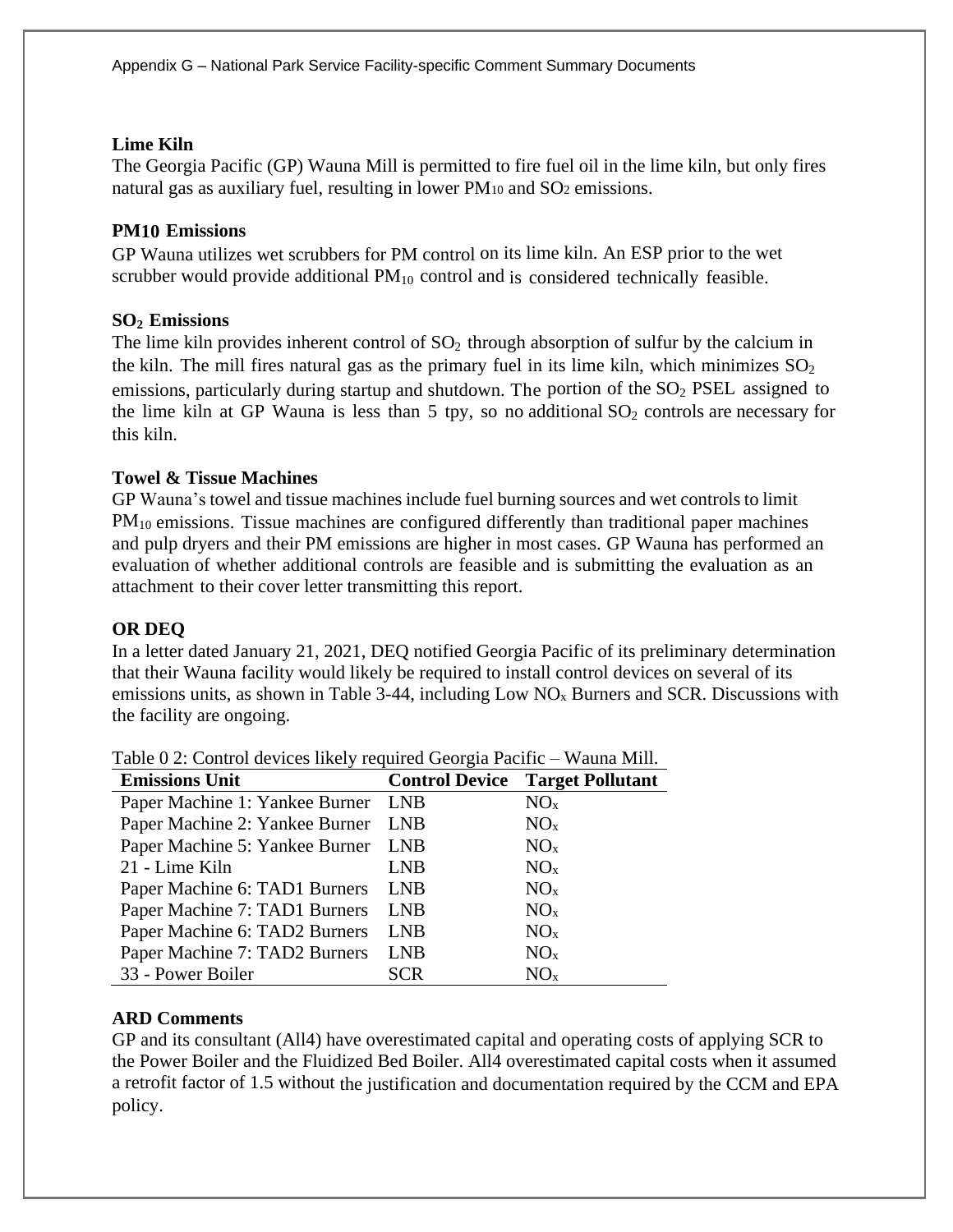All4 also overestimated the operating costs of SCR when it substituted values for "Total operating time for the SCR (top)" and "Total NOx removed per year" for the values calculated by the CCM "Design Parameters" spreadsheets. For example, for the Fluidized Bed Boiler (PSEL), All4's workbook correctly calculated the Total System Capacity Factor = 0.833 but over-rode that result by entering 8760 hours for Total operating time for the SCR instead of the value of 7297 hours that would have been calculated by the spreadsheet. All4 then allowed the workbook to calculate annual operating costs as if the SCR were operating at maximum capacity 8760 hours instead of 7297 hours. All4 compounded its error by also over-riding the calculation of Total NOx removed per year to reflect 90% removed from the PSEL (90% \* 224.4 tpy) instead of 90% removed from the emissions (242.3 tpy) that would have resulted from All4's 8760 hours of operation (90% \* 242.3 tpy). Instead, we adjusted "estimated actual annual fuel consumption" to yield the uncontrolled emissions specified by All4.

All4's resulting Total Annual Cost of \$3 million for the Fluidized Bed Boiler contains several overestimated cost components. The capital cost was escalated by 50% due to the application of an unjustified retrofit factor. (All4 also used a 4.75% interest rate instead of the current bank prime rate = 3.25% as recommended by the CCM.) Operating costs were overestimated due to over-riding of the Total operating time parameter. All4 also overestimated reagent costs by more than an order of magnitude with no justification, and included costs for reheating the SCR inlet gas stream with no explanation of how this cost was derived. (All4's fuel cost is 25% higher than the current Oregon industrial natural gas price.<sup>4</sup>) Instead of All4's estimated cost-effectiveness  $=$ \$15,069/ton, we estimate a Total Annual Cost of \$1.8 million = \$8775/ton for addition of SCR to remove 202 ton/yr of  $NO_X$ . (Even though there was no justification provided for the reheat fuel use rate, we accepted All4's estimate to estimate reheat cost—please see the attached workbooks.)

| <b>SCR</b>                            |            | <b>Company/Consultant Estimates</b> |            | <b>NPS ARD Estimates</b> |
|---------------------------------------|------------|-------------------------------------|------------|--------------------------|
| Unit                                  | FBB (PSEL) | FBB (actual)                        | FBB (PSEL) | FBB (actual)             |
| Emissions Reduction (tpy)             | 202        | 153                                 | 202        | 155                      |
| <b>Total Annual Cost</b>              | 3,043,381  | 3,222,435                           | 1,770,437  | 1,327,408                |
| $Cost\text{-}Eff$ ectiveness (\$/ton) | 15.069     | 21,000                              | S<br>8.775 | 8.590                    |

The same issues apply to Fluidized Bed Boiler at actual conditions as well as the Power Boiler at PSEL and actual conditions. We applied the SCR CCM workbook to these boilers for both the PSEL and actual conditions and the cost-effectiveness of adding SCR falls below the OR DEQ threshold of \$10,000/ton for the PSEL and actual cases for both boilers.

<sup>&</sup>lt;sup>4</sup> [Oregon Natural Gas Industrial Price \(Dollars per Thousand Cubic Feet\) \(eia.gov\)](https://www.eia.gov/dnav/ng/hist/n3035or3m.htm)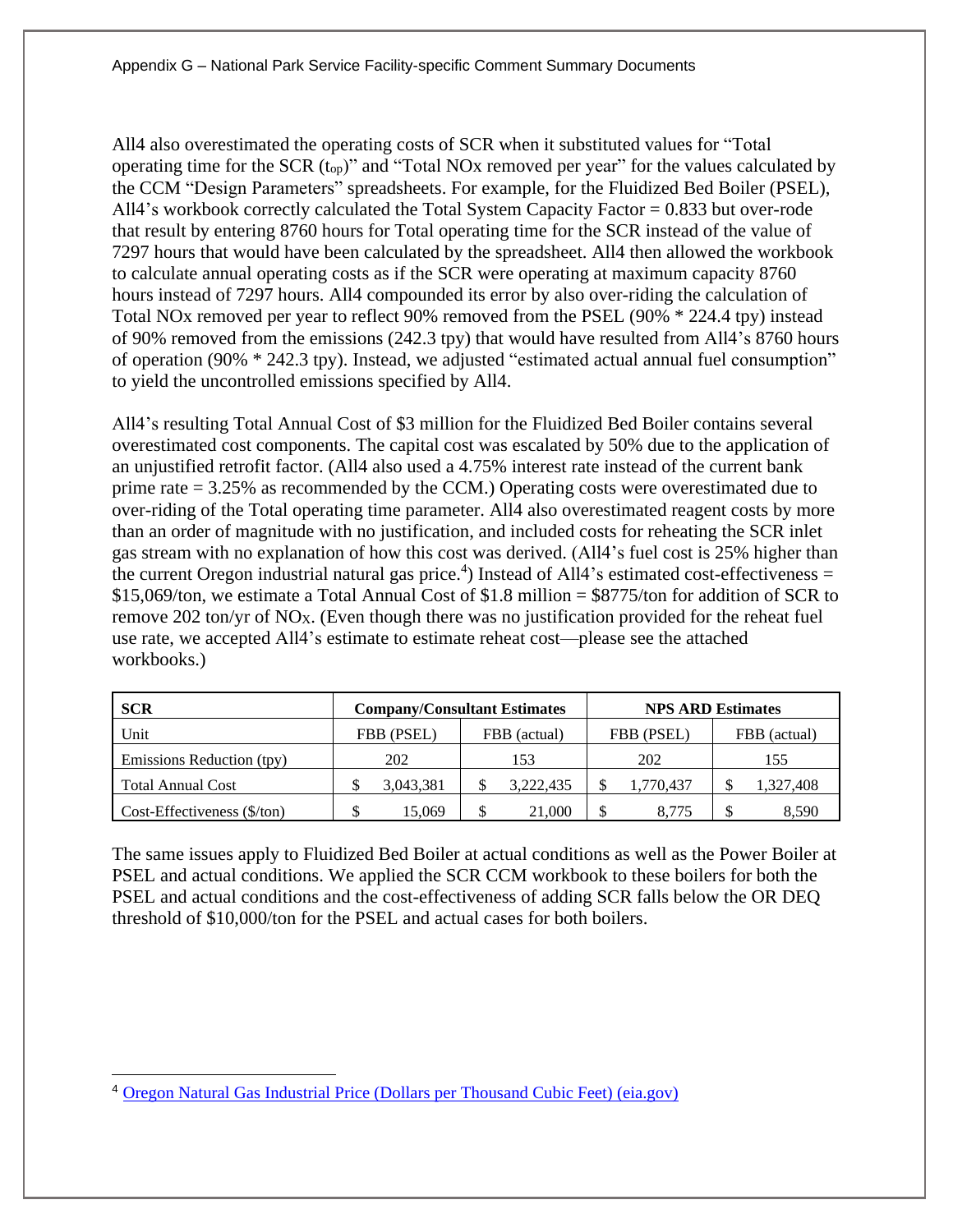| <b>SCR</b>                                           |                | <b>Company/Consultant Estimates</b> |                | <b>NPS ARD Estimates</b> |
|------------------------------------------------------|----------------|-------------------------------------|----------------|--------------------------|
| Unit                                                 | Pwr Blr (PSEL) | Pwr Blr (actual)                    | Pwr Blr (PSEL) | Pwr Blr (actual)         |
| Emissions Reduction (tpy)                            | 532            | 239                                 | 530            | 240                      |
| <b>Total Annual Cost</b>                             | 4.444.671      | 2,942,622                           | 2,088,644      | 1,127,831                |
| $Cost-Effectiveness$ ( $\frac{\sqrt{2}}{\sqrt{2}}$ ) | 8.353          | 12.317                              | 3.939          | 4.709                    |

# **Results & Conclusions**

- Addition of SCR to the Power Boiler and the Fluidized Bed Boiler is much less expensive than estimated by Georgia-Pacific and its cost-effectiveness would not exceed the OR DEQ threshold under PSEL or actual operating conditions.
- Addition of SCR to these two boilers could reduce  $NO<sub>X</sub>$  emissions by 732 tons/yr under PSEL conditions or 395 tons/yr under actual conditions.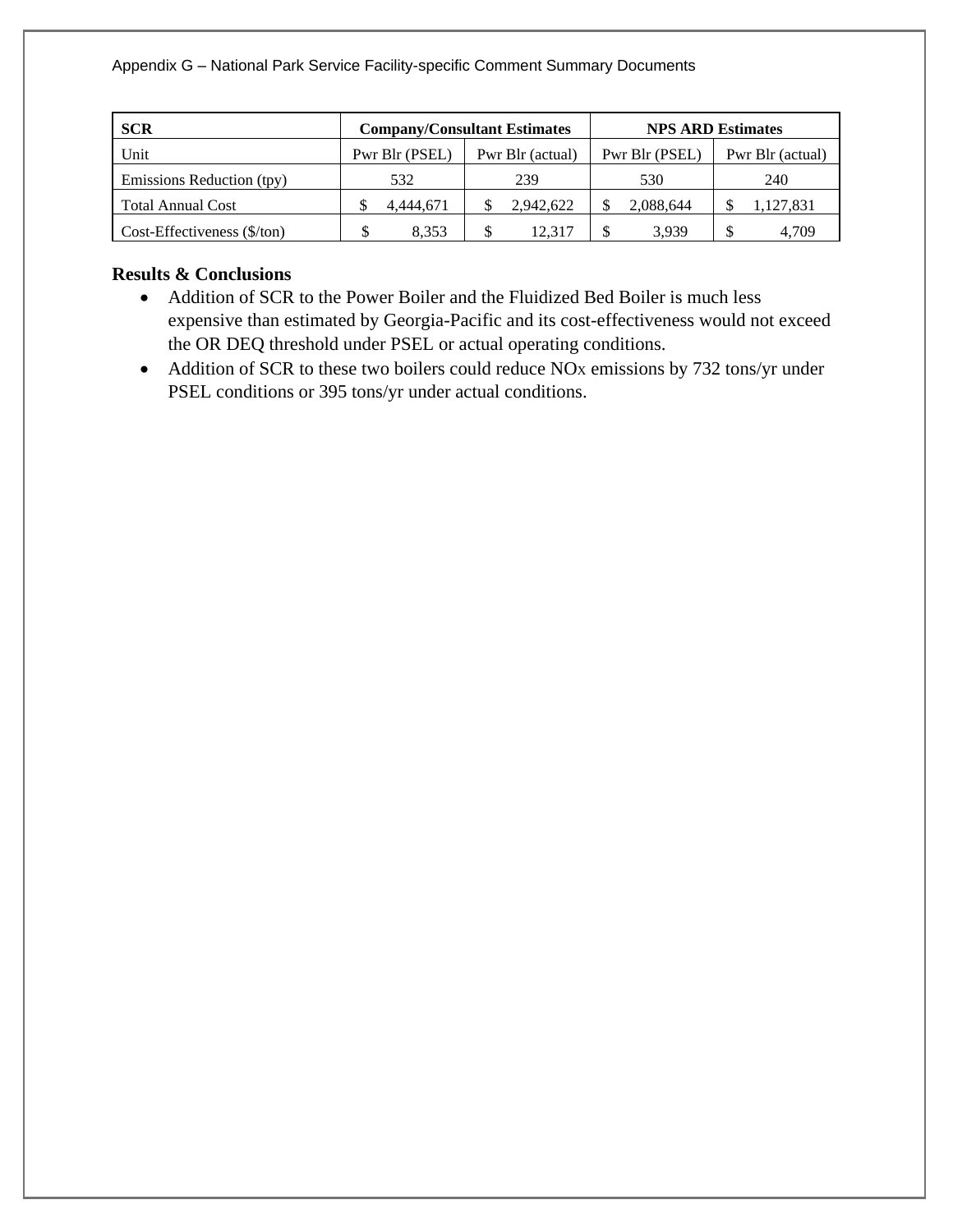# **Boise Cascade Wood Products, LLC - Elgin Complex**

**OR DEQ:** In a letter dated January 21, 2021, DEQ notified Boise Cascade Wood Products of its preliminary determination that their Elgin facility would likely be required to install Selective Catalytic Reduction on Boilers 1 and 2.

# **Excerpts from Boise Cascade/All4's June 2020 report, "REGIONAL HAZE RULE FOUR FACTOR ANALYSIS FOR THE BOISE CASCADE WOOD PRODUCTS ELGIN PLYWOOD MILL"**

# *SUMMARY OF RECENT EMISSIONS REDUCTIONS*

Since 2010, the Elgin Mill has made emissions reductions for a variety of reasons. Each of the biomass boilers is subject to the provisions of 40 CFR Part 63, Subpart DDDDD, NESHAP for Industrial Commercial, and Institutional Boilers and Process Heaters (NESHAP DDDDD or Boiler MACT). Boilers subject to NESHAP DDDDD were required to undergo a one-time energy assessment and are required to conduct tune-ups at a frequency specified by the rule. Compliance with these standards required changes to operating practices, including use of clean fuels for startup.

# **FOUR FACTOR ANALYSIS FOR BOILERS**

This section of the report presents the results of a Four Factor analysis for PM10, SO2, and NOX emitted from the Elgin Mill biomass boilers. The two boilers are each 72 MMBtu/hr biomass wet stoker units and are controlled by a common dry electrostatic precipitator (ESP).

# **Site Specific Factors Limiting Implementation**

Currently known, site-specific factors that would limit the feasibility and increase the cost of installing additional controls include space constraints. Note that a detailed engineering study for each of the controls evaluated in this report would be necessary before any additional controls were determined to be feasible or cost effective.

# **Selective Catalytic Reduction (SCR)**

Although SCR was not identified in the RLBC search as a technology typically employed on biomass-fired industrial boilers, it has been applied to coal-fired utility boilers. The presence of alkali metals such as sodium and potassium, which are commonly found in wood, but not fossil fuels, will poison catalysts and the effects are irreversible. Other naturally occurring catalyst poisons found in wood are phosphorous and arsenic. Therefore, it is not feasible to place an SCR upstream of a particulate control device on a biomass boiler.

# **PM10 Emissions**

Due to the typically lower  $PM_{10}$  removal efficiencies than dry ESPs, and the generation of wastewater, this analysis does not consider the use of wet controls for  $PM_{10}$  emissions control. Fabric filters are rarely implemented on wood-fired boilers due to risk of fire (any retrofit implementation would require a long stretch of ductwork between the economizer and the control device to reduce the risk of fire). ESPs are almost as efficient as the best fabric filters without the fire risk. ESPs can withstand higher temperatures, have a smaller footprint, use less energy, and have lower maintenance requirements and better separation efficiencies than fabric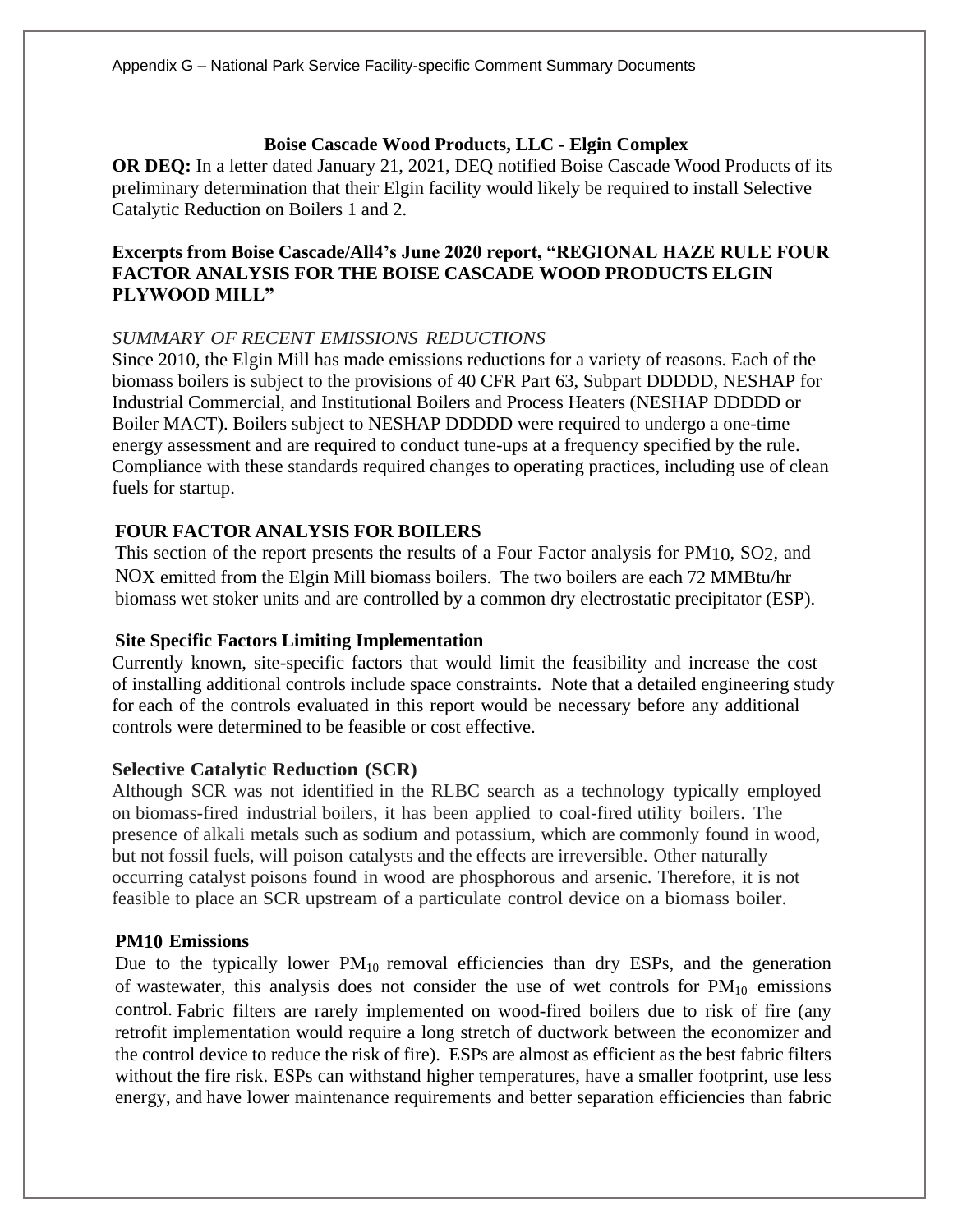filters. Therefore, use of a fabric filter for  $PM_{10}$  control was not considered feasible and was not evaluated. The Elgin Mill biomass boilers are already very well controlled and are subject to Boiler MACT emission limits and work practices.

## **NOx Emissions**

 $NO<sub>X</sub>$  emissions from biomass boilers originate primarily from oxidation of fuel bound nitrogen. The Elgin Boilers are in the biomass wet stoker subcategory under the Boiler MACT rule. Biomass is fed to the boilers above the grate, begins to combust in suspension, and then completes combustion on the grate. Low- $NO_X$  burners and water injection are not applicable to this design. The air system is optimized during the required Boiler MACT tune-ups and FGR is not likely to provide a significant reduction in  $NO<sub>x</sub>$ .

Add-on NOx controls such as SNCR and SCR require a specific temperature window to be effective. These controls were developed for and have predominantly been applied to fossil fuel fired boilers. There are challenges associated with applying SNCR to an industrial biomass boiler due to variability in boiler load. Good mixing of the reagent and NOx in the flue gas at the optimum temperature window is the key to achieving a NOx reduction for SCR and SNCR. In biomass boilers, this temperature window is a function of the variations in fuel quality and the load on the boiler. The temperature profile in a wood-fired industrial boiler is not as constant as that of a fossil fuel-fired utility boiler. Biomass boilers at forest products mills are often subject to highly variable swings in steaming rate, fuel flow, fuel mix, and bark moisture, depending on mill steam demand, availability of bark, amount of other fuels fired, and weather conditions.

The feasibility of SCR application to biomass boilers is also uncertain. This technology has been demonstrated mostly on large coal- and natural gas-fired combustion units in the utility industry.

In practice, SCR systems operate at NOx control efficiencies in the range of 70 to 90% for fossil fuel utility boilers. Optimum temperatures for the SCR process range from 480 to 800°F. Due to catalyst plugging and poisoning problems associated with locating the catalyst prior to the particulate control device , an SCR system would have to be installed after an existing particulate control device, and would likely require installation of a gasfired flue gas re-heater to achieve the optimum reaction temperature (the flue gas temperature for biomass boilers is typically less than 480°F). This would incur associated fuel costs and pollution increases, running counter to the administration 's goal to reduce greenhouse gases, assuming there is adequate space to install the size re-heater needed to raise the temperature of the exhaust gas stream to the optimum temperature of 600 °F. Despite these challenges, for purposes of this analysis, we evaluated cost effectiveness of an SCR achieving 90% control, but we incorporated a retrofit factor of 1.5 to account for the difficulty of applying SCR to a biomass boiler and the likely need to add ductwork and to replace the fan to overcome additional pressure drop through the system.

# **Site Specific Factors Limiting Implementation**

Currently known, site-specific factors that would limit the feasibility and increase the cost of installing additional controls include space constraints. Note that a detailed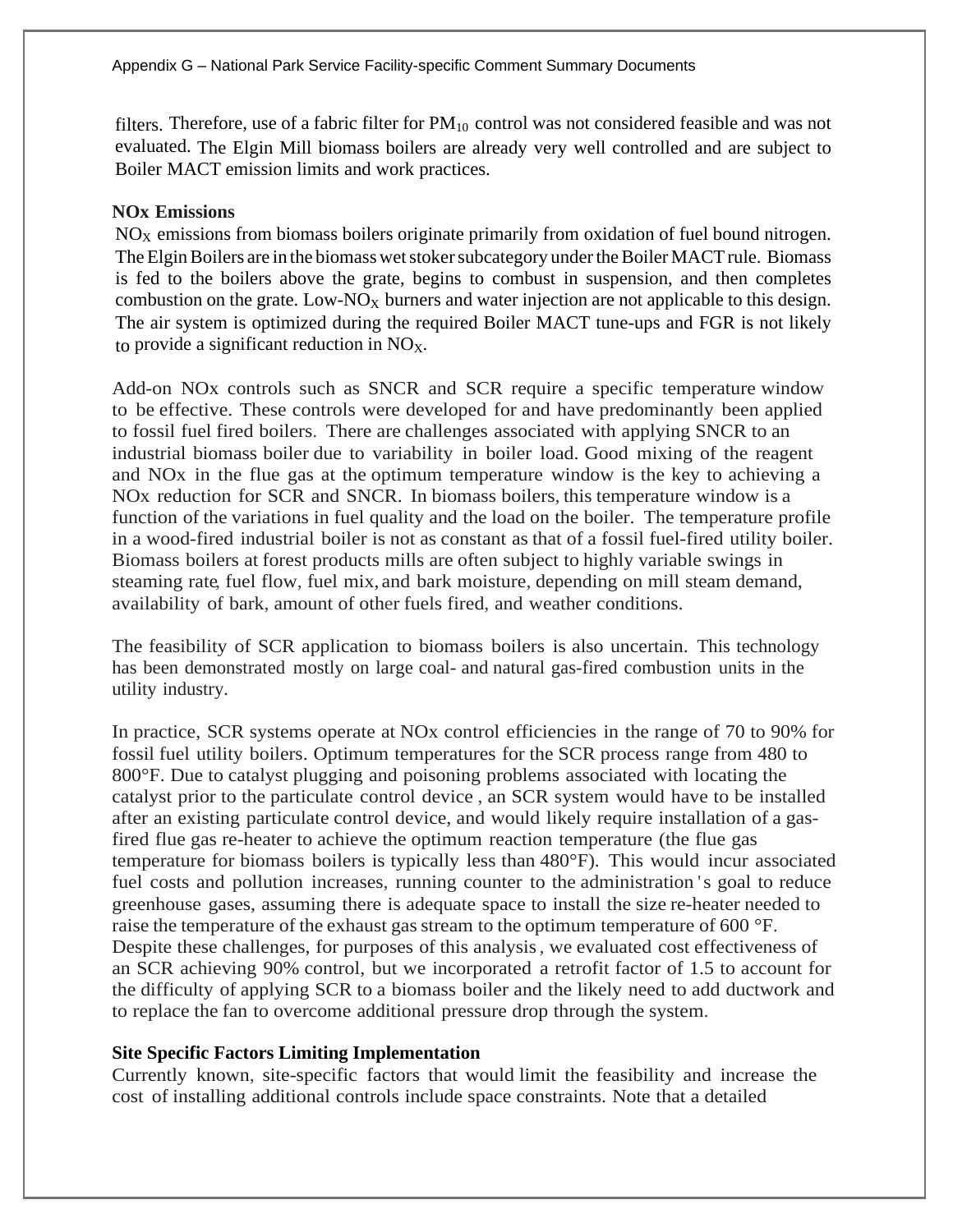engineering study for each of the controls evaluated in this report would be necessary before any additional controls were determined to be feasible or cost effective.

# **NO<sup>X</sup> Economic Impacts**

This section describes the economic impacts associated with each NOx add-on control option evaluated for the boilers. Note that cost effectiveness was evaluated based on the PSEL, and the cost per ton would be even higher if evaluated based on actual emissions.

# **SCR for Boiler NO<sup>X</sup> Control**

All4 applied a retrofit factor of 1.5 because the EPA cost equations were developed based on utility boiler applications and to account for space constraints, additional ductwork, the need for stack reheat, and the likelihood of needing a new induced draft fan to account for increased pressure drop.

The All4 cost analysis is based on the boilers' capacity and their  $NO<sub>X</sub>$  PSEL of 170 tpy, although actual emissions in 2017 were only 125.6 tpy. Installing an SCR is not considered cost effective because the capital cost is estimated at more than \$15 million and the cost effectiveness values are well in excess of \$3,400/ton of pollutant removed, the cost effectiveness threshold for non-EGUs used by EPA for similar studies.

# *REMAINING USEFUL LIFE OF EXISTING AFFECTED SOURCES*

All4 assumed that the emissions units and controls included in this analysis have a remaining useful life of twenty years or more.

# **NPS Air Resources Division (ARD) Analysis**

# **Technical Feasibility of SCR on Wood-fired Boilers**

The excerpt below is from the New Hampshire draft Regional Haze SIP:

**Burgess BioPower**: The biomass unit at this facility was subject to NNSR for NOx at the time of their initial permitting; hence, the NOx limit was established as the  $L A E R<sup>5</sup>$  based limit. The NOx limit currently contained in the PSD/NNSR Permit TP-0054 is 0.060 lbs NOx/MMBtu on a 30-day rolling average, based on the use of SCR technology. Burgess BioPower uses clean wood as their fuel during normal operations and ULSD during plant startups. Both fuels are inherently very low in sulfur. The Burgess BioPower facility was also subject to PSD review for  $SO<sub>2</sub>$  at the time of its initial permitting in 2010; hence, the SO<sup>2</sup> limit in their current PSD/NNSR Permit TP-0052 of 0.012 lbs. SO2/MMBtu was established as a BACT based limit. A June 2018 review of the USEPA RBLC for biomass fired EGUs greater than or equal to 25 MW indicates that low sulfur fuels remains the SO<sup>2</sup> BACT. Sorbent injection was installed for acid gas control but is not used to control  $SO<sub>2</sub>$  emissions because the emissions from burning wood are inherently very low (typically around  $0.001$  lbs  $SO<sub>2</sub>/MMBtu$ ). Monitoring data at the facility has shown that operation of the sorbent injection is not necessary to comply with the

<sup>5</sup> A June 2018 review of the USEPA RBLC for biomass fired boilers greater than or equal to 250 MMBtu/hr indicates that 0.060 lb/MMBtu remains as LAER for NOx. While two recent determinations for similar facilities in Vermont established emission rates as low as 0.030 lb/MMBtu on a 12-month rolling period, NHDES understands that these rates have yet to be confirmed. The associated short term limits for these two facilities are 0.060 lb/MMBtu.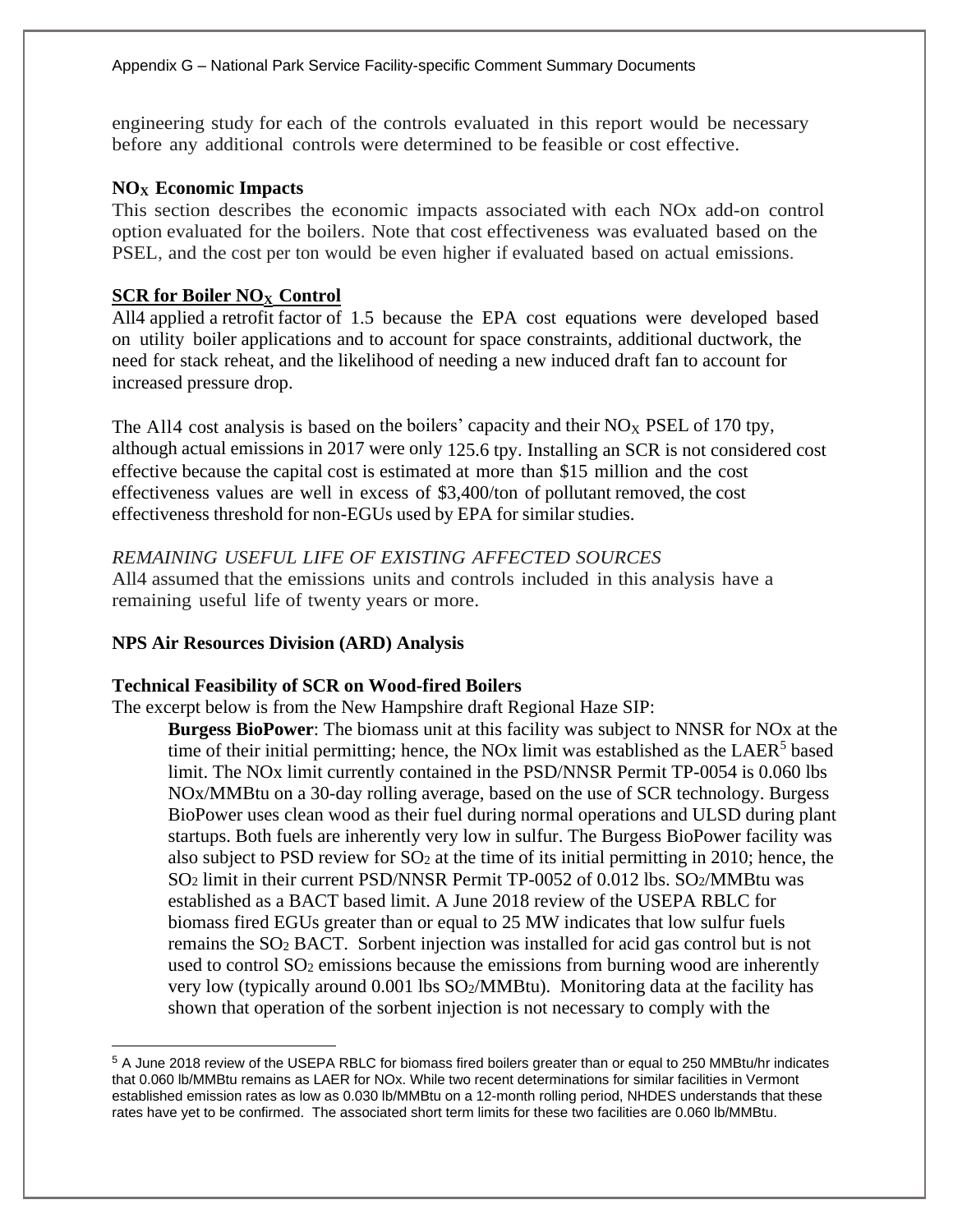emission limit for SO2. For this reason, NHDES has determined that the current limits for the above facilities represent the "most effective use of control technologies" for NOx and SO2. Low-sulfur fuels and SCR are required by TP-0054 during year-round operations.

We have several concerns with the Boise Cascade analyses conducted by All4.

## **Retrofit Factor**

All4 assumed a retrofit factor of 1.5 for every woodwaste boiler it evaluated in Oregon. The EPA Control Cost Manual (CCM) recommends that site-specific retrofit factors (greater than the 1.0 default value) should be based upon a thorough and well-documented analysis of the individual factors involved in a project. For example, the methods outlined by William Vatavuk on pages 59-62 in his book Estimating Costs of Air Pollution Control be followed. That process involves estimating and assigning a retrofit factor to each major element of a project and from that deriving an overall retrofit factor. The CCM also addresses "Retrofit Cost Considerations" in section 2.6.4.2. In the absence of such a proper analysis, assume a retrofit factor  $= 1.0$ , which represents a 30% increase above costs for a "greenfield" project. The All4 blanket application of the maximum retrofit factor falls short of the justification and documentation required by the CCM and EPA policy.

## **SCR Equipment Life**

All4 assumed a 20-year life for these boilers; for all other woodwaste-fired boilers All4 evaluated in Oregon and Washington, All4 assumed 25-year life; we used the CCM default  $= 25$ years.

#### **Chemical Engineering Plant Cost Index (CEPCI)**

All4 used a 2019 CEPCI =  $603.1$ ; the correct CEPCI =  $607.5$ .

#### **Interest Rate**

All4 used a 4.75% interest rate instead of the current bank prime rate = 3.25% as recommended by the CCM.

#### **Operating Costs**

All4 overestimated the operating costs of SCR (and SNCR) when it substituted values for "Total operating time for the SCR (top)" and "Total NOx removed per year" for the values calculated by the CCM "Design Parameters" spreadsheets. We participated in the EPA work group that developed the CCM workbooks for  $NO_X$  (and  $SO_2$ ) controls and can advise that it is not appropriate to alter values in the "Design Parameters" spreadsheet because these values should, instead, be generated from the "Data Inputs" spreadsheet and the algorithms that operate on them according to the methods and equations described in the CCM.

The "Total operating time for the SCR  $(t_{op})$ " parameter is not meant to be the actual operating time for the control device, which All4 entered directly into the "Design Parameters" spreadsheet. Instead, it represents a method to adjust capacity utilization to actual (or permitted) utilization based upon a fraction (Total System Capacity Factor (CF<sub>total</sub>)) applied to the maximum capacity. All4 compounded its error by also over-riding the calculation of Total NOx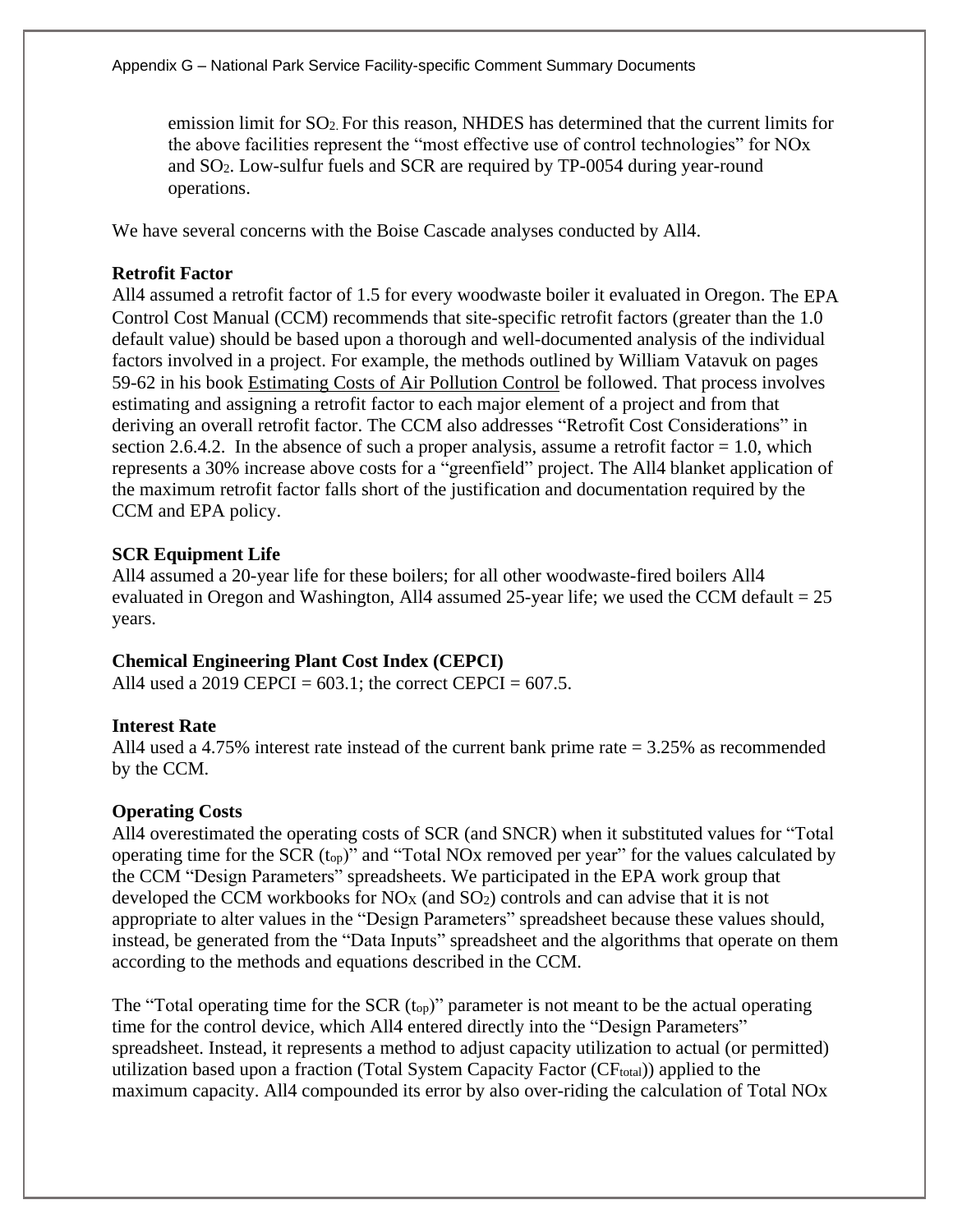removed per year to reflect percent removed from the PSEL or actual conditions instead of percent removed from the emissions that would have resulted from All4's hours of operation.

The basic parameters (on the "Data Inputs" spreadsheet) that define emissions and control costs are:

- maximum heat input rate (QB)
- higher heating value (HHV) of the fuel
- estimated actual annual fuel consumption
- net plant heat input rate (NPHR)
- Number of days the SCR (or SNCR) operates ( $t_{SCR}$  or  $t_{SNCR}$ )
- Number of days the boiler operates  $(t<sub>plant</sub>)$
- Inlet NOx Emissions  $(NO<sub>Xin</sub>)$  to SCR (or SNCR)
- Outlet NOx Emissions ( $NO_{Xout}$ ) from SCR (or SNCR)

All but "estimated actual annual fuel consumption" are essentially fixed by the boiler, fuel, and control device characteristics. The "Number of days the SCR operates (tSCR)" typically equals "Number of days the boiler operates (tplant)."<sup>6</sup> We adjusted "estimated actual annual fuel consumption" to yield the uncontrolled emissions specified by All4.

For example, the "Total operating time for the SCR (t<sub>op</sub>)" parameter is not meant to be the actual operating time for the control device. Instead, it represents a method to adjust capacity utilization to actual utilization based upon a fraction (Total System Capacity Factor  $(CF_{total})$ ) applied to the maximum capacity. For the Power Boiler (PSEL), All4's workbook correctly calculated the Total System Capacity Factor = 0.976 but over-rode that result by entering 8760 hours for Total operating time for the SCR instead of the value of 8550 hours that would have been calculated by the spreadsheet. All4 then allowed the workbook to calculate annual operating costs as if the SCR were operating at maximum capacity 8760 hours instead of 8550 hours. All4 compounded its error by also overriding the calculation of Total NOx removed per year to reflect 90% removed from the PSEL (90% \* 170 tpy) instead of 90% removed from the emissions (153 tpy) that would have resulted from All4's 8760 hours of operation (90% \* 153 tpy).

All4 included property taxes in several analyses. It is our understanding that Oregon allows exemptions from property taxes for air pollution control equipment.

We applied the CCM workbook and adjusted the "estimated actual annual fuel consumption" to yield the uncontrolled emissions (170 ton/yr) specified by All4. Our results are shown below.

<sup>&</sup>lt;sup>6</sup> In March 2021, EPA revised the SNCR workbook to include an entry for the "Number of days the boiler operates (tplant)." Until that revision, the SNCR workbook assumed 365 days of plant operation.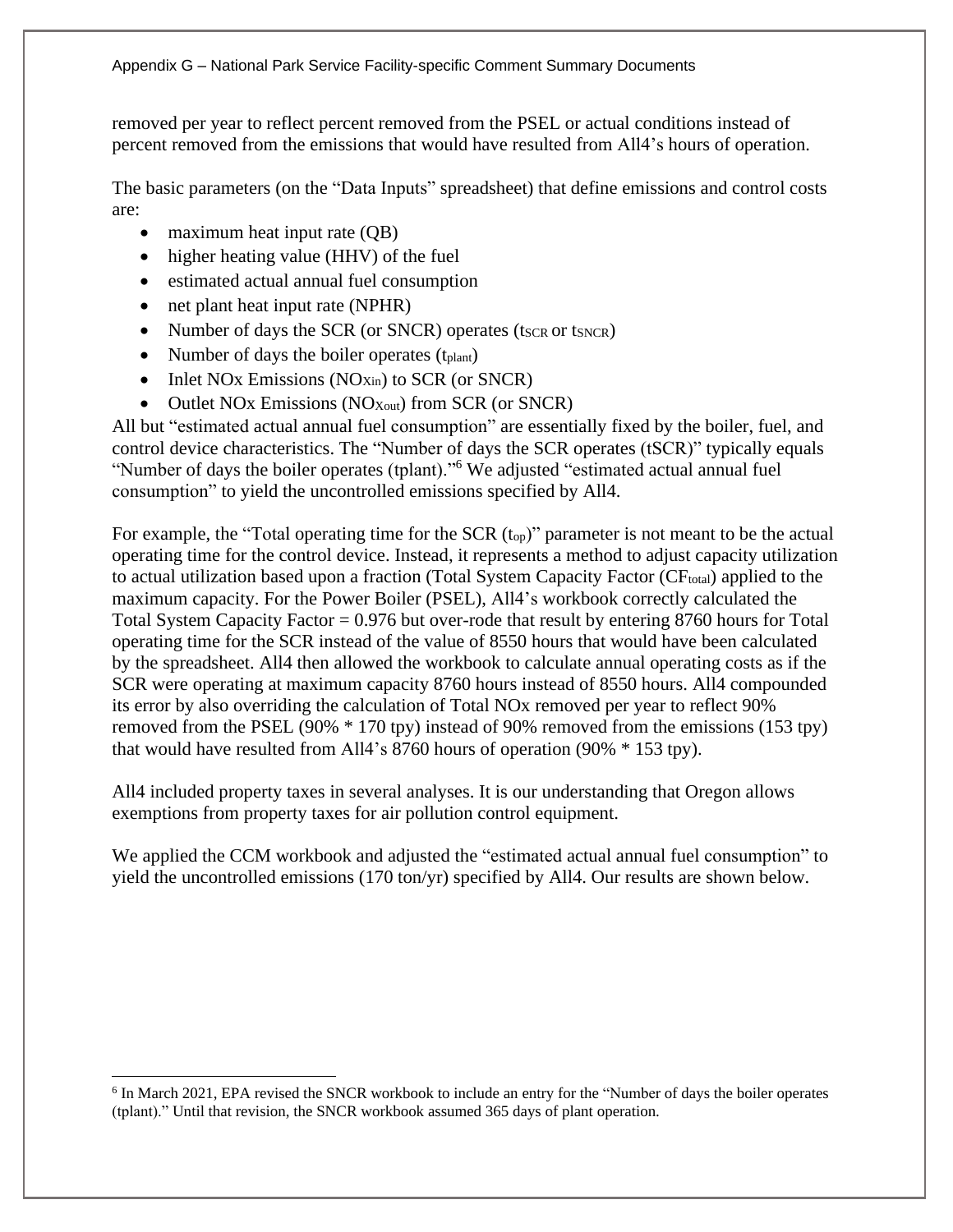| <b>Operating company</b>             | <b>Boise Cascade</b> |                              |            |                          |  |  |
|--------------------------------------|----------------------|------------------------------|------------|--------------------------|--|--|
| <b>Facility</b>                      | Elgin                |                              |            |                          |  |  |
| <b>SCR</b>                           |                      | Company/Consultant Estimates |            | <b>NPS ARD Estimates</b> |  |  |
| Unit                                 | PB #1 & #2           |                              | PB #1 & #2 |                          |  |  |
| <b>Total Annual Cost</b>             | 1,450,706            |                              |            | 844,824                  |  |  |
| Emissions Reduction (tpy)            | 152                  |                              |            | 153                      |  |  |
| Cost-Effectiveness $(\frac{5}{ton})$ |                      | 9.538                        |            | 5,533                    |  |  |

# **Results & Conclusions**

Addition of SCR to Power Boilers #1 & #2 would reduce NO<sub>X</sub> emissions by 153 ton/yr and be much less expensive than estimated by All4 and its cost-effectiveness is well below the Oregon threshold.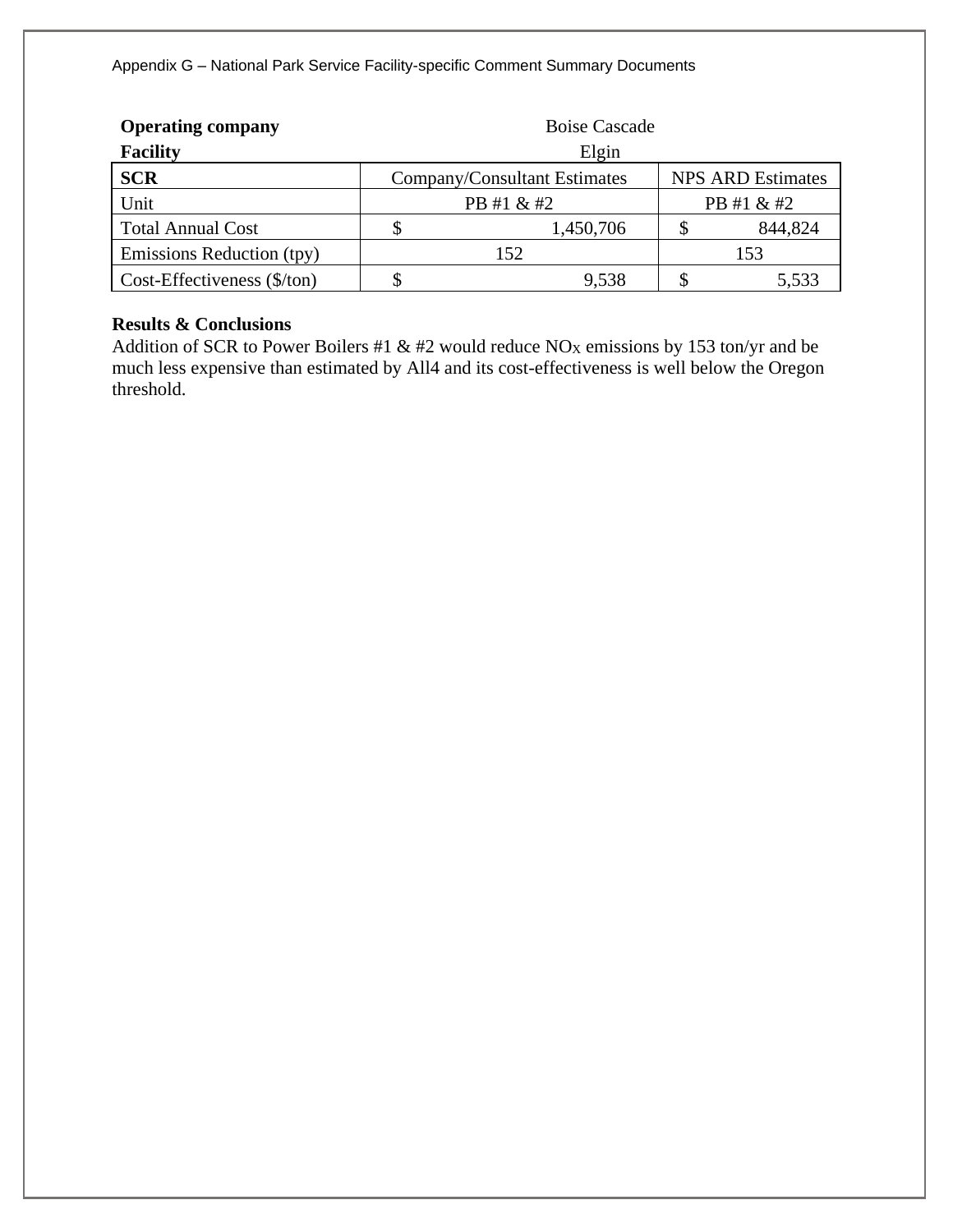# **Boise Cascade Wood Products, LLC – Medford**

**OR DEQ:** In a letter dated January 21, 2021, DEQ notified Boise Cascade Wood Products of its preliminary determination that their Medford facility would likely be required to install SCR on Boilers 1, 2 and 3. Discussions with the facility are ongoing.

# **Excerpts from Boise Cascade/All4's June 2020 report, "REGIONAL HAZE RULE FOUR FACTOR ANALYSIS FOR THE BOISE CASCADE WOOD PRODUCTS MEDFORD PLYWOOD MILL"**

# *SUMMARY OF RECENT EMISSIONS REDUCTIONS*

Since 2011, the Medford Mill has made improvements to reduce its emissions. The biomass boilers are subject to the provisions of 40 CFR Part 63, Subpart DDDDD, NESHAP for Industrial Commercial, and Institutional Boilers and Process Heaters (NESHAP DDDDD or Boiler MACT). Compliance with these standards required changes to operating practices, including use of clean fuels for startup. Beginning in 2012, combustion efficiency improvements were made on Boilers 2 and 3 so that the Boiler MACT CO limits could be met. These improvements reduced CO emissions but did not increase NOx emissions. Boilers subject to NESHAP DDDDD were required to undergo a one-time energy assessment and are required to conduct tune-ups at a frequency specified by the rule.

## **FOUR FACTOR ANALYSIS FOR BOILERS**

The three boilers are biomass hybrid suspension grate units, are controlled by a dry electrostatic precipitator (ESP), and produce 50,000, 70,000, and 100,000 pounds of steam per hour at capacity, respectively. The Medford Mill typically operates two of the boilers at a time.

#### **Site Specific Factors Limiting Implementation**

Currently known, site-specific factors that would limit the feasibility and increase the cost of installing additional controls include space constraints. Note that a detailed engineering study for each of the controls evaluated in this report would be necessary before any additional controls were determined to be feasible or cost effective.

#### **Selective Catalytic Reduction (SCR)**

Although SCR was not identified in the RLBC search as a technology typically employed on biomass-fired industrial boilers, it has been applied to coal-fired utility boilers. The presence of alkali metals such as sodium and potassium, which are commonly found in wood, but not fossil fuels, will poison catalysts and the effects are irreversible. Other naturally occurring catalyst poisons found in wood are phosphorous and arsenic. Therefore, it is not feasible to place an SCR upstream of a particulate control device on a biomass boiler.

#### **PM<sup>10</sup> Emissions**

Due to the typically lower  $PM_{10}$  removal efficiencies than dry ESPs, and the generation of wastewater, this analysis does not consider the use of wet controls for  $PM_{10}$  emissions control. Fabric filters are rarely implemented on wood-fired boilers due to risk of fire (any retrofit implementation would require a long stretch of ductwork between the economizer and the control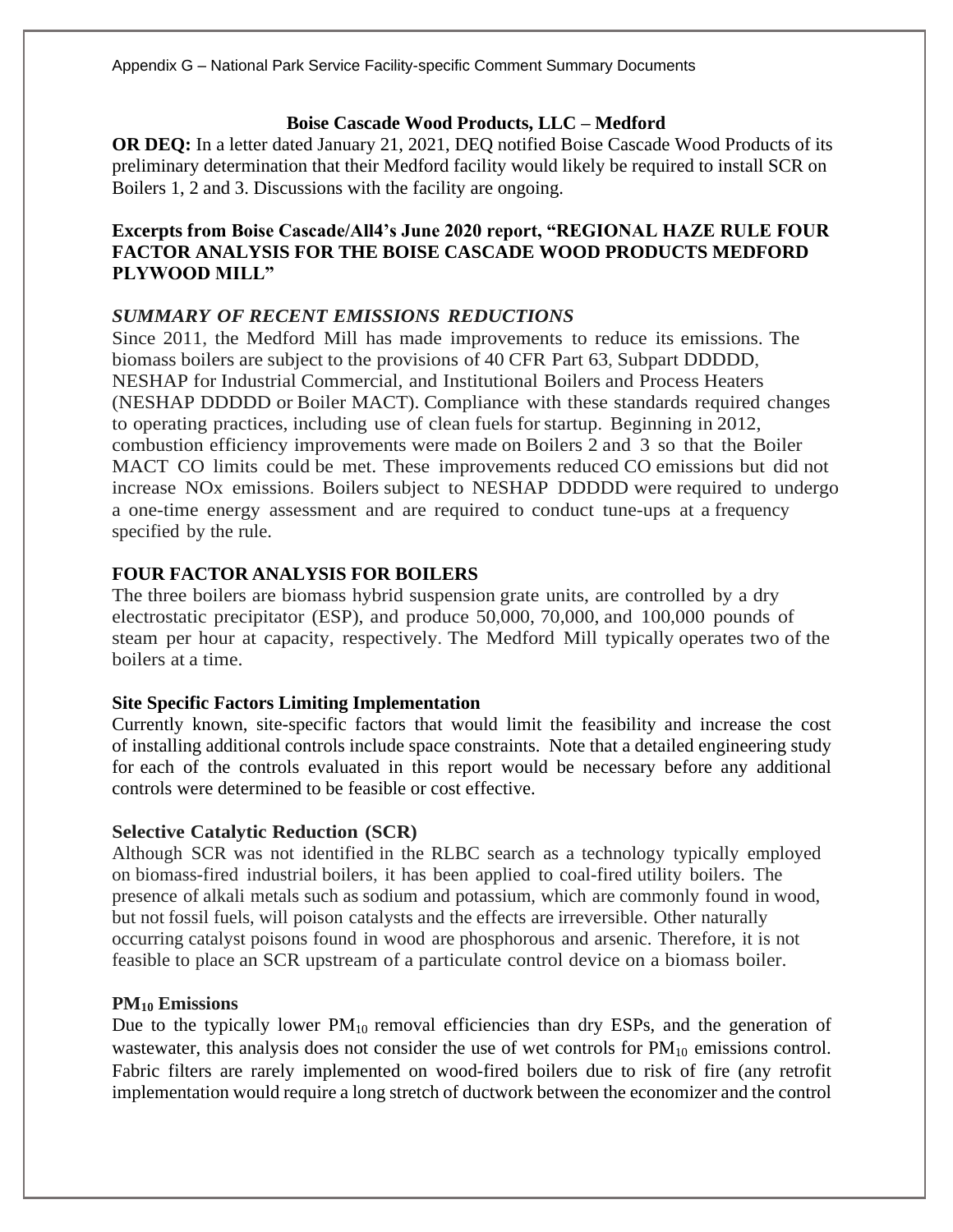device to reduce the risk of fire). ESPs are almost as efficient as the best fabric filters without the fire risk. ESPs can withstand higher temperatures, have a smaller footprint, use less energy, and have lower maintenance requirements and better separation efficiencies than fabric filters. Therefore, use of a fabric filter for  $PM_{10}$  control was not considered feasible and was not evaluated. The Elgin Mill biomass boilers are already very well controlled and are subject to Boiler MACT emission limits and work practices.

The Medford Mill biomass boilers are already very well controlled and are subject to a stringent PM emission limit based on a LAER analysis, as well as Boiler MACT emission limits and work practices. Because the August 20, 2019 EPA Regional Haze Guidance mentions that states can exclude sources that have been through LAER review from further analysis, we have not evaluated further PM10 controls on the biomass boilers.

## **S0<sup>2</sup> Emissions**

The Medford Mill biomass boiler emits very little  $SO<sub>2</sub>$  because biomass is an inherently low-sulfur fuel.

# **NOx Emissions**

NOx emissions from biomass boilers originate primarily from oxidation of fuel bound nitrogen.The Medford Boilers are in the biomass hybrid suspension grate subcategory under the Boiler MACT rule. Biomass is fed to the boilers via air-swept spouts, begins to combust in suspension, and then completes combustion on a grate. Low-NOx burners and water injection are not applicable to this design. The air system is optimized during required Boiler MACT tune-ups and FGR is not likely to provide a significant reduction in NOx.

Add-on NOx controls such as SNCR and SCR require a specific temperature window to be effective. These controls were developed for and have predominantly been applied to fossil fuel fired boilers. There are challenges associated with applying SNCR to an industrial biomass boiler due to variability in boiler load. Good mixing of the reagent and NOx in the flue gas at the optimum temperature window is the key to achieving a NOx reduction for SCR and SNCR. In biomass boilers, this temperature window is a function of the variations in fuel quality and the load on the boiler. The temperature profile in a wood-fired industrial boiler is not as constant as that of a fossil fuel-fired utility boiler. Biomass boilers at forest products mills are often subject to highly variable swings in steaming rate, fuel flow, fuel mix, and bark moisture, depending on mill steam demand, availability of bark, amount of other fuels fired, and weather conditions.

The feasibility of SCR application to biomass boilers is also uncertain. SCR uses a catalyst to reduce NOx to nitrogen, water, and oxygen. SCR technology employs aqueous or anhydrous ammonia as a reducing agent that is injected into the gas stream near the economizer and upstream of the catalyst bed. The catalyst lowers the activation energy of the NOx decomposition reaction. An ammonium salt intermediate is formed at the catalyst surface and subsequently decomposes to elemental nitrogen and water. This technology has been demonstrated mostly on large coal- and natural gas-fired combustion units in the utility industry.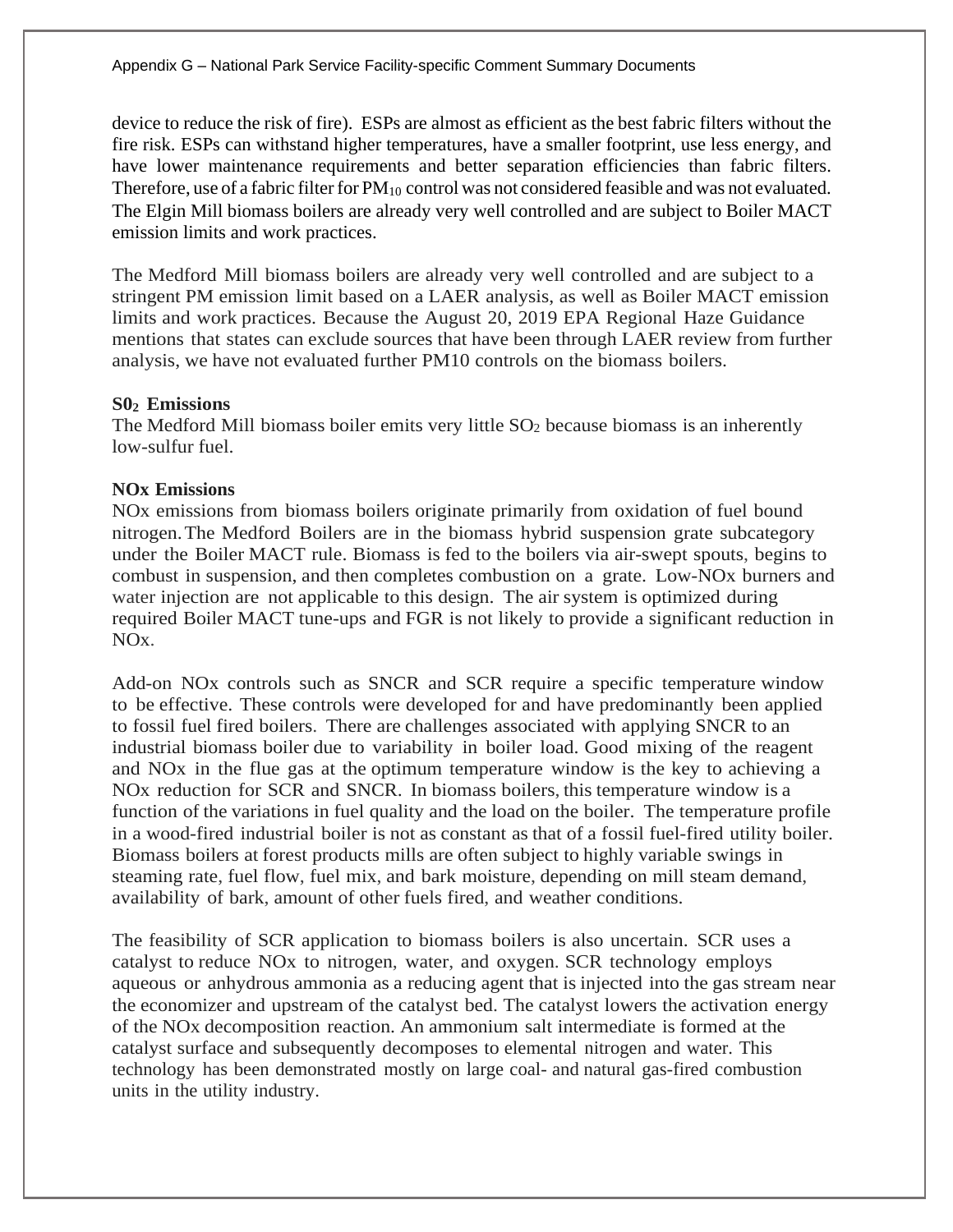In practice, SCR systems operate at NOx control efficiencies in the range of 70 to 90% for fossil fuel utility boilers. Optimum temperatures for the SCR process range from 480 to 800°F. Due to catalyst plugging and poisoning problems associated with locating the catalyst prior to the particulate control device, an SCR system would have to be installed after an existing particulate control device, and would likely require installation of a gasfired flue gas re-heater to achieve the optimum reaction temperature (the flue gas temperature for biomass boilers is typically less than 480°F). This would incur associated fuel costs and pollution increases, running counter to the administration 's goal to reduce greenhouse gases, assuming there is adequate space to install the size re-heater needed to raise the temperature of the exhaust gas stream to the optimum temperature of 600 °F. Despite these challenges, for purposes of this analysis, we evaluated cost effectiveness of an SCR achieving 90% control, but we incorporated a retrofit factor of 1.5 to account for the difficulty of applying SCR to a biomass boiler and the likely need to add ductwork and to replace the fan to overcome additional pressure drop through the system.

# **Site Specific Factors Limiting Implementation**

Currently known, site-specific factors that would limit the feasibility and increase the cost of installing additional controls include space constraints. Note that a detailed engineering study for each of the controls evaluated in this report would be necessary before any additional controls were determined to be feasible or cost effective.

# **NOx Economic Impacts**

This section describes the economic impacts associated with each NOx add-on control option evaluated for the boilers. Note that cost effectiveness was evaluated based on the PSEL, and the cost per ton would be even higher if evaluated based on actual emissions.

# **SCR for Boiler NO<sup>X</sup> Control**

All4 applied a retrofit factor of 1.5 because the EPA cost equations were developed based on utility boiler applications and to account for space constraints, additional ductwork, the need for stack reheat, and the likelihood of needing a new induced draft fan to account for increased pressure drop.

The All4 cost analysis is based on the boilers' capacity and their NOx PSEL of 210 tpy, although actual emissions in 2017 were only 105 tpy. Installing an SCR is not considered cost effective because the capital cost is estimated at more than \$27 million and the cost effectiveness values are well in excess of \$3,400/ton of pollutant removed, the cost effectiveness threshold for non-EGUs used by EPA for similar studies.

# *REMAINING USEFUL LIFE OF EXISTING AFFECTED SOURCES*

All4 assumed that the emissions units and controls included in this analysis have a remaining useful life of twenty years or more.

# *CONCLUSION*

Based on the Four Factor analysis presented above, All4 concluded that no additional controls were determined to be cost effective for the biomass boilers at the Medford Mill.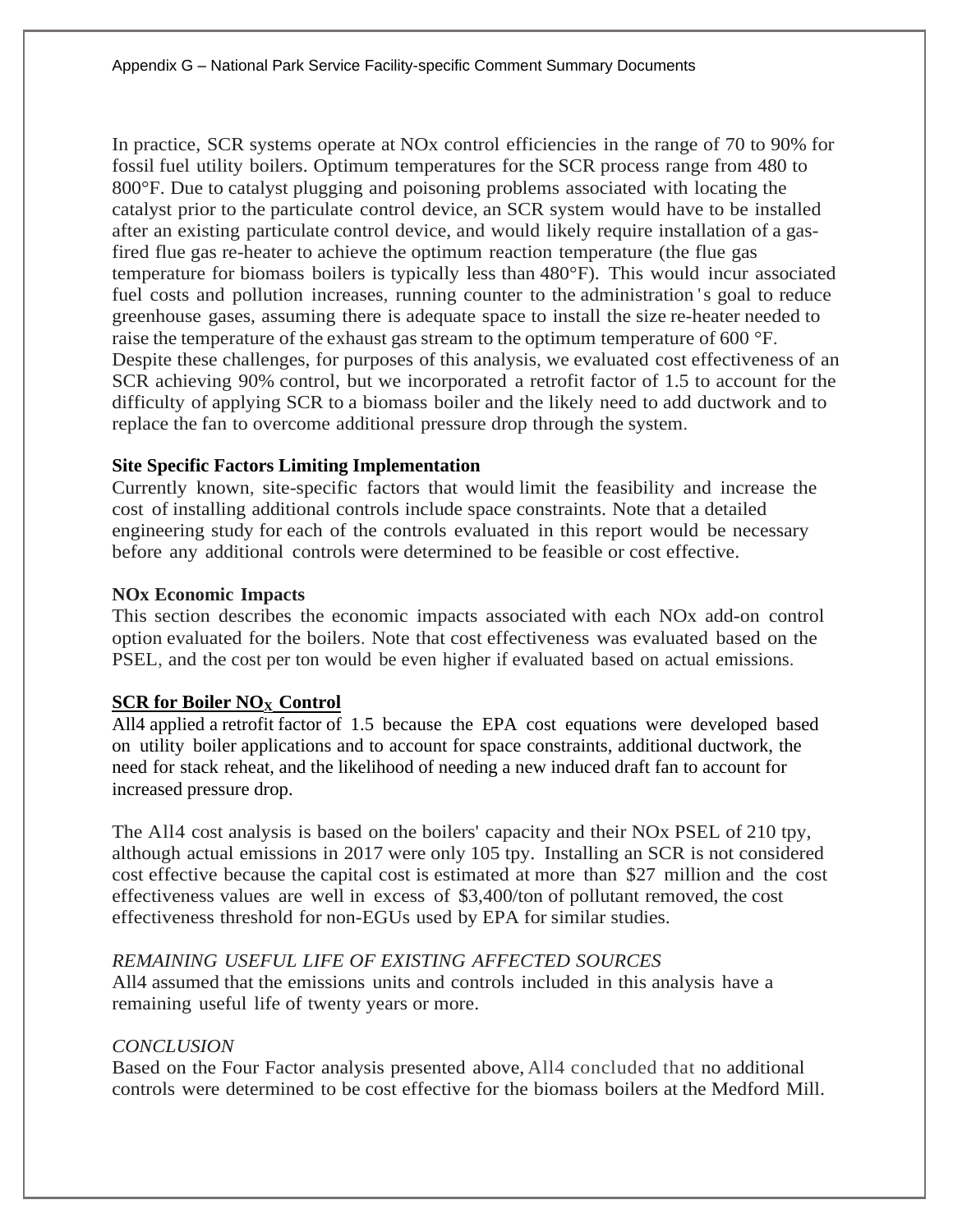#### **NPS Air Resources Division (ARD) Analysis**

#### **Technical Feasibility of SCR on Wood-fired Boilers**

The excerpt below if from the New Hampshire draft Regional Haze SIP:

**Burgess BioPower**: The biomass unit at this facility was subject to NNSR for NOx at the time of their initial permitting; hence, the NOx limit was established as the  $LAER<sup>7</sup>$  based limit. The NOx limit currently contained in the PSD/NNSR Permit TP-0054 is 0.060 lbs NOx/MMBtu on a 30 day rolling average, based on the use of SCR technology. Burgess BioPower uses clean wood as their fuel during normal operations and ULSD during plant startups. Both fuels are inherently very low in sulfur. The Burgess BioPower facility was also subject to PSD review for SO<sup>2</sup> at the time of its initial permitting in 2010; hence, the SO<sub>2</sub> limit in their current PSD/NNSR Permit TP-0052 of 0.012 lbs. SO2/MMBtu was established as a BACT based limit. A June 2018 review of the USEPA RBLC for biomass fired EGUs greater than or equal to 25 MW indicates that low sulfur fuels remains the SO<sup>2</sup> BACT. Sorbent injection was installed for acid gas control but is not used to control SO<sup>2</sup> emissions because the emissions from burning wood are inherently very low (typically around 0.001 lbs SO2/MMBtu). Monitoring data at the facility has shown that operation of the sorbent injection is not necessary to comply with the emission limit for SO2. For this reason, NHDES has determined that the current limits for the above facilities represent the "most effective use of control technologies" for NOx and SO<sub>2</sub>. Low-sulfur fuels and SCR are required by TP-0054 during year-round operations.

We have several concerns with the Boise Cascade analyses conducted by All4.

#### **Retrofit Factor**

All4 assumed a retrofit factor of 1.5 for every woodwaste boiler it evaluated in Oregon. The EPA Control Cost Manual (CCM) recommends that site-specific retrofit factors (greater than the 1.0 default value) should be based upon a thorough and well-documented analysis of the individual factors involved in a project. For example, the methods outlined by William Vatavuk on pages 59-62 in his book Estimating Costs of Air Pollution Control be followed. That process involves estimating and assigning a retrofit factor to each major element of a project and from that deriving an overall retrofit factor. The CCM also addresses "Retrofit Cost Considerations" in section 2.6.4.2. In the absence of such a proper analysis, assume a retrofit factor  $= 1.0$ , which represents a 30% increase above costs for a "greenfield" project. The All4 blanket application of the maximum retrofit factor falls short of the justification and documentation required by the CCM and EPA policy.

#### **SCR Equipment Life**

All4 assumed a 20-year life for these boilers; for all other woodwaste-fired boilers All4 evaluated in Oregon and Washington, All4 assumed 25-year life. We used the CCM default  $= 25$ years.

<sup>&</sup>lt;sup>7</sup> A June 2018 review of the USEPA RBLC for biomass fired boilers greater than or equal to 250 MMBtu/hr indicates that 0.060 lb/MMBtu remains as LAER for NOx. While two recent determinations for similar facilities in Vermont established emission rates as low as 0.030 lb/MMBtu on a 12-month rolling period, NHDES understands that these rates have yet to be confirmed. The associated short term limits for these two facilities are 0.060 lb/MMBtu.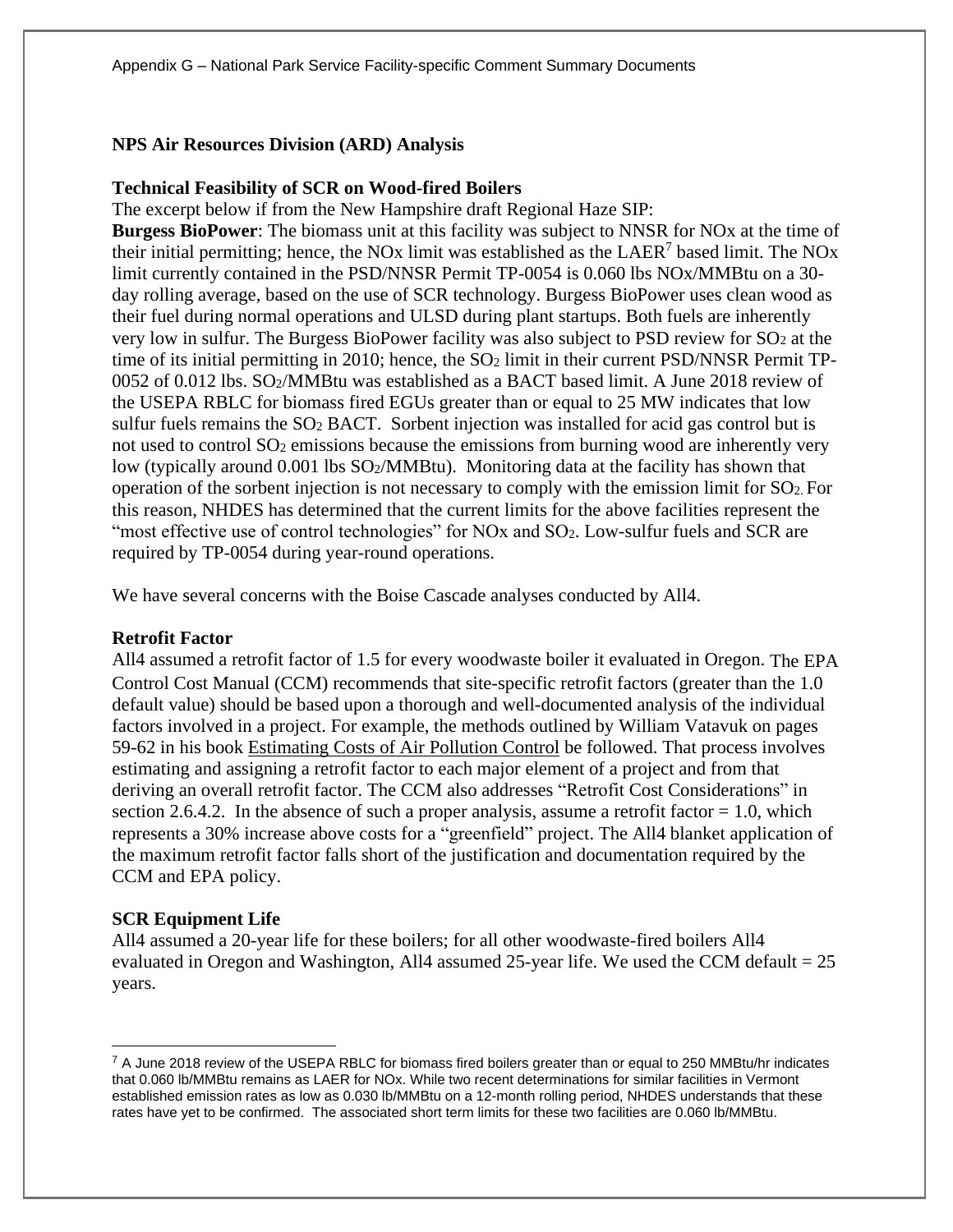# **Chemical Engineering Plant Cost Index (CEPCI)**

All4 used a 2019 CEPCI =  $603.1$ ; the correct CEPCI =  $607.5$ .

# **Interest Rate**

All4 used a 4.75% interest rate instead of the current bank prime rate = 3.25% as recommended by the CCM.

# **Operating Costs**

All4 overestimated the operating costs of SCR (and SNCR) when it substituted values for "Total operating time for the SCR (top)" and "Total NOx removed per year" for the values calculated by the CCM "Design Parameters" spreadsheets. We participated in the EPA work group that developed the CCM workbooks for NO<sup>X</sup> (and SO2) controls and can advise that it is not appropriate to alter values in the "Design Parameters" spreadsheet because these values should, instead, be generated from the "Data Inputs" spreadsheet and the algorithms that operate on them according to the methods and equations described in the CCM.

The "Total operating time for the SCR  $(t_{op})$ " parameter is not meant to be the actual operating time for the control device, which All4 entered directly into the "Design Parameters" spreadsheet. Instead, it represents a method to adjust capacity utilization to actual (or permitted) utilization based upon a fraction (Total System Capacity Factor (CF<sub>total</sub>)) applied to the maximum capacity. All4 compounded its error by also over-riding the calculation of Total NOx removed per year to reflect percent removed from the PSEL or actual conditions instead of percent removed from the emissions that would have resulted from All4's hours of operation.

The basic parameters (on the "Data Inputs" spreadsheet) that define emissions and control costs are:

- maximum heat input rate (QB)
- higher heating value (HHV) of the fuel
- estimated actual annual fuel consumption
- net plant heat input rate (NPHR)
- Number of days the SCR (or SNCR) operates  $(t_{SCR}$  or  $t_{SNCR})$
- Number of days the boiler operates (t<sub>plant</sub>)
- Inlet NOx Emissions  $(NO<sub>Xin</sub>)$  to SCR (or SNCR)
- Outlet NOx Emissions (NO<sub>Xout</sub>) from SCR (or SNCR)

All but "estimated actual annual fuel consumption" are essentially fixed by the boiler, fuel, and control device characteristics. The "Number of days the SCR operates (tSCR)" typically equals "Number of days the boiler operates (tplant)."<sup>8</sup> We adjusted "estimated actual annual fuel consumption" to yield the uncontrolled emissions specified by All4.

For example, the "Total operating time for the SCR (t<sub>op</sub>)" parameter is not meant to be the actual operating time for the control device. Instead, it represents a method to adjust capacity utilization to actual utilization based upon a fraction (Total System Capacity Factor  $(CF_{total})$ ) applied to the maximum capacity. For the Power Boiler (PSEL), All4's workbook overrode the calculated the

<sup>&</sup>lt;sup>8</sup> In March 2021, EPA revised the SNCR workbook to include an entry for the "Number of days the boiler operates (tplant)." Until that revision, the SNCR workbook assumed 365 days of plant operation.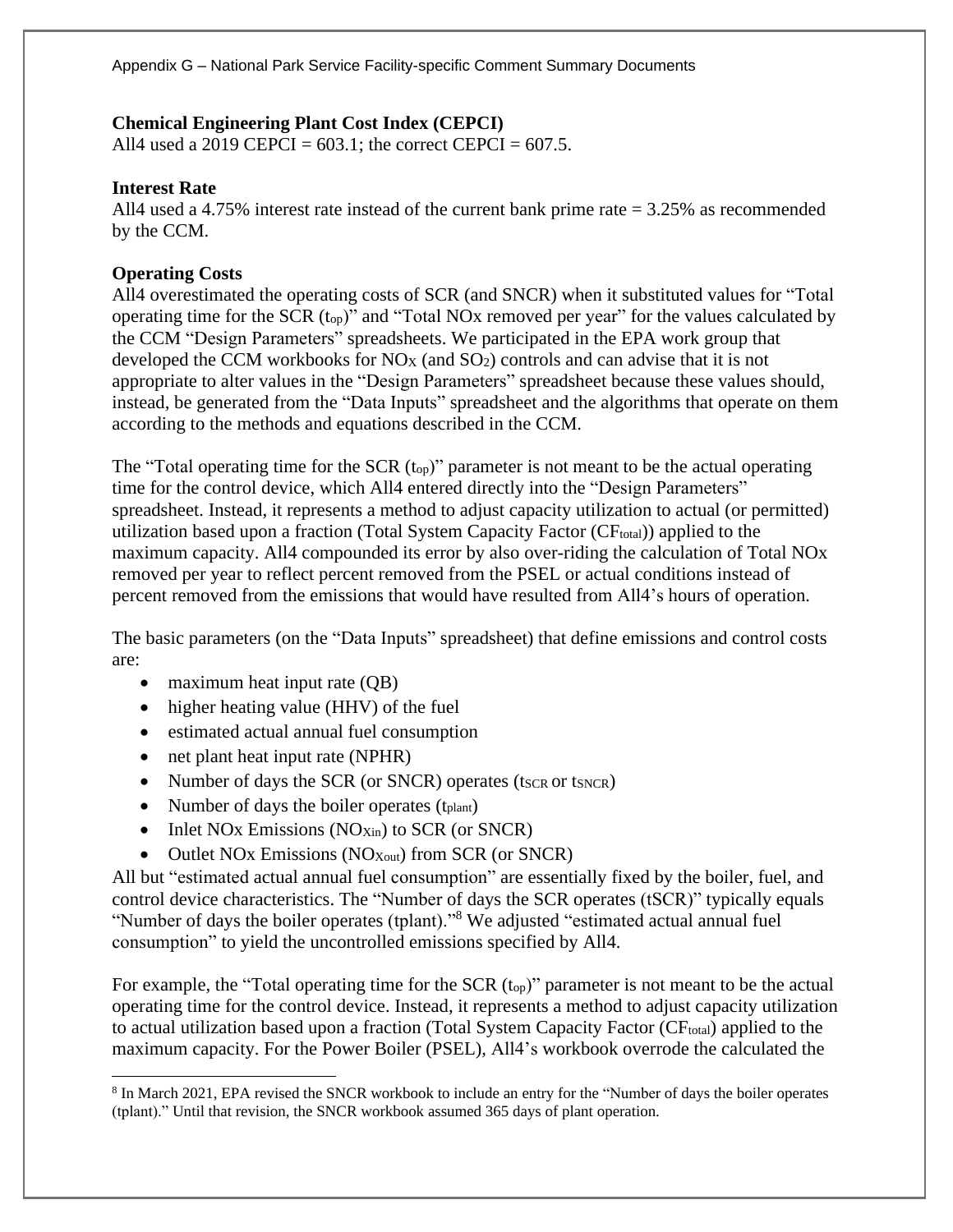Total System Capacity Factor  $= 0.49$  and instead entered 0.97. All4 also overrode that result by entering 8760 hours for Total operating time for the SCR instead of the value of 4311 hours that would have been calculated by the spreadsheet. All4 then allowed the workbook to calculate annual operating costs as if the SCR were operating at maximum capacity 8760 hours instead of 4311 hours. All4 compounded its error by also overriding the calculation of Total NOx removed per year.

All4 included property taxes in several analyses. It is our understanding that Oregon allows exemptions from property taxes for air pollution control equipment.

We applied the CCM workbook and adjusted the "estimated actual annual fuel consumption" to yield the uncontrolled emissions (210 ton/yr) specified by All4. Our results are shown below.

| <b>SCR</b>                           |                 | <b>Company/Consultant Estimates</b> |  | <b>NPS ARD Estimates</b> |
|--------------------------------------|-----------------|-------------------------------------|--|--------------------------|
| Unit                                 | PB #1 & #2 & #3 |                                     |  | PB #1 & #2 & #3          |
| Emissions Reduction (tpy)            | 189             |                                     |  | 190                      |
| <b>Total Annual Cost</b>             |                 | 2,527,428                           |  | 1,269,194                |
| Cost-Effectiveness $(\frac{5}{ton})$ |                 | 13,373                              |  | 6.679                    |

# **Results & Conclusions**

Addition of SCR to Power Boilers #1,  $\&$  #3 #2 would reduce NO<sub>X</sub> emissions by 189 ton/yr and be much less expensive that estimated by All4 and its cost-effectiveness is well below the Oregon threshold.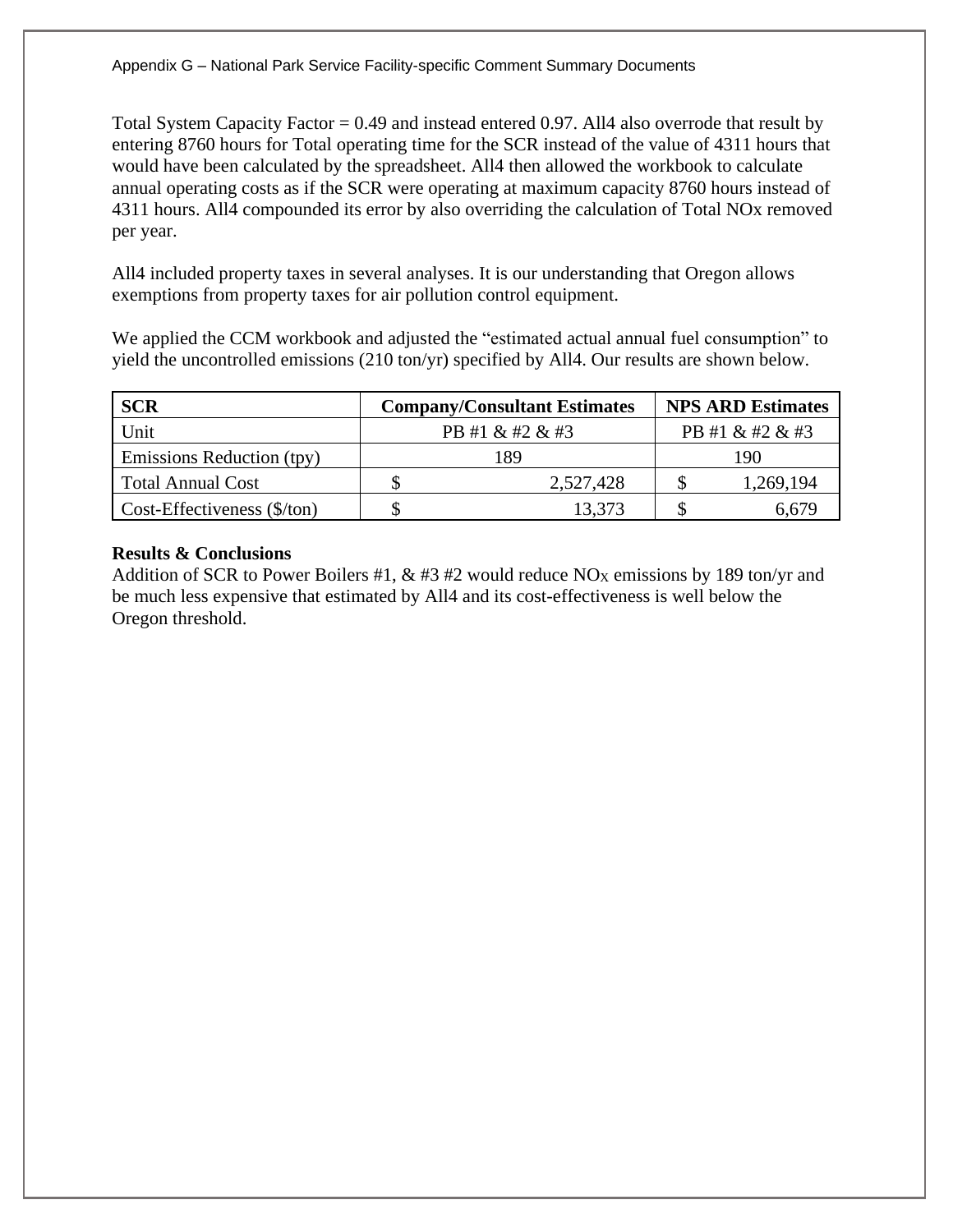# **Cascade Pacific Pulp Halsey Pulp Mill July 1, 2021**

## **Excerpts from the company submittal dated June 2020**

## **Power Boilers #1 & #2**

#### **Power Boiler PM<sup>10</sup> Emissions**

The Nos. 1 and 2 Power Boilers at the Cascade Pacific Pulp (CPP) Halsey Mill fire natural gas and have minimal  $PM_{10}$  emissions. The No. 1 Power Boiler is permitted to burn No. 6 fuel oil, but this fuel is only burned during periods of gas curtailment.

#### **Power Boiler NO<sup>X</sup> Emissions**

The design of the CPP Halsey No. 2 Power Boiler is such that a simple burner replacement may not be feasible. The boiler's cyclopack burner is integrated into the side wall of the boiler and to change the burner, tubing and refractory would have to be reconfigured. Therefore, the cost of LNB/FGR on this boiler would likely be higher than estimated.

#### **Power Boiler SO<sup>2</sup> Emissions**

Fuel oil is fired in the No. 1 Power Boiler only when natural gas is curtailed, resulting in lower  $SO<sub>2</sub>$  emissions.

#### **Recovery Furnace**

The CPP Halsey Mill installed a new air system on their recovery furnace in 2010 and rebuilt the ESP in order to reduce emissions.

# **Lime Kiln**

#### **Lime Kiln SO<sup>2</sup> Emissions**

The Mill also no longer fires petroleum (pet) coke in the lime kiln, resulting in lower SO2 emissions. The CPP Halsey lime kiln's portion of the SO2 PSEL is 68.4 tpy, but 65.7 tpy of the PSEL is from combustion of pulp mill NCG that contain sulfur compounds. The kiln's venturi scrubber is designed for PM control and has a very short residence time. No caustic is added to this scrubber and the short residence time would preclude achieving significant additional SO2 control if a caustic solution were used. Although the kiln is the backup control device for NCG combustion, addition of a packed bed scrubber to further reduce SO2 emissions from this kiln was evaluated (rather than replacing the venturi scrubber with a caustic wet scrubber and potentially decreasing the PM10 control efficiency).

#### **SO2 Economic Impacts**

The U.S. EPA's fact sheet on packed bed scrubbers<sup>19</sup> was used to develop a rough estimate of capital and annual costs for a packed bed scrubber on the CPP Halsey lime kiln. The fact sheet indicates that capital cost ranges from \$11 to \$55 per scfm and annual cost ranges from \$17 to \$78 per scfm. The flow rate from the CPP Halsey lime kiln is approximately 25,000 scfm. Using the low end of the cost ranges in the fact sheet results in a capital cost estimate of \$275,000 and an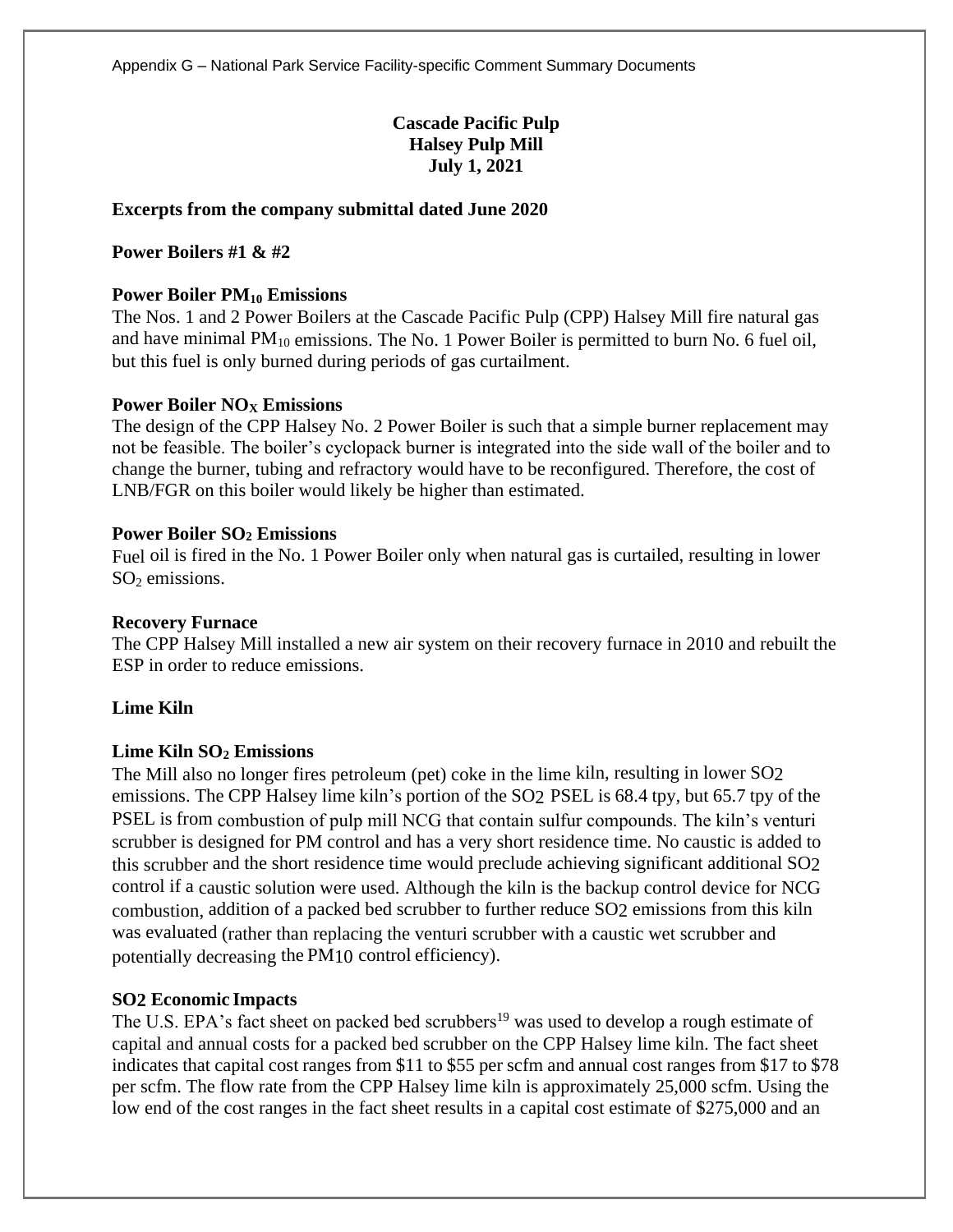annual cost estimate of \$425,000 per year. Assuming the packed bed scrubber would achieve 98 percent control of the lime kiln's portion of the SO2 PSEL of 68.4 tpy, the cost effectiveness is at least \$6,340. Installing a packed bed scrubber after the venturi scrubber to achieve additional SO2 control from periodic NCG combustion in the CPP Halsey lime kiln is not cost effective.

# **Lime Kiln PM<sup>10</sup> Emissions**

CPP Halsey utilizes a wet scrubber for PM control on its lime kiln. An ESP prior to the wet scrubber would provide additional  $PM_{10}$  control and is considered technically feasible.

# **PAPER MACHINES AND PULP DRYERS**

Paper machines and pulp dryers consist of the wet end and the dry end and the combined equipment can be the length of a football field and have many different exhaust points through roof vents or building exhausts. On the wet end, pulp is combined with additives and diluted with water at the head box, applied to the former or wire, where it forms a sheet as the water drains, and then travels to the press and dryer sections (dry end) to remove the remaining water. The paper machines at GP Toledo and IP Springfield and the pulp dryer at CPP Halsey are steam heated and do not have emissions of NOX or SO2.

## **OR DEQ**

In a letter dated January 21, 2021, OR DEQ notified CPP of its preliminary determination that their Halsey facility would likely be required to install LNB/Flue Gas Recirculation on their Power boiler #1, and also switch to Ultra Low Sulfur Diesel instead of #6 fuel oil as an emergency backup fuel on site.

#### **ARD Comments**

CPP and its consultant (All4) have overestimated capital and operating costs of applying SCR to the power boilers (PB#1 & #2). The All4 application of the maximum retrofit factor falls short of the justification and documentation required by the CCM and EPA policy.

All4 also overestimated the operating costs of SCR when it substituted values for "Total operating time for the SCR (top)" and "Total NOx removed per year" for the values calculated by the CCM "Design Parameters" spreadsheets. For example, for the PB#1 (PSEL), All4's workbook correctly calculated the Total System Capacity Factor = 0.422 but over-rode that result by entering 8760 hours for Total operating time for the SCR instead of the value of 3697 hours that would have been calculated by the spreadsheet. All4 then allowed the workbook to calculate annual operating costs as if the SCR were operating 8760 hours instead of 3697 hours. All4 compounded its error by also over-riding the calculation of Total NOx removed per year to reflect 90% removed from the PSEL (90% \* 132.5 tpy) instead of 90% removed from the emissions (286 tpy) that would have resulted from All4's 8760 hours of operation (90% \* 286 tpy). Instead, we adjusted "estimated actual annual fuel consumption" to yield the uncontrolled emissions specified by All4.

All4's resulting Total Annual Cost of \$1.9 million for PB#1 contains several overestimated cost components. The capital cost was escalated by 50% due to the application of an unjustified retrofit factor. (All4 also used a 4.75% interest rate instead of the current bank prime rate =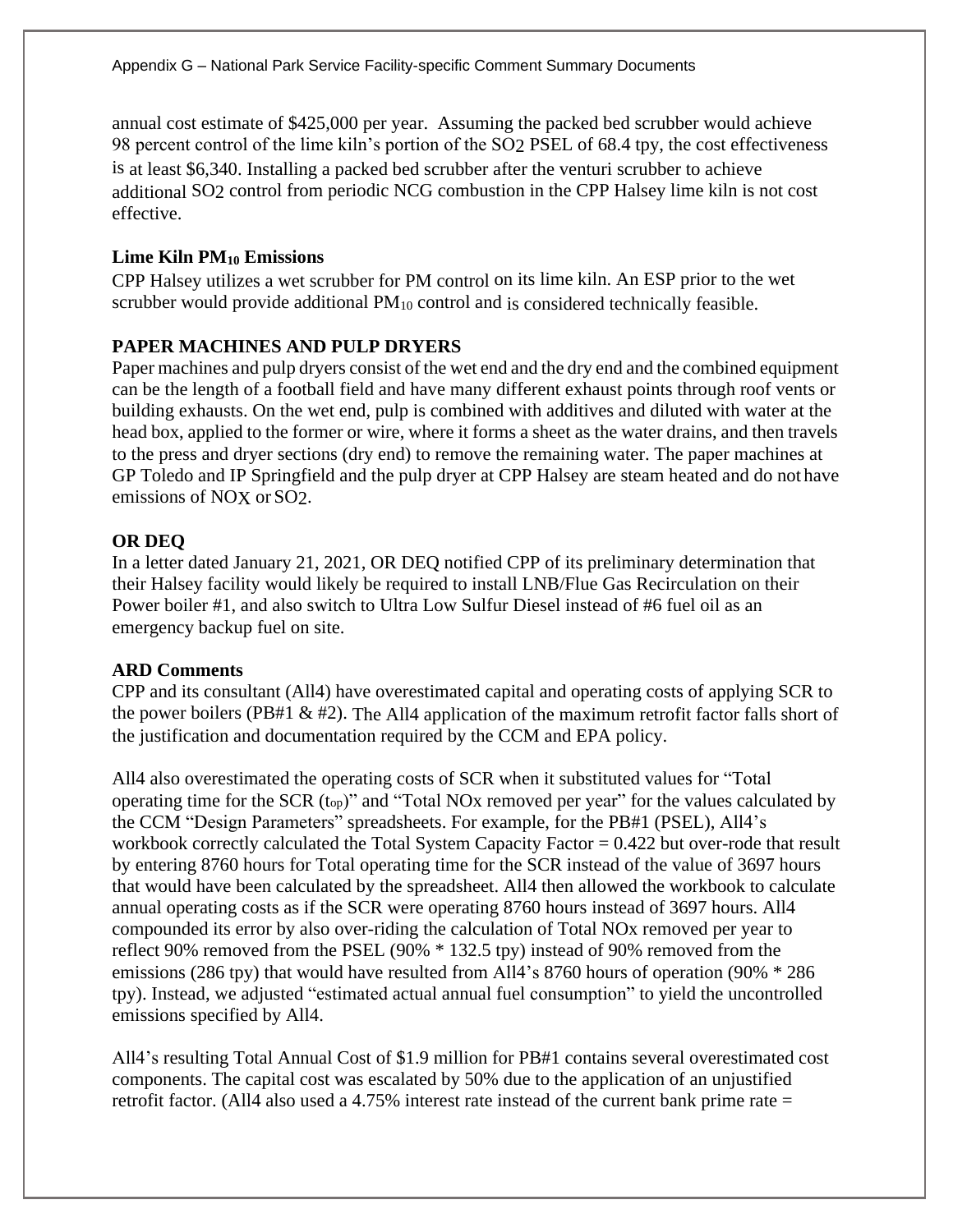3.25% as recommended by the CCM.) Operating costs were overestimated by more than a factor of two due to over-riding of the "Total operating time" parameter. All4 also overestimated reagent costs by more than an order of magnitude with no justification, and included costs for reheating the SCR inlet gas stream with no explanation of how this cost was derived. (All4's fuel cost of \$5.00/mmBtu exceeds the approximately \$4.00/mmBtu Oregon industrial price for natural gas according to the EIA.  $\degree$ ) Instead of All4's estimated cost-effectiveness = \$16,029/ton; we estimate a Total Annual Cost of \$0.75 million = \$6253/ton for addition of SCR to remove 121 ton/yr of NO<sub>X</sub>. (Even though there was no justification provided for the reheat fuel use rate, we accepted All4's estimate to estimate reheat cost—please see the attached workbooks.)

The same issues apply to PB#1 at actual conditions as well as PB#2. We applied the SCR CCM workbook to PB#1 & #2 for both the PSEL and actual conditions and the cost-effectiveness of adding SCR fall below the OR DEQ threshold of \$10,000/ton for the PSEL cases for both boilers. The cost effectiveness of adding SCR for PB#2 clearly exceeds the OR DEQ threshold under actual conditions. Addition of SCR to PB#1 under actual conditions is slightly above the OR DEQ threshold and the costs of reheating the SCR inlet gas stream should be further investigated.

| <b>SCR</b>                           | <b>Company/Consultant Analysis</b> |                  | <b>NPS ARD Analysis</b> |                  |
|--------------------------------------|------------------------------------|------------------|-------------------------|------------------|
| Unit                                 | $#1$ PB (PSEL)                     | $#1$ PB (actual) | $#1$ PB (PSEL)          | $#1$ PB (actual) |
| Emissions Reduction (tpy)            | 119                                | 48               | 121                     | 48               |
| <b>Total Annual Cost</b>             | 1,911,460                          | 1,826,543        | 754,862                 | 565,360          |
| Cost-Effectiveness $(\frac{5}{ton})$ | 16.029                             | 38.292<br>◡      | 6.253                   | 11.684           |

| <b>SCR</b>                  |                | Company/Consultant Analysis | NPS ARD Analysis |                  |  |
|-----------------------------|----------------|-----------------------------|------------------|------------------|--|
| Unit                        | $#2$ PB (PSEL) | $#2$ PB (actual)            | $#2$ PB (PSEL)   | $#2$ PB (actual) |  |
| Emissions Reduction (tpy)   | 68             |                             | 68               |                  |  |
| <b>Total Annual Cost</b>    | \$1,916,103    | 1,028,580                   | 588,791          | 386,630          |  |
| Cost-Effectiveness (\$/ton) | 28.349         | S<br>204,083                | 8.617            | 70,695           |  |

# **Results & Conclusions**

- The cost-effectiveness of adding SCR fall below the OR DEQ threshold of \$10,000/ton for the PSEL cases for both boilers.
- Addition of SCR to PB#1 under actual conditions is slightly above the OR DEQ threshold and the costs of reheating the SCR inlet gas stream should be further investigated.
- The cost effectiveness of adding SCR for PB#2 clearly exceeds the OR DEQ threshold under actual conditions.
- Addition of SCR to these two boilers could reduce  $N_{\text{Ox}}$  emissions by 189 tons/yr under PSEL conditions or 53 tons/yr under actual conditions.

<sup>9</sup> [Oregon Natural Gas Industrial Price \(Dollars per Thousand Cubic Feet\) \(eia.gov\)](https://www.eia.gov/dnav/ng/hist/n3035or3m.htm)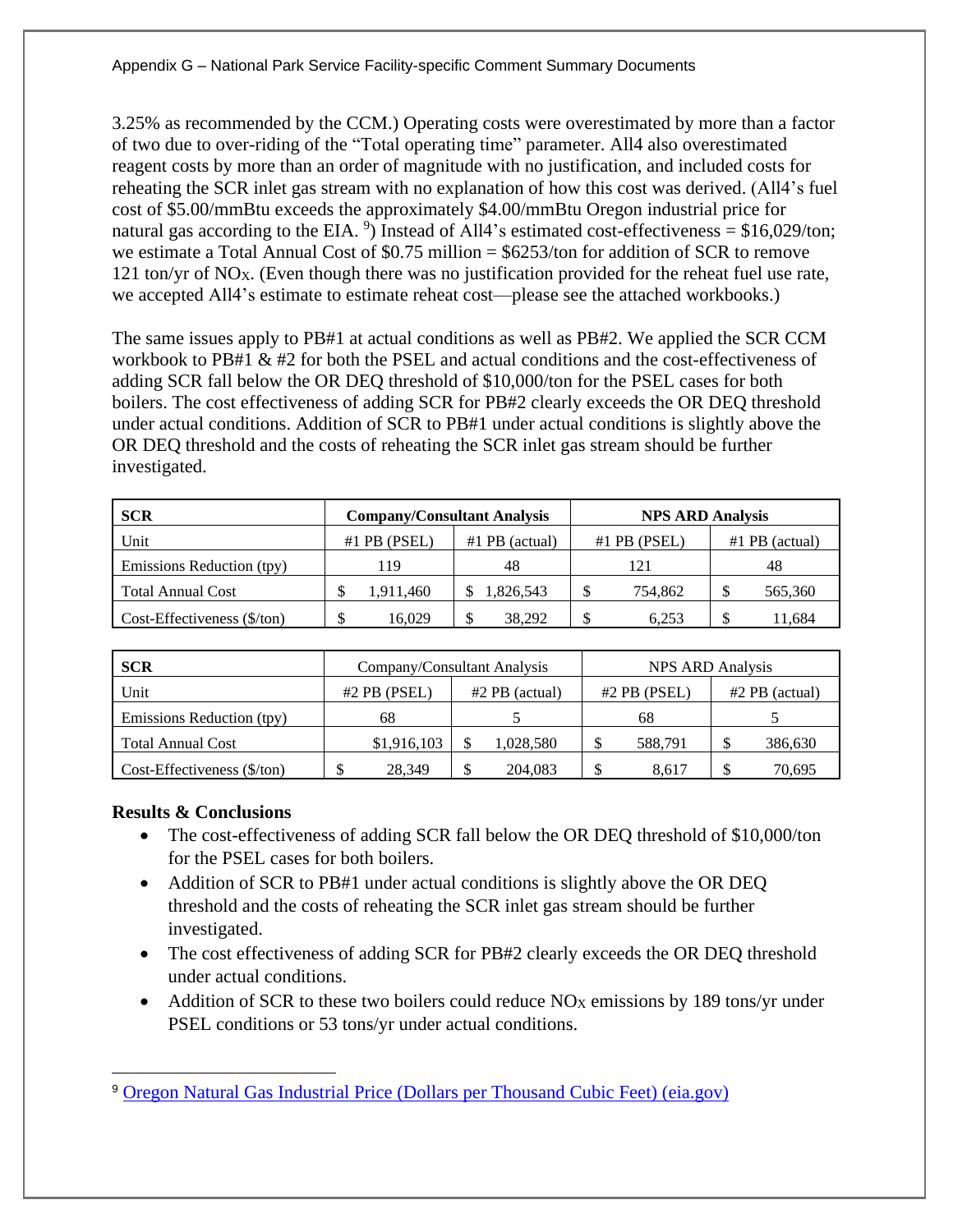# **International Paper Springfield Mill July 1, 2021**

## **Excerpts from the company submittal dated June 2020**

The International Paper (IP) Springfield Mill is permitted to fire fuel oil in its lime kiln, boilers, and recovery furnace, but burns natural gas instead, resulting in lower  $PM_{10}$  and  $SO_2$ emissions. The Mill no longer fires pet coke in the lime kiln, resulting in lower  $SO_2$ emissions. The Mill is already subject to a Federally enforceable permit limit on  $SO_2$  and  $NO<sub>X</sub>$  emissions that was implemented in the 2008 Oregon Regional Haze Plan to reduce the visibility impact of the BART-eligible units (including the Power Boiler).

#### **Power Boilers**

#### **NO<sup>X</sup> Emissions**

## LNB and FGR for Boiler NO<sub>X</sub> Control

Installing LNB/FGR is not considered cost-effective for the IP Springfield Power Boiler. Although the estimated cost per ton is lower than the other boilers when based on its assigned portion of the PSEL, when actual emissions are evaluated, the estimated cost is much higher and above any reasonable cost effectiveness threshold. The IP Springfield Package Boiler already uses LNB and FGR to reduce  $NO<sub>x</sub>$  emissions.

## **PM<sup>10</sup> Emissions**

The Package Boiler and the Power Boiler at the IP Springfield Mill burn natural gas, with No. 2 fuel oil as backup fuels for periods of natural gas supply interruption or natural gas curtailment. No  $PM_{10}$  controls beyond burning natural gas as the primary fuel and limiting oil firing to periods of curtailment are feasible for these boilers.

# **Lime Kiln**

# **PM10 Emissions**

The IP Springfield Mill uses a dry ESP for control of PM emissions from their lime kiln. An ESP upgrade for additional PM10 control is considered technically feasible.

# **SO<sup>2</sup> Emissions**

The lime kilns provide inherent control of  $SO_2$  through absorption of sulfur by the calcium in the kiln. All the mills fire natural gas as the primary fuel in their lime kilns, which minimizes SO2 emissions, particularly during startup and shutdown. Addition of a wet scrubber with caustic addition (following the ESP) for additional SO2 control was evaluated for the IP Springfield lime kilns (which also burn pulp mill NCG).

# **SO<sup>2</sup> Economic Impacts**

The wet scrubber capital cost for the IP Springfield lime kilns was estimated by scaling the recovery furnace wet scrubber cost in the BE&K report using an engineering cost scaling factor of 0.6 and the ratio of the estimated kiln exhaust flow rate to the estimated exhaust flow rate of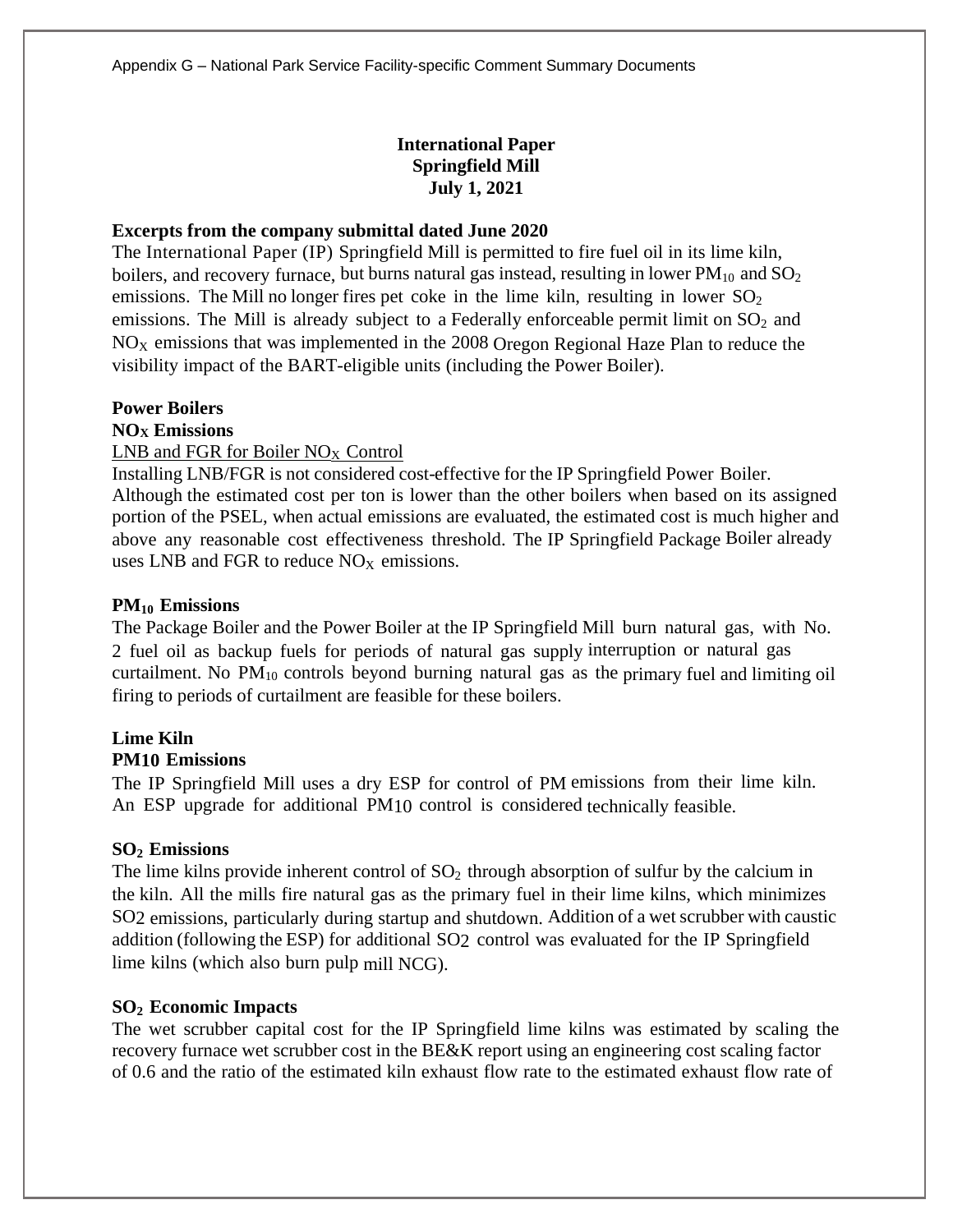the furnace evaluated in the BE&K report. Operating costs were estimated using the factors in the OAQPS Cost Manual, Section 5, Chapter 1.

# *PAPER MACHINES AND PULP DRYERS*

Paper machines and pulp dryers consist of the wet end and the dry end and the combined equipment can be the length of a football field and have many different exhaust points through roof vents or building exhausts. On the wet end, pulp is combined with additives and diluted with water at the head box, applied to the former or wire, where it forms a sheet as the water drains, and then travels to the press and dryer sections (dry end) to remove the remaining water. The paper machines at IP Springfield are steam heated and do not have emissions of NOX or SO2.

Concentrations of PM are very low in each paper machine vent, as discussed in NCASI Technical Bulletin No. 942, "Measurement of PM, PM10, PM2.5 and CPM Emissions from Paper Machine Sources," November 2007 (updated February 2017). PM emissions include both filterable (FPM) and CPM, with the FPM coming primarily from the pulp fibers and the CPM resulting from organics. Limited NCASI test data indicate that the FPM concentrations for paper machine vents average less than 0.0004 gr/dscf at each vent (not including tissue machine vents). There are no known control technologies that would remove particulate matter at such a low concentration. It is expected that pulp dryer vent concentrations would be similarly low or lower because the sheet of pulp is thicker and typically has a higher moisture content than paper. BACT analyses for paper machines and pulp dryers routinely indicate that add-on controls are not feasible. Note that IP Springfield has eliminated the New Fiber Line emission unit (EU-402), which had a PM10 PSEL of 427 tpy, so this unit is not evaluated here.

# **OR DEQ**

In a letter dated January 21, 2021, DEQ notified International Paper of its preliminary determination that their Springfield facility would likely be required to install SCR on the Power Boiler (EU-150A) and also take several actions related to restricting alternative or emergency fuels.

# **ARD Comments**

IP and its consultant (All4) have overestimated capital and operating costs of applying SCR to the Power Boiler and the Package Boiler. All4 overestimated capital costs when it assumed a retrofit factor of 1.5 without the justification and documentation required by the CCM and EPA policy.

All4 also overestimated the operating costs of SCR when it substituted values for "Total operating time for the SCR (top)" and "Total NOx removed per year" for the values calculated by the CCM "Design Parameters" spreadsheets. For example, for the Power Boiler (PSEL), All4's workbook correctly calculated the Total System Capacity Factor = 0.797 but over-rode that result by entering 8760 hours for Total operating time for the SCR instead of the value of 6982 hours that would have been calculated by the spreadsheet. All4 then allowed the workbook to calculate annual operating costs as if the SCR were operating at maximum capacity 8760 hours instead of 6982 hours. All4 compounded its error by also over-riding the calculation of Total NOx removed per year to reflect 90% removed from the PSEL (90% \* 873.74 tpy) instead of 90% removed from the emissions (986 tpy) that would have resulted from All4's 8760 hours of operation (90%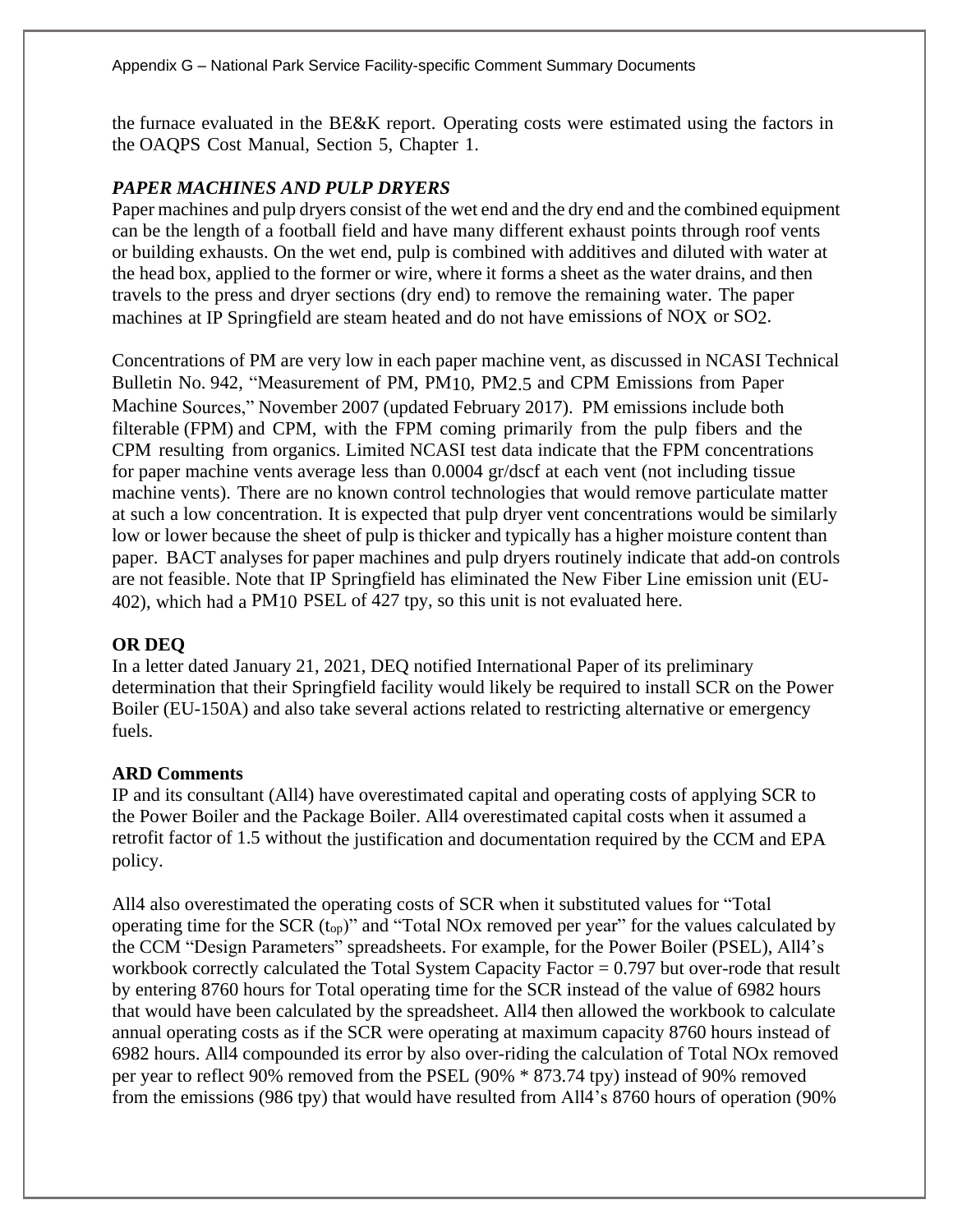\* 986 tpy). Instead, we adjusted "estimated actual annual fuel consumption" to yield the uncontrolled emissions specified by All4.

All4's resulting Total Annual Cost of \$3.6 million for the Power Boiler contains several overestimated cost components. The capital cost was escalated by 50% due to the application of an unjustified retrofit factor. (All4 also used a 4.75% interest rate instead of the current bank prime rate = 3.25% as recommended by the CCM.) Operating costs were overestimated due to over-riding of the "Total operating time" parameter. All4 also overestimated reagent costs by more than an order of magnitude with no justification, and included costs for reheating the SCR inlet gas stream with no explanation of how this cost was derived. (All4's fuel cost is 25% higher than the current Oregon industrial natural gas price.<sup>10</sup>) Instead of All4's estimated costeffectiveness =  $$4606/t$ on; we estimate a Total Annual Cost of \$1.6 million =  $$2010/t$ on for addition of SCR to remove 786 ton/yr of NOX. (Even though there was no justification provided for the reheat fuel use rate, we accepted All4's estimate to estimate reheat cost—please see the attached workbooks.)

The same issues apply to the Power Boiler at actual conditions as well as the Package Boiler. We applied the SCR CCM workbook to these boilers for both the PSEL and actual conditions and the cost-effectiveness of adding SCR fall below the OR DEQ threshold of \$10,000/ton for the PSEL cases for both boilers, and for the Power Boiler under actual conditions. The cost effectiveness of adding SCR for the Package Boiler clearly exceeds the OR DEQ threshold under actual conditions.

| <b>SCR</b>                            |                             | Company/Consultant Estimates   | NPS/ARD Estimates           |                                |  |  |
|---------------------------------------|-----------------------------|--------------------------------|-----------------------------|--------------------------------|--|--|
| Unit                                  | IP Springfield<br>PB (PSEL) | IP Springfield<br>PB (actuals) | IP Springfield PB<br>(PSEL) | IP Springfield PB<br>(actuals) |  |  |
| Emissions Reduction (tpy)             | 786                         | 126                            | 786                         | 127                            |  |  |
| <b>Total Annual Cost</b>              | 3,621,820                   | \$2,895,491                    | 1,580,780                   | 1,117,502                      |  |  |
| $Cost\text{-}Eff$ ectiveness (\$/ton) | 4.606                       | 22.924                         | 2,010                       | 8.828                          |  |  |

| <b>SCR</b>                  | Company/Consultant Estimates |               |                |           | <b>NPS/ARD Estimates</b> |                |                  |         |
|-----------------------------|------------------------------|---------------|----------------|-----------|--------------------------|----------------|------------------|---------|
|                             |                              |               | IP Springfield |           |                          |                |                  |         |
|                             | IP Springfield               |               |                | PkgBlr    |                          | IP Springfield | IP Springfield   |         |
| Unit                        |                              | PkgBlr (PSEL) |                | (actuals) |                          | PkgBlr (PSEL)  | PkgBlr (actuals) |         |
| Emissions Reduction (tpy)   | 268                          |               |                |           | 268                      |                |                  |         |
| <b>Total Annual Cost</b>    |                              | 2,130,423     |                | 825,603   |                          | 1,583,260      | J                | 891,894 |
| Cost-Effectiveness (\$/ton) |                              | 7.948         |                | 655.241   |                          | 5,906          |                  | 706,194 |

# **Results & Conclusions**

• Addition of SCR to the Power Boiler and Package Boiler is much less expensive than estimated by IP and its cost-effectiveness would not exceed the OR DEQ threshold under PSEL operating conditions.

<sup>10</sup> [Oregon Natural Gas Industrial Price \(Dollars per Thousand Cubic Feet\) \(eia.gov\)](https://www.eia.gov/dnav/ng/hist/n3035or3m.htm)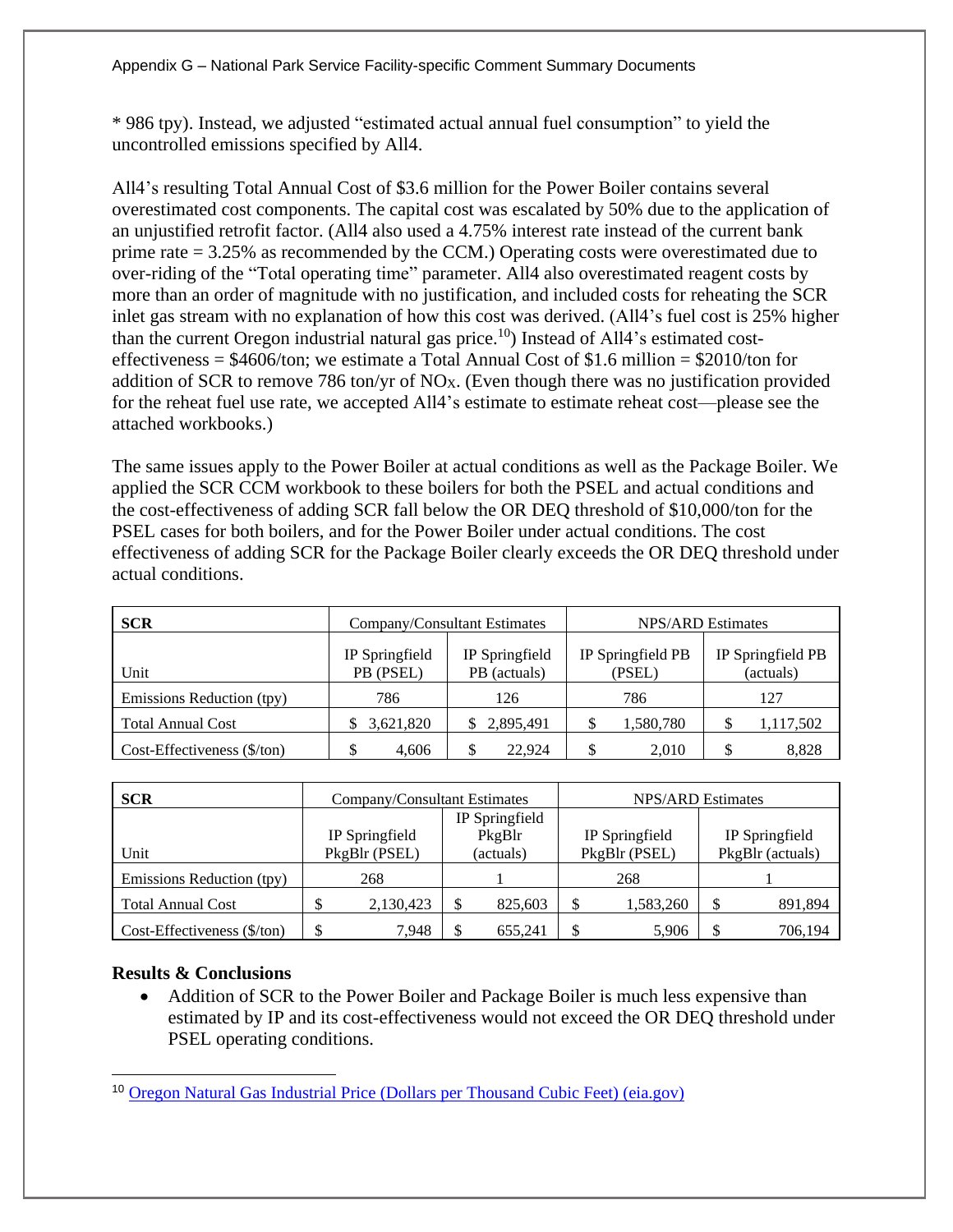- Addition of SCR to the Power Boiler is much less expensive than estimated by IP and its cost-effectiveness would not exceed the OR DEQ threshold under actual operating conditions.
- Addition of SCR to the Package Boiler would exceed the OR DEQ threshold under actual operating conditions.
- Addition of SCR to the Power Boiler could reduce NO<sub>X</sub> emissions by 786 tons/yr under PSEL conditions or 127 tons/yr under actual conditions.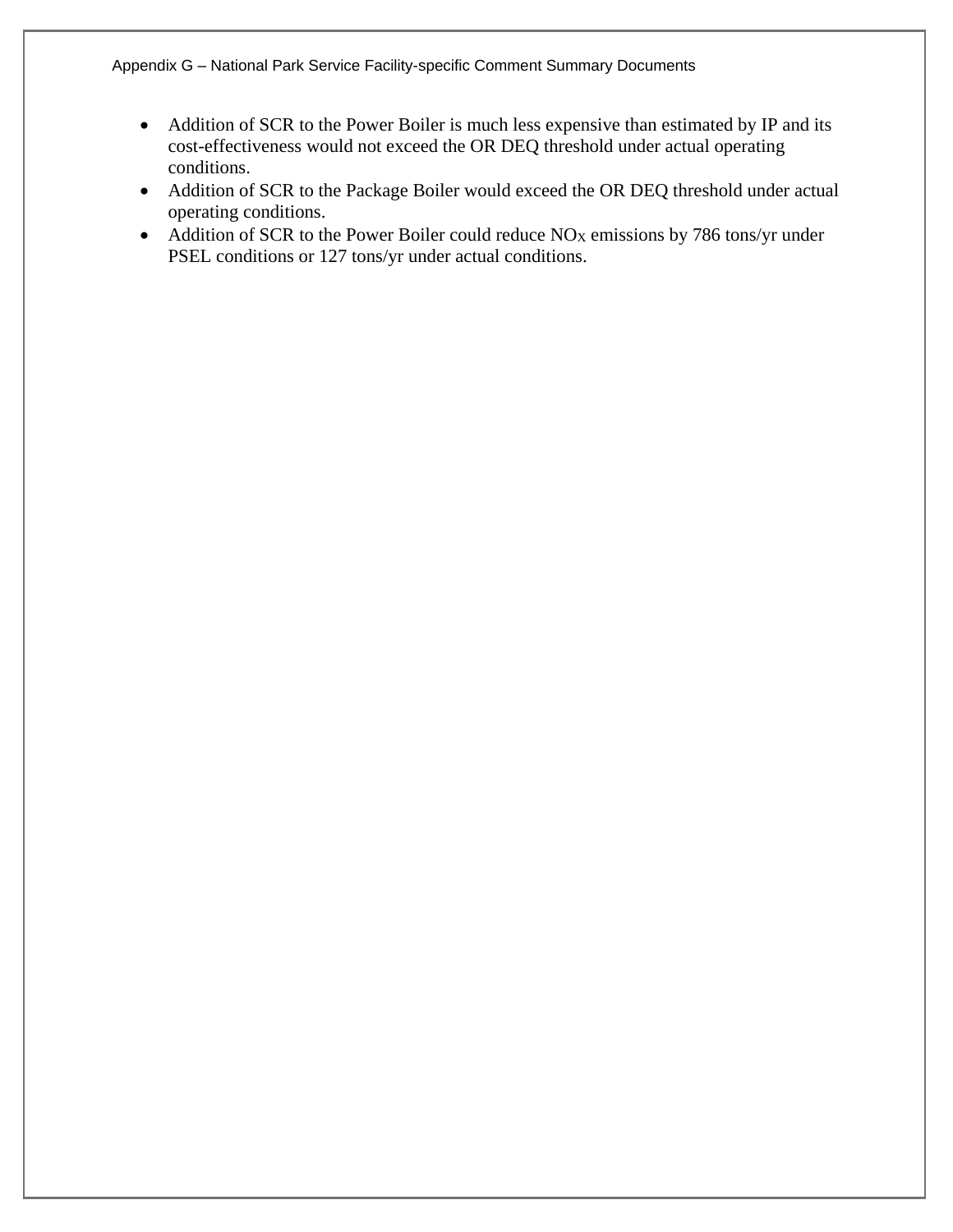# **(From Andrea Stacey)**

#### *NPS Air Resources Division Review of Gas Transmission NW Compressor Stations 12 & 13*

## *07/07/2021*

#### **Gas Transmission Northwest Compressor Station No. 12**:

- **■** The company did not use the most recent  $7<sup>th</sup>$  edition CCM. Why wasn't the most recent version of the CCM SCR chapter used?
- The company assumed a 75% control efficiency. This seems low for SCR. What is the basis for this assumption? As described below, our analysis assumed 90% control. This is equivalent to a controlled NOx limit of 0.037 lb/MMBtu for unit 12-A and 0.017 lb/MMBtu for unit 12-B. The CCM states: "In practice, commercial coal-, oil-, and natural gas–fired SCR systems are often designed to meet control targets of over 90 percent."

We reviewed the most recent (2020) CAMD information to verify whether the NPS assumed emission rate at 90% control was reasonable (i.e., achieved in practice) for natural gas-fired combustion turbines—we did not include combined cycle units in this review. There are over 100 combustion turbines in the CAM database with emission rates at or below the 0.017 lb/MMBtu limit assumed in our review. Based on this, we concluded that 90% NOx control by SCR is achievable in practice and reasonable to assume in the cost analysis.<sup>11</sup>

- The company assumed 3% sales tax. Does Oregon charge sales tax for pollution control projects? Please note, the revised  $7<sup>th</sup>$  edition of the CCM does not include sales tax in the cost analysis.
- **■** The company assumed property taxes for the PCE on each CT. Does Oregon charge property taxes on this equipment? Please note, the revised 7th edition of the CCM does not include property tax in the cost analysis.
- The company assumed a cost of \$2,765,000 to \$3,712,500 for combustion controls in addition to SCR on the CTs—is it assumed the applicant would need both controls to achieve 75% NOx reductions? What is the basis for this?
- The company assumed \$105,326 to \$143,628 in administrative charges for each CT. This seems high. (Note when using the revised  $7<sup>th</sup>$  Edition CCM, the estimated administrative charges are roughly \$3000/year in 2019\$.) What is the basis for these annual costs?
- The company used a 5% interest rate and a 20-year equipment life. We agree with DEQ that unless additional source-specific documentation can be provided, the current bank prime rate (3.25%) should be assumed. In addition, we used the 30-year equipment life assumption recommended by Oregon DEQ.

<sup>&</sup>lt;sup>11</sup> When restricting the dataset to small combustion turbines (< 250 MMBtu/hr heat input) we found six examples of natural gas-fired emission units with SCR achieving lower NOx emission rates than what was assumed in our analysis.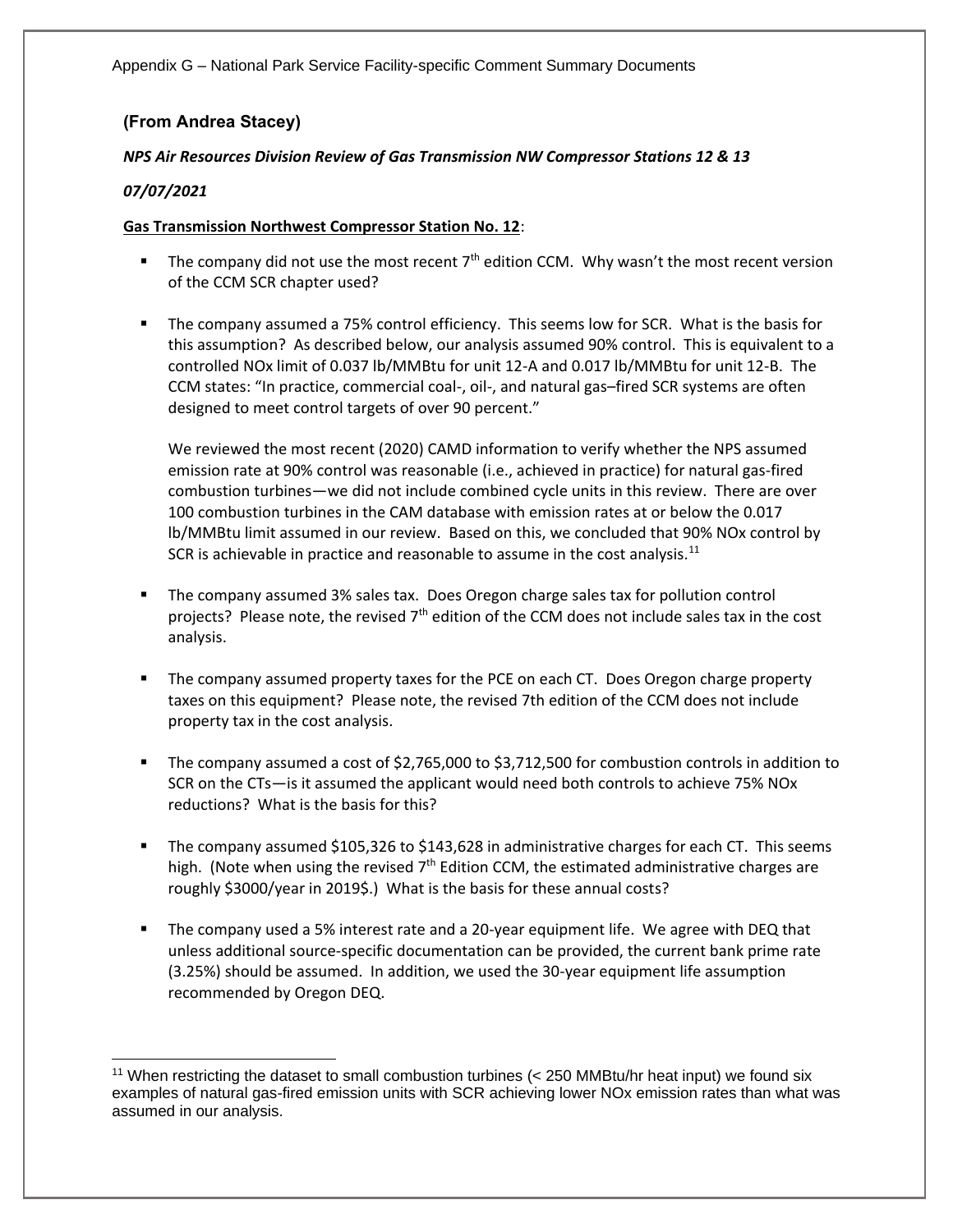- o **NPS Revised Analysis for Station 12:** The NPS re-evaluated the costs of controls for the three turbines at compressor station No. 12 using the more recent  $7<sup>th</sup>$  edition CCM & fixed the issues noted above. We found the following:
	- Using PSEL assumptions, the costs to add SCR to turbines 12-A and 12-B are significantly lower than DEQ's \$10,000/ton threshold at \$1,833/ton of NOx removed for unit 12-A and \$3,801/ton of NOx removed for unit 12-B. (See attached spreadsheets.) The costs to install SCR on unit 12- C, which is newer than the other two turbines and consequently has far lower NOx emissions, exceeds DEQ's cost threshold when using PSEL assumptions.
	- When using reduced operating scenarios (based on reduced fuel use assumptions), the cost of installing SCR is still below DEQ's cost threshold down to *16% of full capacity for unit 12-A and 34% of full capacity for unit 12-B*, suggesting that SCR is likely still cost effective under reduced operating scenarios.
	- Therefore, we concur with DEQ's determination documented in a January 21, 2021 letter to the company, that SCR is likely cost effective at units 12-A and 12-B. However, we recommend that DEQ correct some of the additional errors identified in the cost analysis (other than interest rate and equipment life), as this results in SCR being a much more cost effective option than estimated by DEQ or the company. Spreadsheets documenting our revised analyses are attached.

#### **Gas Transmission Northwest Compressor Station No. 13**:

- **■** The company did not use the most recent  $7<sup>th</sup>$  edition CCM. Why wasn't the most recent version of the CCM SCR chapter used?
- The company assumed a 75% control efficiency. This seems low for SCR. What is the basis for this assumption? As described below, our analysis assumed 90% control. This is equivalent to a controlled NOx limit of 0.017 lb/MMBtu for unit 13-D and 0.016 lb/MMBtu for unit 13-C. The CCM states: "In practice, commercial coal-, oil-, and natural gas–fired SCR systems are often designed to meet control targets of over 90 percent."

We reviewed the most recent (2020) CAMD information to verify whether the NPS assumed emission rate at 90% control was reasonable (i.e., achieved in practice) for natural gas-fired combustion turbines—we did not include combined cycle units in this review. There are over 100 combustion turbines in the CAM database with emission rates at or below the 0.016 lb/MMBtu limit assumed in our review. Based on this, we concluded that 90% NOx control by SCR is achievable in practice and reasonable to assume in the cost analysis.<sup>12</sup>

The company assumed 3% sales tax. Does Oregon charge sales tax for pollution control projects? Please note, the revised  $7<sup>th</sup>$  edition of the CCM does not include sales tax in the cost analysis.

 $12$  When restricting the dataset to small combustion turbines ( $<$  250 MMBtu/hr heat input) we found six examples of natural gas-fired emission units with SCR achieving lower NOx emission rates than what was assumed in our analysis.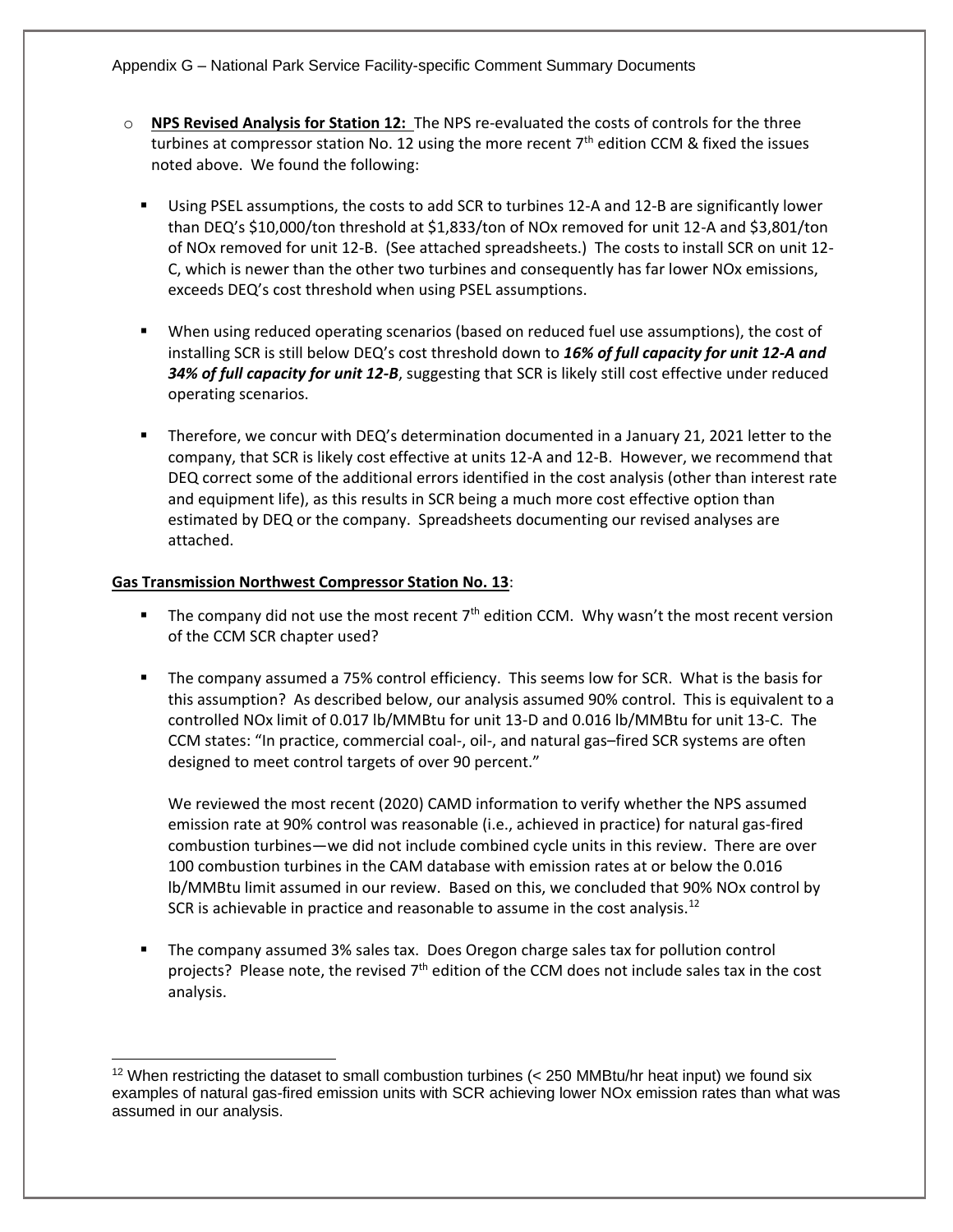- The company assumed property taxes for the PCE on each CT. Does Oregon charge property taxes on this equipment? Please note, the revised 7th edition of the CCM does not include property tax in the cost analysis
- The company assumed a cost of \$2,765,000 for combustion controls in addition to SCR on the CTs—is it assumed the applicant would need both controls to achieve 75% NOx reductions? What is the basis for this?
- The company assumed \$105,326 in administrative charges for each CT (13C and 13D). This seems high. (Note when using the revised  $7<sup>th</sup>$  Edition CCM, the estimated administrative charges are roughly \$3000/year in 2019\$.) What is the basis for these annual costs?
- The company used a 5% interest rate and a 20-year equipment life. We agree with DEQ that unless additional source-specific documentation can be provided, the current bank prime rate (3.25%) should be assumed. In addition, we used the 30-year equipment life assumption recommended by Oregon DEQ.
- o **NPS Revised Analysis for Station 13**: The NPS re-evaluated the costs of controls for the three turbines at compressor station No. 13 using the more recent  $7<sup>th</sup>$  edition CCM & fixed the issues noted above. We found the following:
	- Using PSEL assumptions, the costs to add SCR to turbines 13-C and 13-D are significantly lower than DEQ's \$10,000/ton threshold at \$4,074/ton of NOx removed for unit 13-C and \$3,887/ton of NOx removed for unit 13-D. (See attached spreadsheets.)
	- When using reduced operating scenarios (based on reduced fuel use assumptions), the cost of installing SCR is still below DEQ's cost threshold down to *37% of full capacity for unit 13-C and 35% of full capacity for unit 13-D*, suggesting that SCR is likely still cost effective under reduced operating scenarios.
	- Therefore, we concur with DEQ's determination, documented in a January 21, 2021 letter to the company, that SCR is likely cost effective for units 13-C and 13-D. However, we recommend that DEQ correct some of the additional errors identified in the cost analysis (other than interest rate and equipment life), as this results in SCR being a much more cost effective option than estimated by DEQ or the company. Spreadsheets documenting our revised analyses are attached.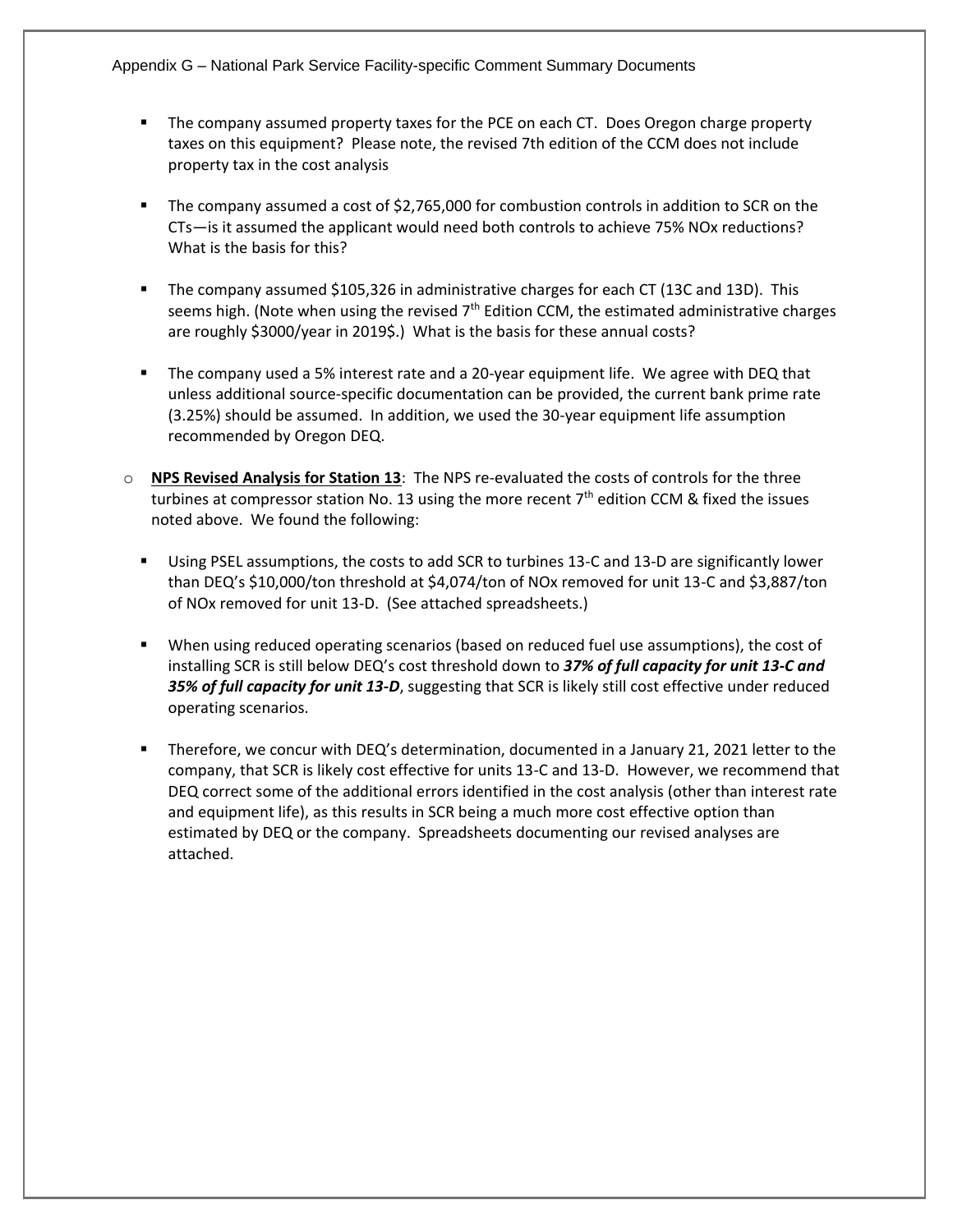# **(From Debra Miller) April 2, 2021**

Thanks for sharing the four factor analyses with us. I have reviewed the analysis for the Roseburg FP Dillard facility and the Biomass One facility and have some initial feedback.

The costs for SNCR at the Roseburg FP Dillard facility appear to be reasonable as presented in the four factor analysis, but it looks like an interest rate of 4.75% was used, rather than the current bank prime rate of 3.25% as recommended by the control cost manual. In addition, it looks like the analysis relied upon an old reference to calculate capital costs (*USEPA Air Pollution Control Technology Fact Sheet (EPA-452/F-03-031) for selective non-catalytic reduction (SNCR),* issued July 15, 2003.) For most other calculations the consultant appears to have used equations from the EPA control cost manual from 2017 so it is unclear why a different method was chosen for the capital costs. The capital costs should be estimated using the methods from the control cost manual. There is also an EPA worksheet available to estimate SNCR costs that employs the guidance in the EPA manual.

The Dillard analysis dismisses the use of SCR for NOx emissions reduction as technically infeasible because of the potential for wood combustion byproducts to foul or plug the catalyst. However, there are other facilities powered by wood combustion that have successfully employed tail-end SCR. One is the Bridgewater electrical generating facility in Bridgewater, New Hampshire, which uses a 250 mmbtu/hr wood-fired boiler. An additional New Hampshire facility, Burgess BioPower, uses SCR for NOx control and has a limit of 0.06 lb NOx/MMbtu. Tail-end SCR is technically feasible for the Dillard facility and should be evaluated to determine if it is cost effective. I ran cost estimates using the EPA recommended worksheet for the three boilers and it appears the cost for SCR may be reasonable (see attached example). It wasn't completely clear to me from the four factor analysis how much natural gas vs. wood is combusted, but the SNCR analysis appeared to use the heating value of wood so I assumed that it is the primary fuel.

I reviewed the BiomassOne analysis as well. There were two cost estimates provided for SCR—one in the four factor analysis and a separate, more recent response based upon a vendor estimate from Halgo Power. Looking at the more recent estimate, BiomassOne used an interest rate of 4.75% instead of the current prime rate of 3.25% and assumed a 20-year lifetime rather than 30 years as recommended in the EPA control cost manual. The analysis indicated that Halgo's recommendation was a 20-year useful life but I didn't see that in the attached estimate. Using the company's calculation methods with an interest rate of 3.25% and useful life of 30 years brings the cost per ton to about \$7,000.

## **(From Debra Miller) June 3, 2021**

I looked at your initial determination in the SIP for the Roseburg Forest Products—Dillard facility. I sent some feedback on their four factor analysis earlier, which I attached below. I see that the SIP says that SNCR would be cost effective on all three boilers, and I agree. I was curious whether tail-end SCR was ever evaluated. As I mentioned earlier, there are some other biomass boilers using tail-end SCR. I ran some estimates for both SNCR and SCR using the EPA costing worksheets, and the results suggest that SCR may be even more cost effective than SNCR given the greater NOx reduction (\$2,800-\$3,500 per ton). I have attached some cost estimates for comparison.